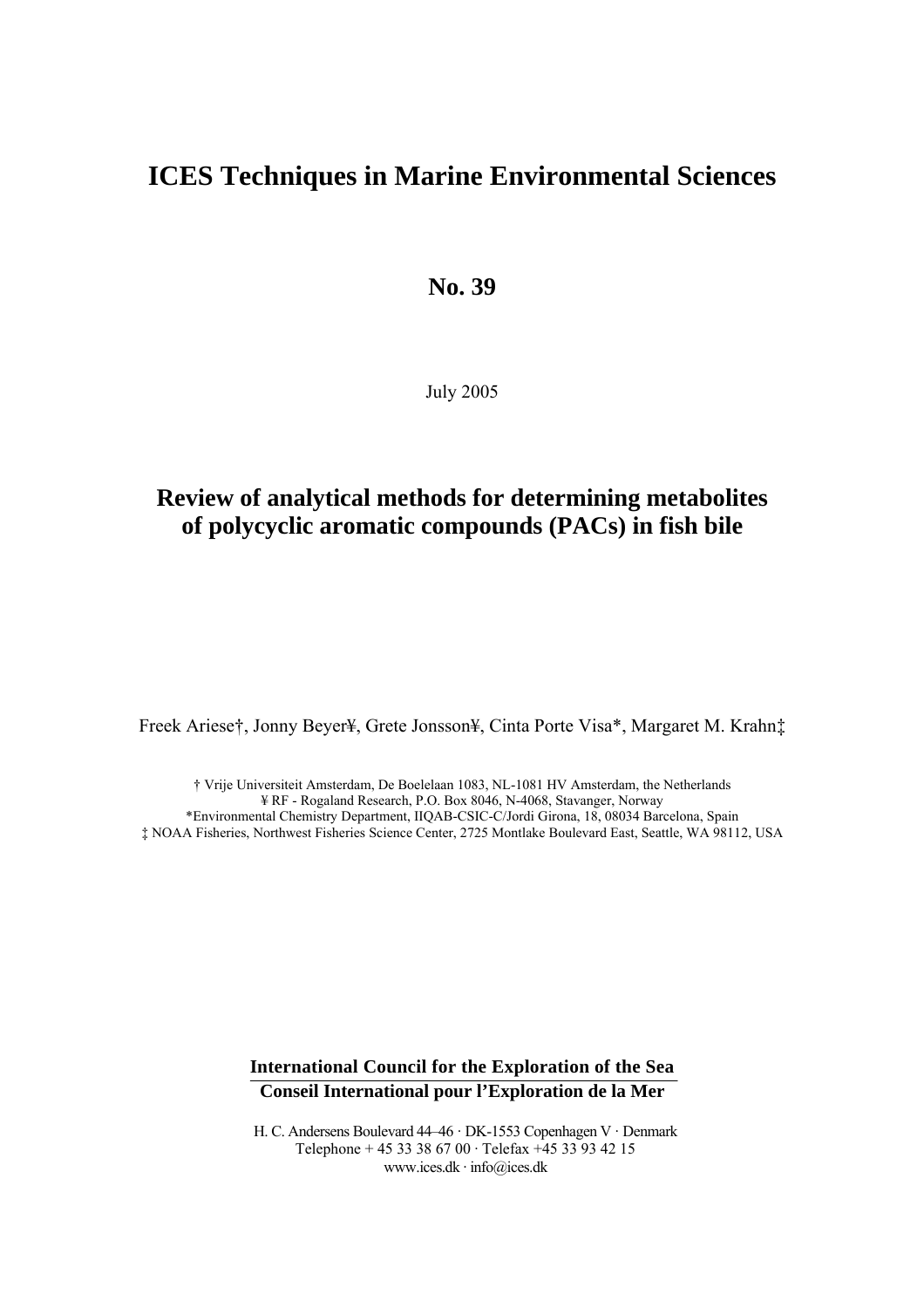*Recommended format for purposes of citation:*

ICES. 2005. Review of analytical methods for determining metabolites of polycyclic aromatic compounds (PACs) in fish bile. By F. Ariese, J. Beyer, G. Jonsson, C. Porte, and M. M. Krahn. ICES Techniques in Marine Environmental Sciences, No. 39. 41 pp.

For permission to reproduce material from this publication, please apply to the General Secretary.

ISSN 0903-2606 ISBN 87-7482-028-1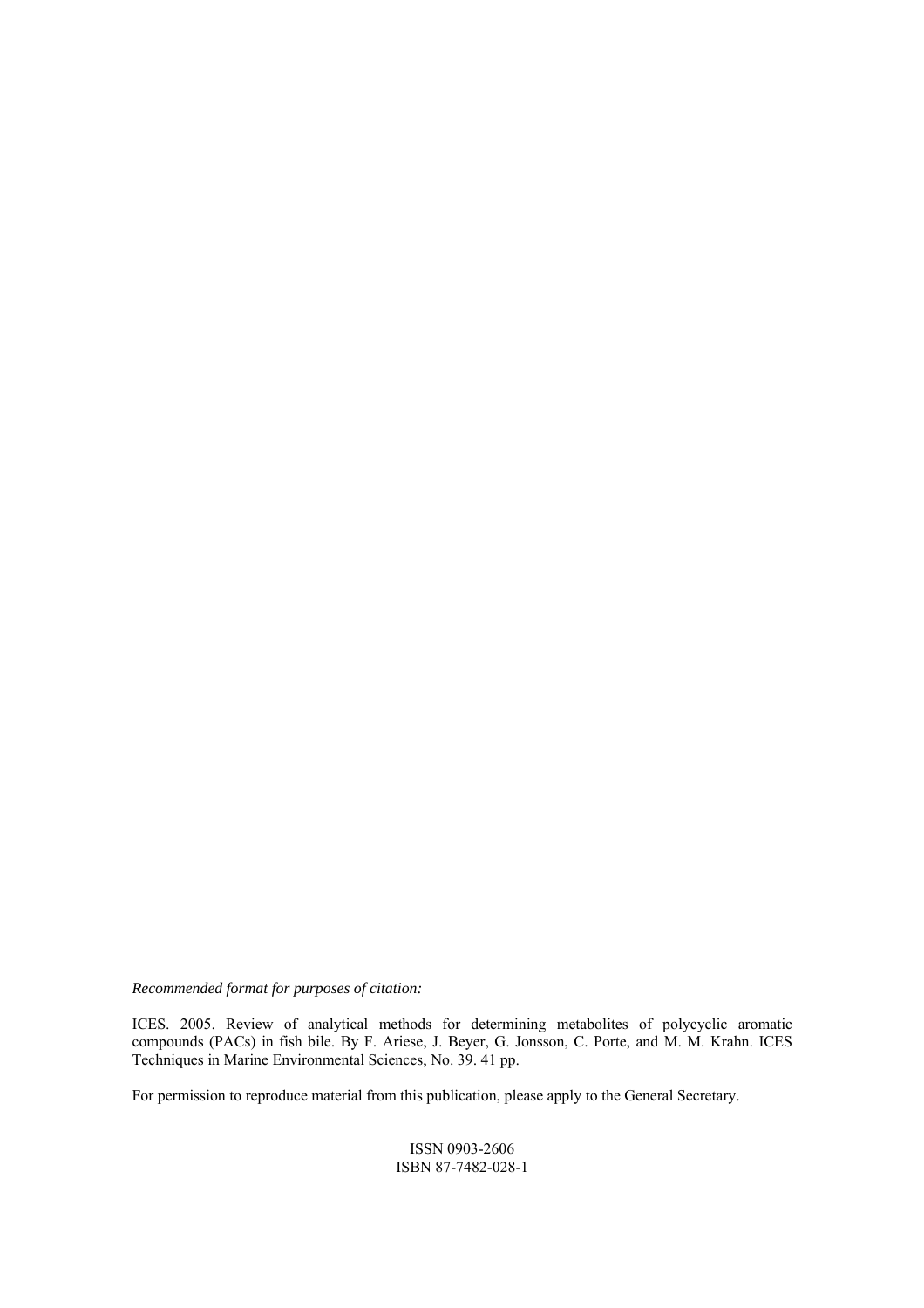#### **Contents**

| <b>Section</b> |                                                             |                                                                                                                                 | Page |
|----------------|-------------------------------------------------------------|---------------------------------------------------------------------------------------------------------------------------------|------|
|                |                                                             |                                                                                                                                 |      |
| 1              |                                                             |                                                                                                                                 |      |
| 2              | 2.1<br>2.2<br>2.3                                           | FLUOROMETRIC TECHNIQUES FOR ESTIMATING TOTAL METABOLITES<br>(SCREENING)                                                         |      |
|                | 2.4                                                         |                                                                                                                                 |      |
| 3              | 3.1<br>3.2                                                  | TECHNIQUES FOR DETERMINING CONCENTRATIONS OF INDIVIDUAL<br>3.1.1<br>3.1.2<br>3.1.3<br>3.2.1<br>3.2.2<br>3.2.3<br>3.2.4<br>3.2.5 |      |
| $\overline{4}$ | 4.1<br>4.2<br>4.3<br>4.4<br>4.5<br>4.6<br>4.7<br>4.8<br>4.9 | <b>QUALITY CONTROL OF ANALYSES FOR PAC METABOLITES IN FISH BILE 20</b>                                                          |      |
| 5              | 5.1<br>5.2<br>5.3<br>5.4<br>5.5<br>5.6                      | CERTIFIED REFERENCE MATERIALS FOR PAC METABOLITE ANALYSIS                                                                       |      |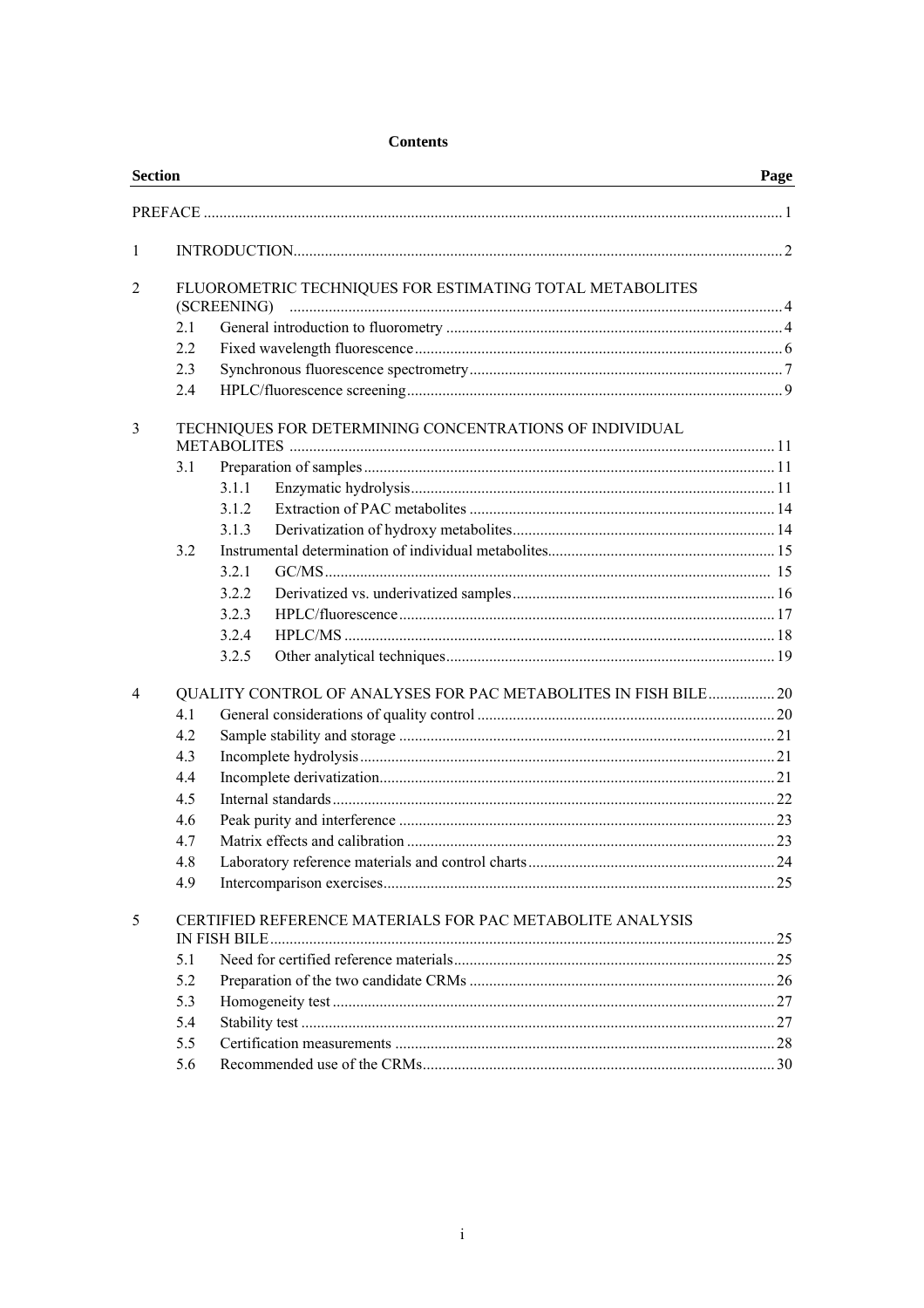| 6 |     |  |  |  |  |  |
|---|-----|--|--|--|--|--|
|   | 6.1 |  |  |  |  |  |
|   | 62  |  |  |  |  |  |
|   | 6.3 |  |  |  |  |  |
|   | 64  |  |  |  |  |  |
|   |     |  |  |  |  |  |
| 8 |     |  |  |  |  |  |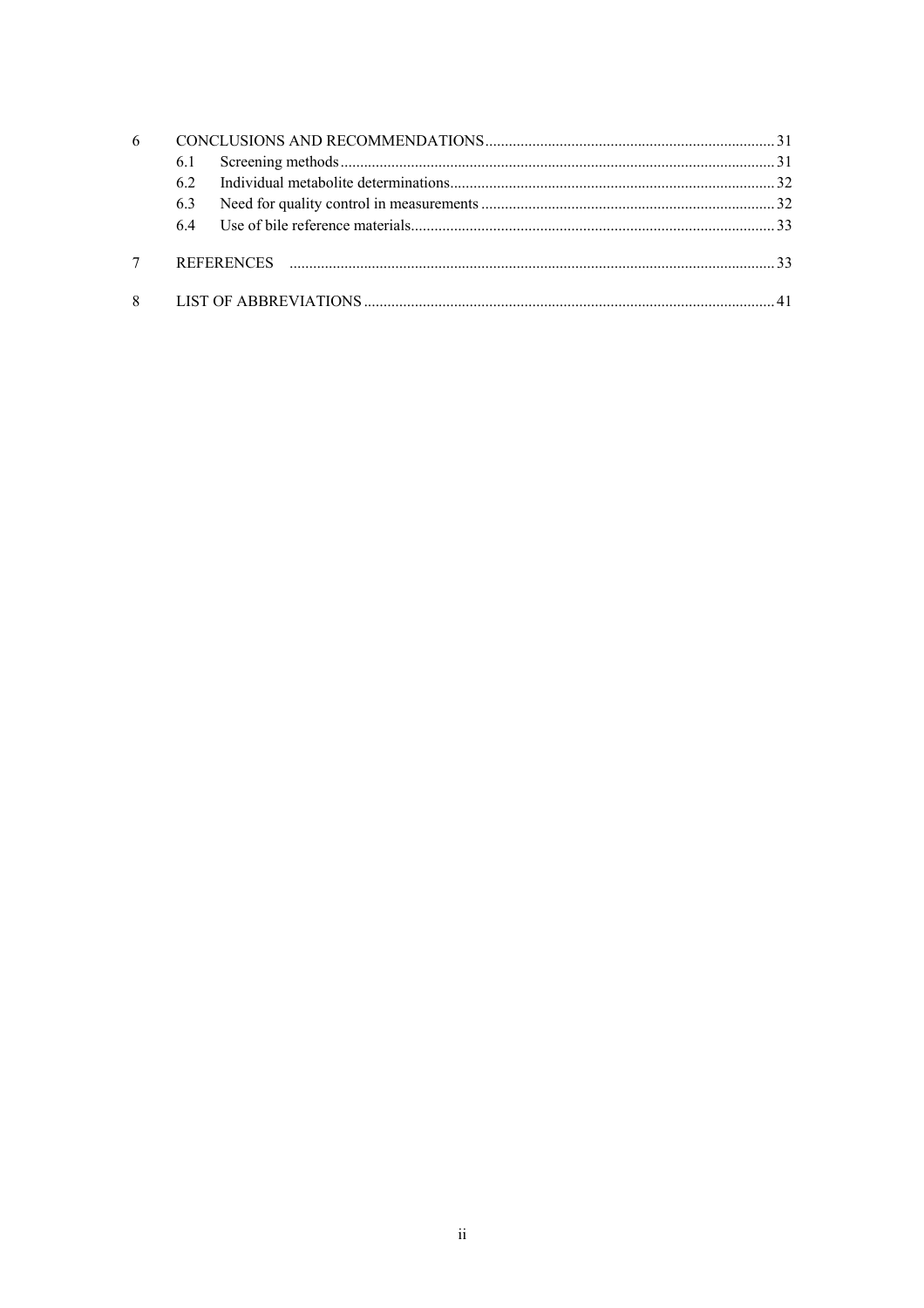## **Review of analytical methods for determining metabolites of polycyclic aromatic compounds (PACs) in fish bile**

ICES. 2005. Review of analytical methods for determining metabolites of polycyclic aromatic compounds (PACs) in fish bile. By F. Ariese, J. Beyer, G. Jonsson, C. Porte, and M. M. Krahn. ICES Techniques in Marine Environmental Sciences, No. 39. 41 pp.

#### **Abstract**

In fish, metabolites of polycyclic aromatic compounds (PACs) in gall bladder bile can be used as biomarkers for recent environmental exposure to PACs. These metabolites in the bile result from hepatic biotransformation processes whereby the lipophilic parent PACs are transformed in two steps (hydroxylation and subsequent conjugation) to more soluble forms and then passed to the gall bladder for elimination from the organism. As a biomarker of exposure, the determination of PAC metabolites in bile has several advantages over other assessment techniques. Several bile PACs are strong fluorophores and can thus be measured semi-quantitatively and very easily by means of straightforward fluorescence detection techniques. For example, fixed fluorescence detection and synchronous fluorescence scanning can be used for this purpose. These techniques are excellent for rapid screening of overall PAC exposure levels, but less suitable for the determination of individual compounds. The next level of resolution is reached with a high-performance liquid chromatographic (HPLC) separation of the conjugated bile metabolites prior to the fluorescence detection, so that individual metabolites and their patterns are discernable. Furthermore, PAC metabolites in bile can be enzymatically hydrolyzed to allow detection of free hydroxy PACs. After a centrifugation step the sample can be measured directly by HPLC/fluorescence (F). For analysis by gas chromatography/mass spectrometry (GC/MS) an extraction procedure is normally used to separate the hydroxy PACs from the bile matrix; derivatization can be used in order to increase separation and sensitivity. The latter set of methodological approaches can be used to determine individual metabolites, and a large number of hydroxy PACs are available as standards for accurate quantitation. In general, GC/MS methods are optimal for smaller compounds with 2–3 rings due to their better selectivity, while HPLC/F often provides better detection limits for larger metabolites with 4–5 rings. In the present review, the state-of-the-art for the various alternative methods is presented. Aspects of analytical quality control, interlaboratory comparability of data and the use of certified reference materials are also discussed. The advantages and limitations of each approach are discussed with respect to the use of PAC metabolites in bile as biomarkers of environmental PAC exposure in fish.

© 2005 International Council for the Exploration of the Sea

**Keywords:** PAC pollution, fish, environmental monitoring, bile metabolites, biomarker, method review.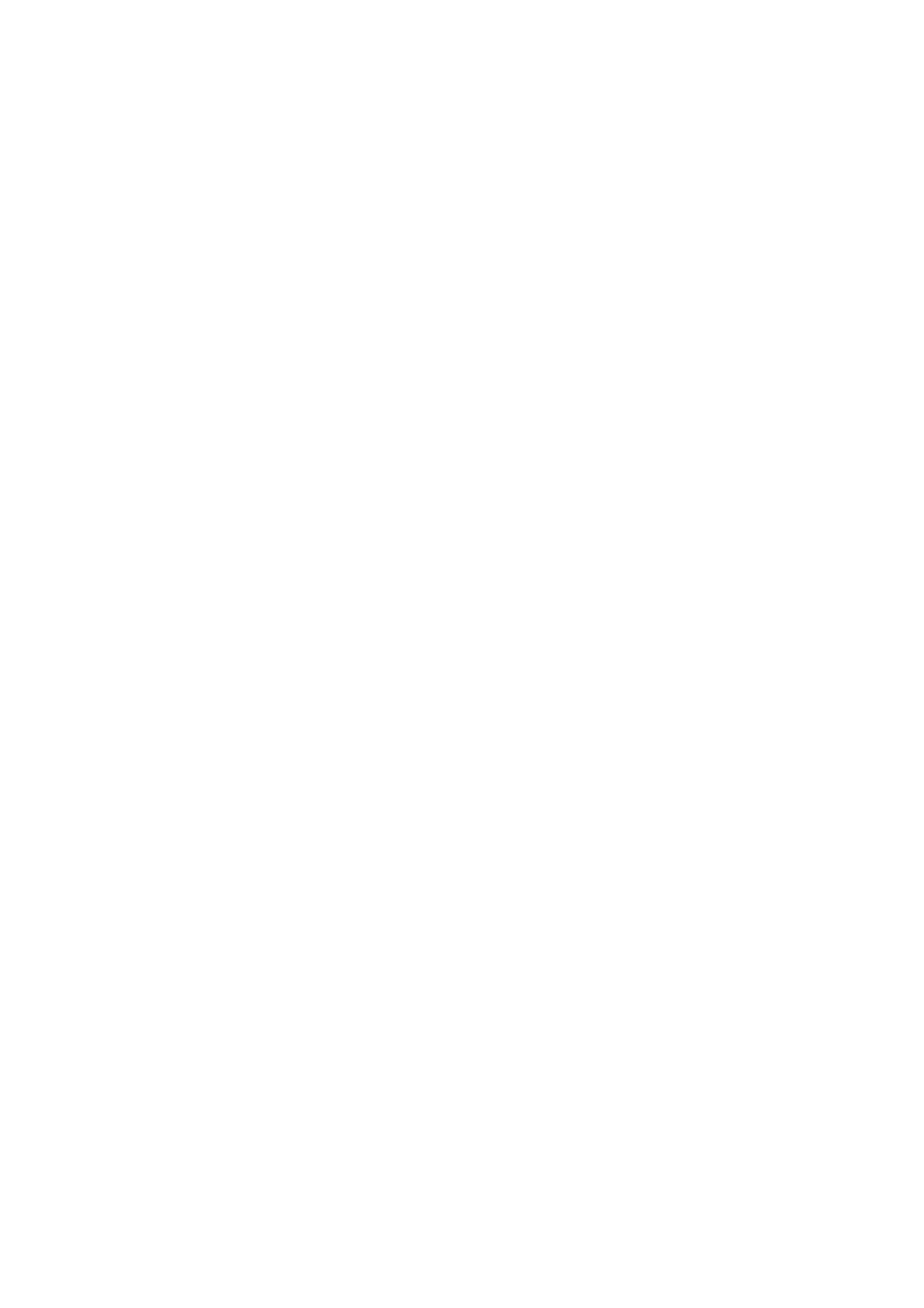## <span id="page-6-0"></span>**PREFACE**

Analyzing fish bile for metabolites of polycyclic aromatic compounds (PACs) is an increasingly popular approach to assess recent environmental exposure to PACs. This publication discusses advantages/disadvantages of the various existing methods, rather than providing standard operating procedures (SOPs) for any given technique. One of the main reasons is a matter of principle: in modern analytical chemistry, prescribing strict protocols is regarded as an ineffective strategy, discouraging scientists to improve their methods and forcing them to carry out a procedure that will become more and more outdated, possibly even requiring instruments or parts that may no longer be on the market in a few years from now. Furthermore, with strict protocols followed in all laboratories there is also the risk of everyone making the same systematic error. Instead, we recommend that analytical procedures should be used that produce quantitative data (traceable to SI units), and that are verifiable with an independent technique or with a certified reference material (CRM). Agreement on which parameters to measure seems to be more important than standardizing the analytical technique.

Summarizing some of the main aspects of this review, we recommend the following:

- For exploratory studies one can use a rapid screening method for non-hydrolyzed bile (discussed in Section 2), especially if large numbers of samples are to be analyzed in the same laboratory. The intensities are directly related to the total PAC burden, and the relative intensities at different excitation/emission wavelengths can give some insight into the predominant PAC source. However, with these methods instrument-dependent sum parameters are measured, and therefore this approach is not recommended if interlaboratory comparability is important.
- For long-term, international monitoring programs specific metabolites should be determined, requiring more elaborate chemical analysis. Enzymatic hydrolysis with βglucuronidase/arylsulfatase should be applied, and the resulting hydroxylated metabolites are to be quantified. Suggested metabolites for which standards are available: 1-hydroxypyrene, 1-hydroxyphenanthrene, 3-hydroxybenzo[a]pyrene, and 1-hydroxy naphthalene. There should be an option in the database to add other compounds as well. Concentrations should be expressed in ppm: microgram of the deconjugated compound per gram bile (wet wt).
- GC/MS is recommended in case of exposure to petroleum PAHs.
- HPLC-Flu is recommended in cases where the PAH burden is mostly due to combustion.
- For GC/MS and HPLC/F several suitable procedures can be found in the literature, as listed in Tables 1 and 2, respectively. Whatever analytical method is selected, proper validation and the use of CRMs should be part of the QA procedure. Only in that case may the resulting data be entered into the ICES databases.
- Bile accumulation in non-feeding fish may lead to relatively high metabolites as compared to feeding fish exposed to the same environment. However, most attempts to correct for this bias on the basis of protein or biliverdin levels have failed to produce lower standard deviations, often only adding extra measurement uncertainty. Correcting is therefore not recommended.
- Biological and environmental factors such as (but not limited to) fish species, feeding status, fishing method, season, water temperature, etc. should be clearly documented.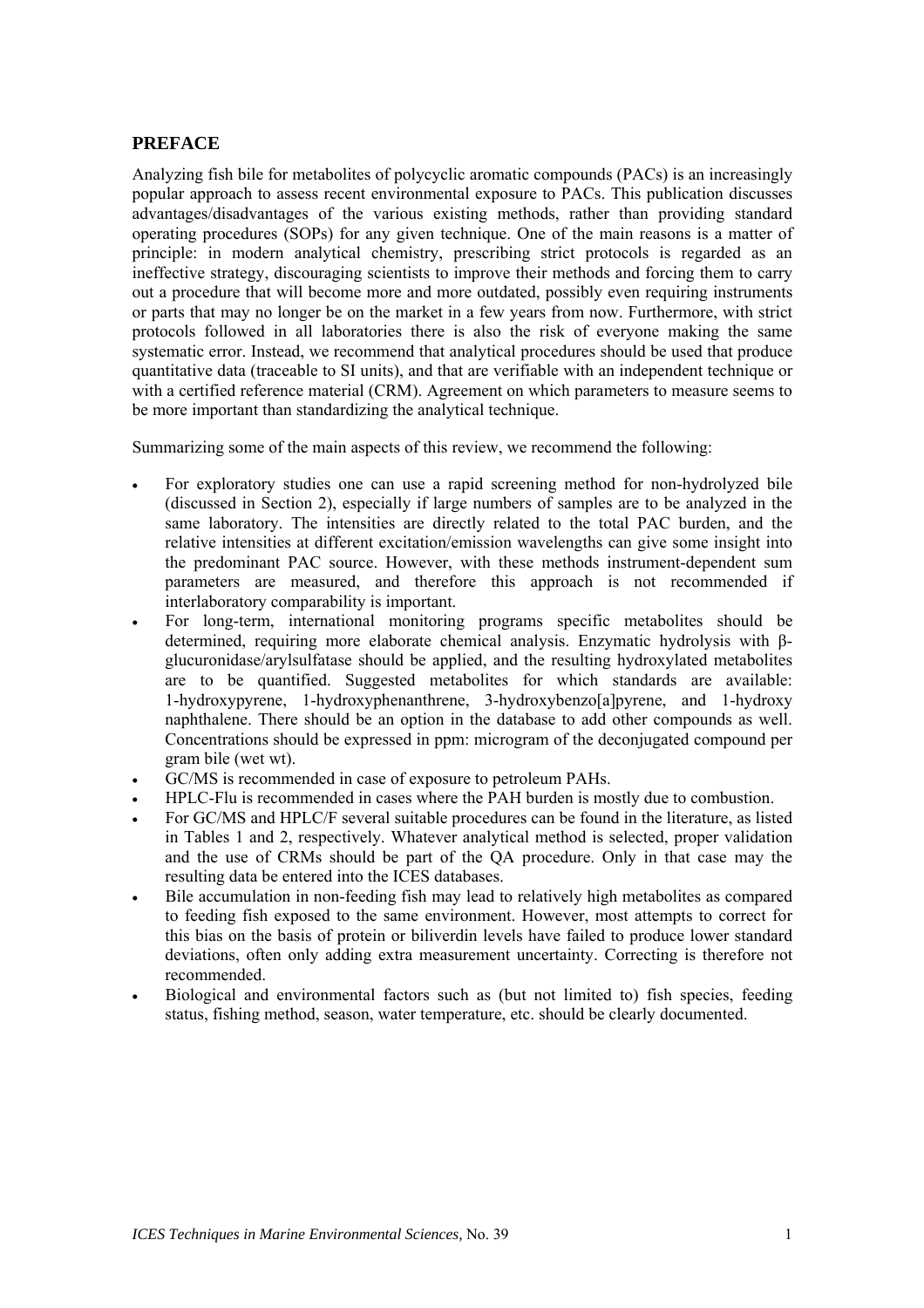## <span id="page-7-0"></span>**1 INTRODUCTION**

Polycyclic aromatic compounds (PACs) comprise a diverse class of organic molecules that are ubiquitous environmental contaminants (Harvey, 1997). Sources of PACs are both natural (e.g., oil seeps, forest fires, and volcanoes) and anthropogenic (e.g*.*, combustion of fossil fuels, vehicle emissions, petroleum spills, and oil well blow-outs) (Robertson, 1998). The most significant sources of petrogenic PACs in the marine environment are petroleum spills and "produced" water released from offshore drilling installations (Røe, 1998). Furthermore, the primary source of pyrogenic PACs is combustion of fossil fuels for heat and transportation (Robertson, 1998). In contrast, natural sources make only a minor contribution to the total PAC burden in the environment (Neff, 1979, 1985).

PACs have been shown to be toxic to marine life (Heintz *el al.*, 2000; Malins *et al.*, 1987; Myers *et al.*, 1991; Varanasi *et al.*, 1992). For example, certain PACs [e.g., benz[*a*]anthracene and benzo[*a*]pyrene (BaP)] are metabolically activated in vertebrates to form carcinogens (Dipple *et al.*, 1984). In addition, strong causal links between environmental PAC concentrations and the incidence of liver neoplasms and liver tumors in fish have been demonstrated in several studies (Baumann and Harshbarger, 1995; Malins *et al.*, 1988; Reichert *et al.*, 1998; Varanasi *et al.*, 1987; Vethaak *et al.*, 1996). Furthermore, Heintz *et al.* (2000) reported delayed growth and reduced marine survival of pink salmon (*Onchorhynchus gorbuscha*) following exposure to PACs from oil as embryos.

Levels of PACs in the marine environment have been monitored in many areas from the time that these compounds were recognized as a serious environmental concern (Robertson, 1998). For example, higher molecular weight PACs deposited in sediment are resistant to bacterial degradation (Cerniglia, 1984) and determining their sediment concentrations yields valuable information about the PAC load. Furthermore, the feasibility of measuring tissue concentrations of PACs in marine species to monitor for exposure depends on rates of uptake, biotransformation, and excretion. Although the ability of invertebrates to take up and eliminate PACs has been well documented (James, 1989; Neff, 1979), biotransformation rates in invertebrates are highly species dependent. However, these rates are considered to be low in many invertebrates, e.g., molluscs (James, 1989). In contrast, fish and other marine vertebrates rapidly biotransform PACs to form epoxy and hydroxy derivatives during phase I metabolism. Subsequently, during phase II metabolism, the phase I metabolites are converted into highly water-soluble conjugates (e.g., glucuronides or sulfates) that accumulate in the bile (Lech and Vodicnik, 1985; Lee *et al.*, 1972; Varanasi and Gmur, 1981; Varanasi *et al.*, 1985). Therefore, measuring PAC metabolites in bile provides a means for determining exposure (Krahn *et al.*, 1986).

Analysis for metabolites in fish bile has been used to monitor for PAC exposure in a number of studies (Krahn *et al.*, 1986; McDonald *et al.*, 1995; Oikari, 1986; Statham *et al.*, 1976; van der Oost *et al.*, 1994). Other studies have shown that PAC metabolite concentrations in bile correlated well with the exposure to PACs (Aas *et al.*, 2001; Collier and Varanasi, 1991; Krahn *et al.*, 1984; Krahn *et al.*, 1992). The complex nature of PAC metabolites in bile of fish exposed to oil or other environmental pollution makes analysis challenging. As a result, selecting the best analytical method will depend upon the questions that need to be answered.

This paper will present an overview of the various techniques used to characterize metabolites of PACs in fish bile. It is not meant to be a collection of standard operating procedures, but instead to provide enough detail about the methods—including the advantages and limitations of each technique—so that a scientist or resource manager can decide whether the procedure would be useful in answering specific questions. The individual can then access the method in the original literature to obtain the details necessary for their application. The paper will also demonstrate the need for strong quality control when making measurements of PAC metabolites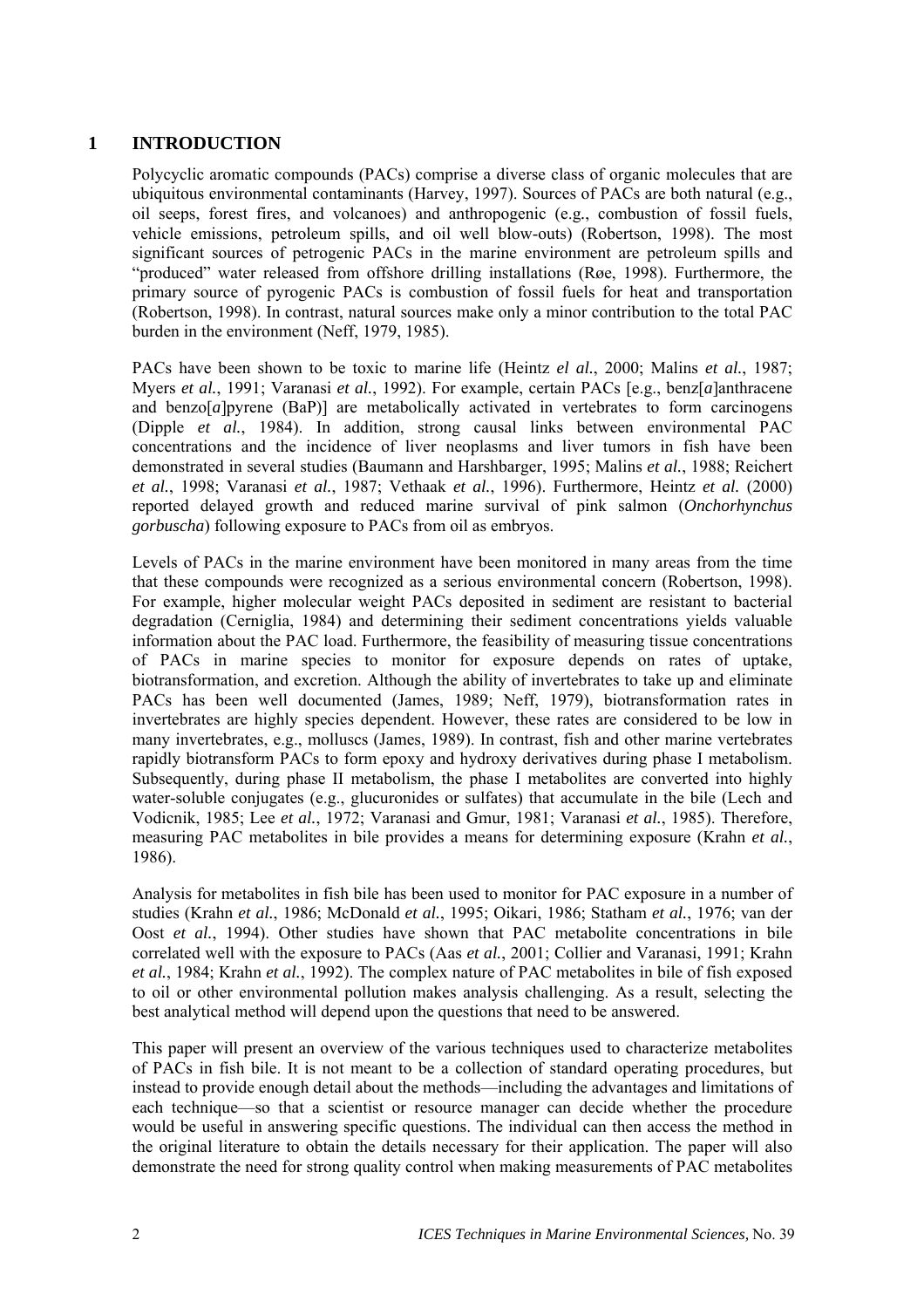in bile to allow intercomparability among laboratories. Finally, the process used to develop two certified reference materials (CRMs) for PAC metabolites in fish bile is explained. The sections in which to find detailed information about each topic follow.

Various strategies for PAC metabolite determination are illustrated in [Figure 1:](#page-9-1) (1) rapid screening of non-hydrolyzed fish bile; or (2) compound-specific analysis of individual metabolites. Both fixed wavelength fluorescence (FF; Section 2.2) and synchronous fluorescence spectrometry (SFS; f 2.3) of bile are sensitive and cost-effective analytical tools capable of discriminating between exposed and non-exposed individual fish. Although both these methods are rapid, specific metabolites are neither identified nor quantified. However, by selecting excitation and emission wavelength pairs carefully, a limited degree of compound class specificity can be achieved (Sections 2.2 and 2.3). Furthermore, additional information can be gained about possible PAC sources through use of metabolite patterns from HPLC/F screening of non-hydrolyzed bile (Section 2.4).

Identification and determination of individual PAC metabolites requires labor-intensive methods for sample preparation and analysis. Sample preparation usually includes an enzymatic treatment to produce free hydroxy PACs, followed by extraction or centrifugation and possibly derivatization of the hydroxy groups (Section 3.1). HPLC/F or gas chromatography (GC) with mass spectrometry (MS) detection are frequently used for identifying and quantifying individual PAC metabolites (Section 3.2). Furthermore, combining HPLC with MS detection is an alternative technique for determining oxygenated PACs (Section 3.2.4), but HPLC/MS has not yet been used in routine monitoring for PAC exposure. A brief overview of other less frequently used techniques is given in Section 3.2.5.

When applying these analytical techniques in monitoring studies, reproducibility and accuracy of the data are crucial, so quality control measures need to be implemented. Long-term reproducibility is essential when monitoring studies stretch out over several years. Quality requirements will be most stringent for studies involving several institutes or even different methods, so that there is no significant interlaboratory bias (systematic error). The various options for assuring the quality of PAC metabolite measurements are given in Section 4. Among the options to check for systematic errors of an analytical procedure, one of the best is to analyze a certified reference material (CRM) and check the results against the certified value. Until recently, such a material did not exist for PAC metabolites in fish bile, hampering the quality control and especially the intercomparability of data. The development of two bile CRMs is discussed in Section 5. Conclusions and a discussion on whether to use rapid screening or more elaborate compound-specific methods are presented in Section 6. The paper focuses on PAC metabolite analysis for monitoring purposes, although several of the methods described here will also be suitable for more specific fish metabolism studies in a laboratory or mesocosm setting.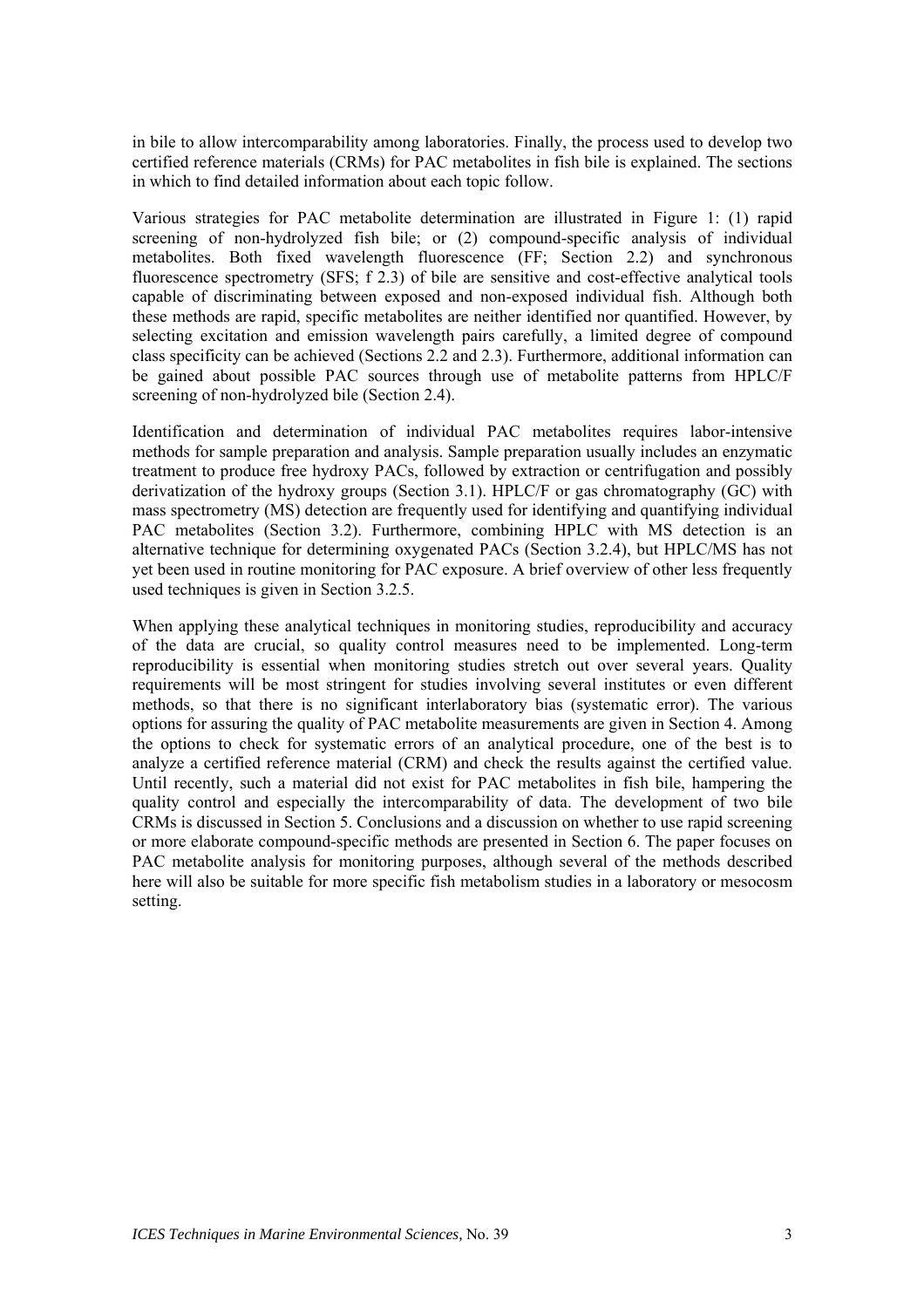<span id="page-9-1"></span><span id="page-9-0"></span>

Figure 1. Overview of method alternatives for detection of PACs in fish bile, using pyrene as an example contaminant.

## **2 FLUOROMETRIC TECHNIQUES FOR ESTIMATING TOTAL METABOLITES (SCREENING)**

#### **2.1 General introduction to fluorometry**

PACs and many other aromatic compounds are known to be relatively strong fluorophores. The fluorescent properties of PAC molecules are due to the rigid, aromatic structure with delocalized  $\pi$ -electrons that are distributed throughout the molecule. When a PAC molecule absorbs a photon with energy hv<sub>ex</sub>, one of its  $\pi$ -electrons is brought to a higher energy level, and the molecule is said to be in an excited singlet state. As this electron returns to the ground state, a photon with energy  $h v_{ex}$  is emitted and this process is known as fluorescence emission (photoluminescence). The wavelengths at which the molecule can be excited and the wavelengths at which it emits are characteristic for the compound and can be used for identification. Several textbooks exist on fluorescence and fluorometric applications, for example Sharma and Schulman (1999).

The relevant energy levels of a fluorescent molecule (electronic states with superpositioned vibrational levels) are shown in [Figure 2.](#page-10-0) The energy difference between the lowest vibrational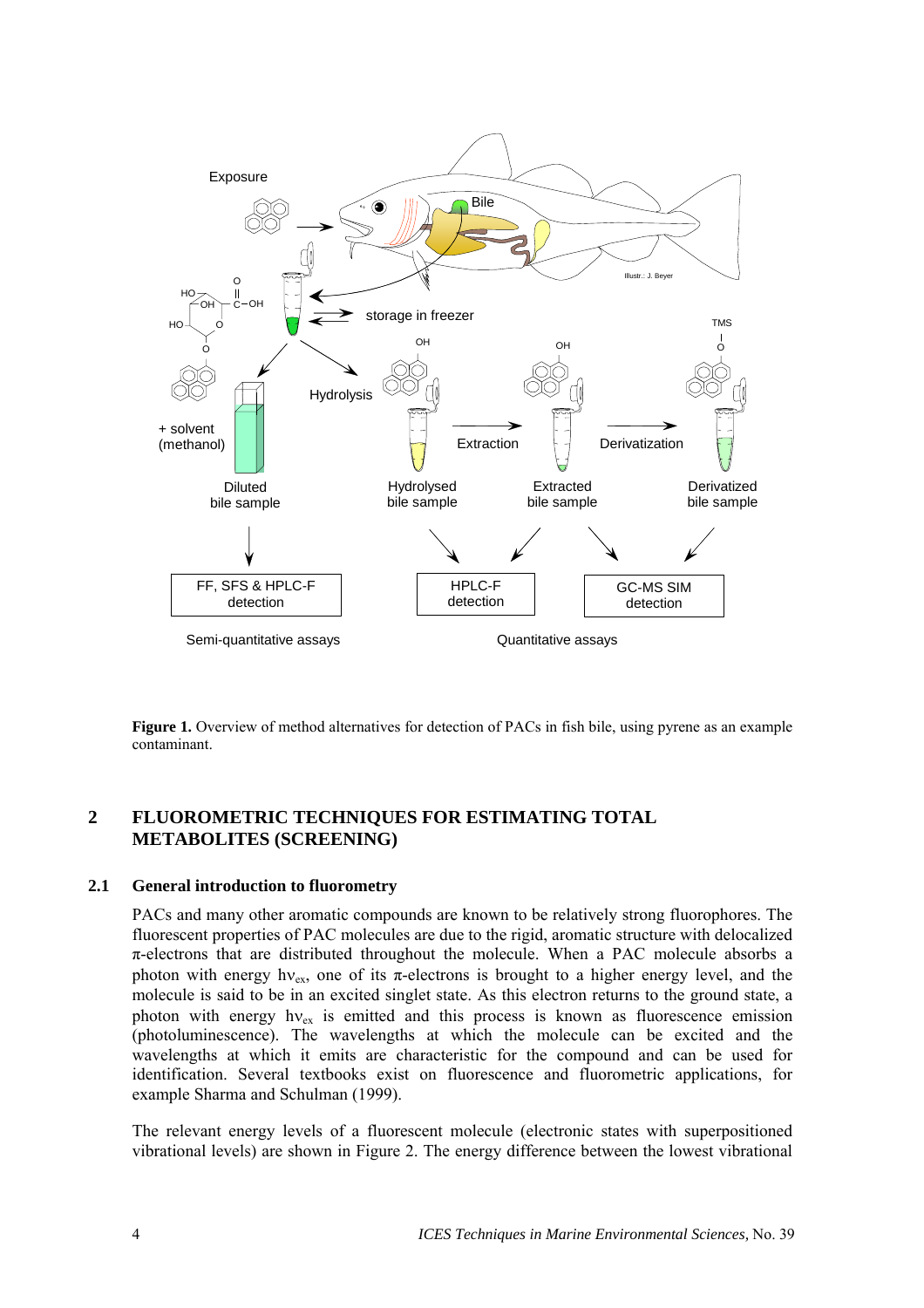level of the ground state S0 and the lowest level of the first excited state  $S_1$  is called the 0-0 energy. For excitation the photon energy must be equal to 0-0 or higher. After excitation the molecule rapidly returns to the lowest level of  $S_1$  (losing excess energy to the solvent in the form of heat), from where it can return to the ground state by emitting a fluorescence photon. From this diagram it follows that the energy of the emitted light is always lower than the excitation energy, with one point of overlap (at the 0-0 energy). In fact, if we look at the process more closely, in the liquid state the 0-0 energy in emission is even a bit lower (longer wavelength) than the 0-0 energy in excitation, due to solvent reorientation effects (see [Figure](#page-10-0)  [2B](#page-10-0)). This difference in energy is called the Stokes' shift, which in synchronous fluorometric assays (see Section 2.3) is often taken as delta lambda  $(\Delta \lambda)$  or the excitation/emission wavelength interval.



<span id="page-10-0"></span>**Figure 2.** A: Jablonski diagram showing molecular energy levels and the processes of excitation, radiation-less decay and fluorescence emission. B: Origin of the Stokes's shift in liquids: solvent reorientation, in which the solvent adapts to the new electron configuration, results in a lowering of the energy of the 0,0 emission transition, compared to the 0,0 in excitation.

Each PAC compound displays different fluorometric characteristics. In the early seventies, Lloyd (1971) suggested exploiting these characteristics for the semi-quantitative screening of PACs in complex mixtures (such as automobile engine oil) without a chromatographic separation into individual components. Certain PACs or classes of compounds could be discerned in the spectrum of the mixture, even though the spectra partially overlapped. Later, the possibility of applying similar principles for screening the PAC content in biological samples was investigated (Statham *et al.*, 1976). Fluorometric detection of PAC metabolites in bile of fish from polluted sites was reported by Krahn *et al.* (1984), who described an HPLC/F based screening method for BaP, naphthalene and their metabolites. Chemical structures of four representative hydroxy PACs and their abbreviations used in this paper are given in Figure 3. Ariese *et al.* (1993a) described a synchronous fluorescence spectrometry assay of 1-OH pyrene (1-OH Pyr) in fish bile for use as a rapid screening technique to monitor PAC exposure in fish. Subsequently, fixed wavelength fluorescence (FF) of fish bile was proposed as a even easier means of screening for PAC exposure in fish (Aas *et al.*, 2000; Lin *et al.*, 1996). In general, these three bile screening methods all represent tools for easy, rapid, and semi-quantitative assessment of PACs in fish. A brief review of each method is provided below.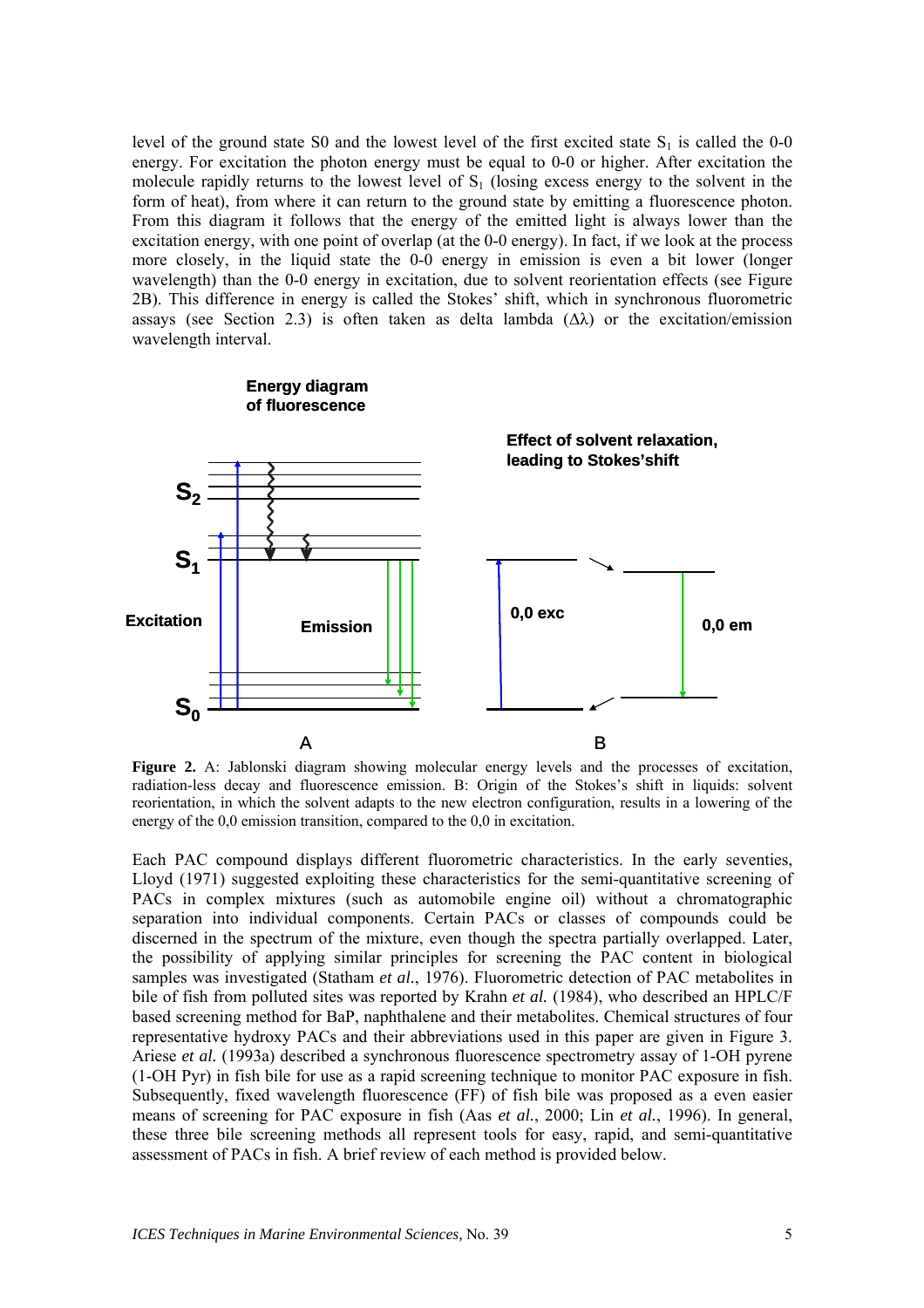<span id="page-11-0"></span>

**Figure 3.** Structures of four PAC metabolites and their abbreviations. These compounds were selected as target analytes for certification (Section 5).

Most of the larger PAC molecules in the bile of PAC-exposed fish are present in the form of hydrophilic conjugates such as glucuronides (see [Figure 1\)](#page-9-1). One of the attractive features of these rapid techniques is that the time-consuming hydrolysis step can be left out and the conjugated species can be measured directly by fluorescence. However, for quantitation one should be aware of the fact that their fluorescence intensities are usually enhanced relative to the hydroxy PACs and the optimal excitation and emission wavelengths are slightly shifted to shorter wavelengths (i.e., higher energy levels). Therefore, when the conjugated species is not available, as is most often the case, the corresponding free hydroxy PAC cannot be used for calibration without caution (Ariese *et al.*, 1993a).

#### **2.2 Fixed wavelength fluorescence**

In FF, PAC metabolite levels are determined semi-quantitatively in diluted bile from the fluorescence intensities detected at specific excitation and emission wavelengths (Aas *et al.*, 2000; Lin *et al.*, 1996). In general, small PAC metabolite molecules with few fused benzene rings (e.g., naphthalene- and phenanthrene-derived metabolites) require a higher excitation energy than do larger PACs (e.g., BaP metabolites). By measuring the fluorescence of hydroxy PAC standard solutions and diverse PAC mixtures in bile at different wavelength pairs, various PAC metabolites (or classes of these) can be identified. These characteristics form the basis of the FF screening method. However, because PAC fluorescence spectra under conventional, room temperature conditions are relatively broad, they are often not specific enough to distinguish between closely related isomers.

In brief, the procedure can be described as follows. A bile sample is mixed well (preferably sonicated) and centrifuged. Because bile constituents other than PAC metabolites are able to absorb incoming light, it is important to dilute the bile sample sufficiently to avoid significant loss of signal due to this "inner filter" effect. Also, fluorescence calibration curves deviate from linearity at high concentrations; as a rule of thumb, the total absorbance of the sample at the wavelength of interest should not be higher than 0.05. Thus, the bile is diluted with solvent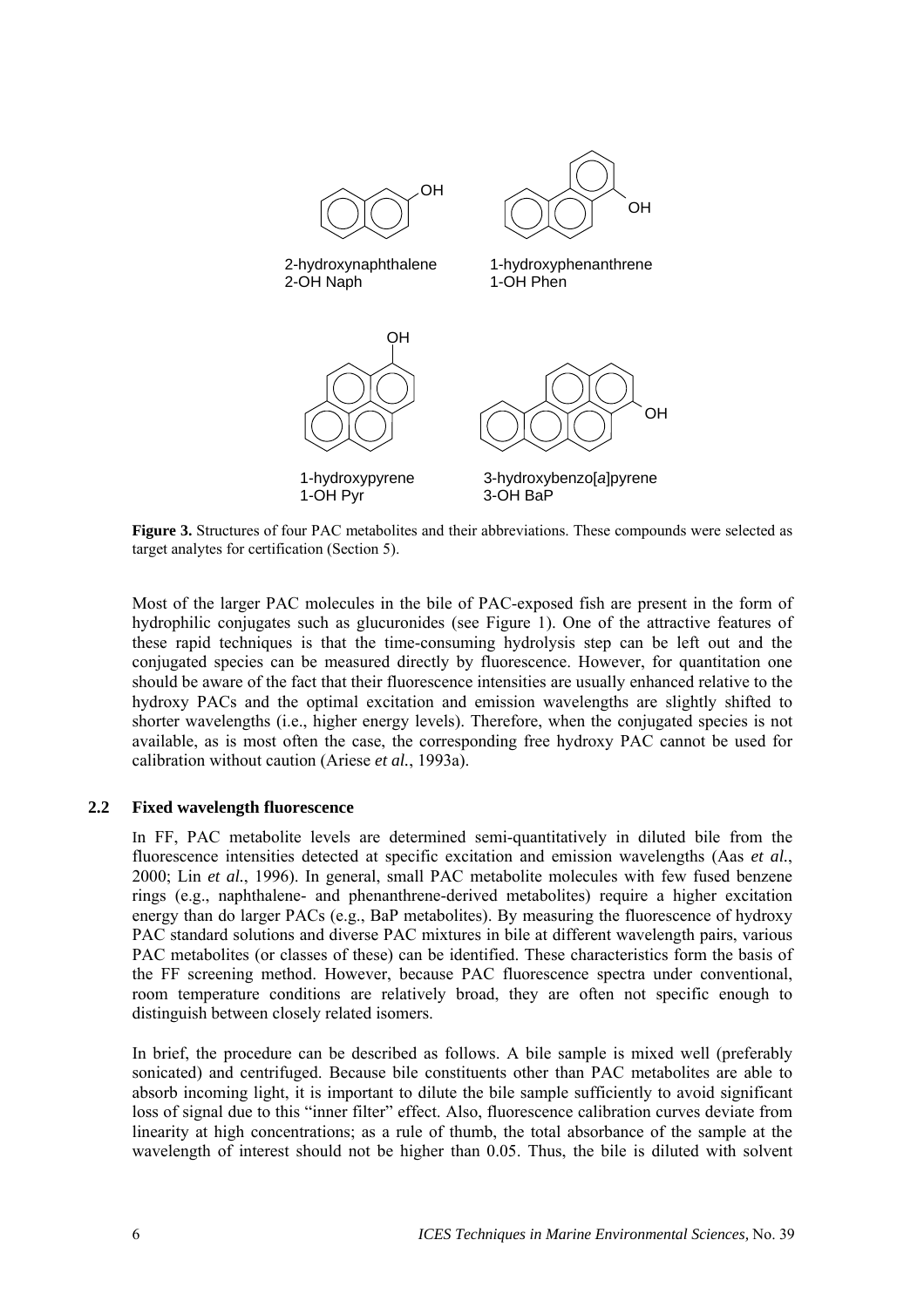<span id="page-12-0"></span>(50:50 methanol:water is best, but similar ethanol:water mixtures may also be used). A dilution factor at 1,500–2,000 times is most often enough to avoid the problem, but a simple dilution effect study is recommended when optimizing the FF method or when some samples in a set are much more concentrated than the rest (Aas *et al.*, 2000). In bile samples with very high PAC metabolite concentrations, very high dilution factors (>20,000 times) have sometimes been needed to keep the detector signal on scale or within the linear range of the assay (Lin *et al.*, 1996).

The diluted bile sample is analyzed in a quartz cuvette using a fluorescence spectrometer (Aas *et al.*, 2000; Lin *et al.*, 1996). The selection of spectrometer slit widths is a compromise of signal strength and specificity. Although some researchers use different slit widths for excitation and emission, widths of 2.5 nm for both excitation and emission have, in most cases, been found suitable for FF detection of bile PAC mixtures. Standard solutions of hydroxy PACs and bile samples from fish exposed to single compounds of PACs have both been used to establish optimal FF wavelength pairs for different classes of PAC metabolites. The latter approach is preferred because the optimal excitation/emission wavelengths of free hydroxy PACs will not be exactly the same as those of the conjugated species that are found in real bile samples. Recommendations of specific excitation/emission wavelengths for detection of certain PACs may vary slightly among published papers. In general, the wavelength pairs 290/335, 341/383, and 380/430 nm have been found suitable for the screening of 2/3-ring PACs (e.g., naphthalene and phenanthrene metabolites), 4-ring PACs (e.g., pyrene metabolites), and 5/6-ring PACs (e.g., BaP metabolites), respectively (Aas *et al.*, 2000; Krahn *et al.*, 1984; Krahn *et al.*, 1987; Lin *et al.*, 1996).

The signal intensity ratios at the three wavelength pairs 290/335, 341/383, and 380/430 nm may also provide information about the dominant PAC source: a complex mixture of non-alkylated and alkylated naphthalene metabolites is typically found in fish exposed to petrogenic contamination (crude oil or marine fuel related), leading to stronger FF fluorescence intensity at 290/335 nm, whereas combustion-type sources (traffic, domestic heating) yield a stronger FF signal at 341/383 and 380/430 nm due to the presence of 4- to 5-ring PACs (Aas *et al.*, 2000; Lin *et al.*, 1996). Because of a lack of glucuronidated hydroxy PAC standards, FF data are often expressed in arbitrary fluorescence units, which may be considered as acceptable within the framework of a screening tool (e.g., in discriminating exposed samples from non-exposed), as long as all samples are analyzed with the same instrument under identical conditions. The FF signal may also be expressed as equivalents of a PAC standard, such as pyrene (Aas *et al.*, 2000). Whenever an analytical sum parameter is determined and a single compound (whether one of the analytes or a different standard) is used for calibration, instrumental settings (in the case of FF: wavelengths, spectral slit widths, lamp and detector type) need to be specified if data are to be compared among different laboratories. In addition, bile reference materials (e.g., BCR 720 and 721; see Section 4.8) should be used by the participating laboratories to determine interlaboratory comparability.

#### **2.3 Synchronous fluorescence spectrometry**

In synchronous fluorescence spectrometry (SFS), the excitation/emission light detection conditions are varied simultaneously, with a fixed wavelength interval  $(\Delta \lambda)$ , and over a specific wavelength range (Aas *et al*., 2000; Ariese *et al*., 1993a; Lin *et al*., 1994). With diluted fish bile (e.g., the same diluted bile samples as for the FF), the SFS assays often yield very characteristic fluorescence spectra, depending on the PAC metabolites present in the assay mixture. Through SFS analyses of bile from fish exposed to single PAC compounds, the different fluorescence characteristics of PAC metabolites classes have been demonstrated (Figure 4). Similar spectral trends can be demonstrated with bile samples from fish exposed to PACs from petrogenic and pyrogenic sources.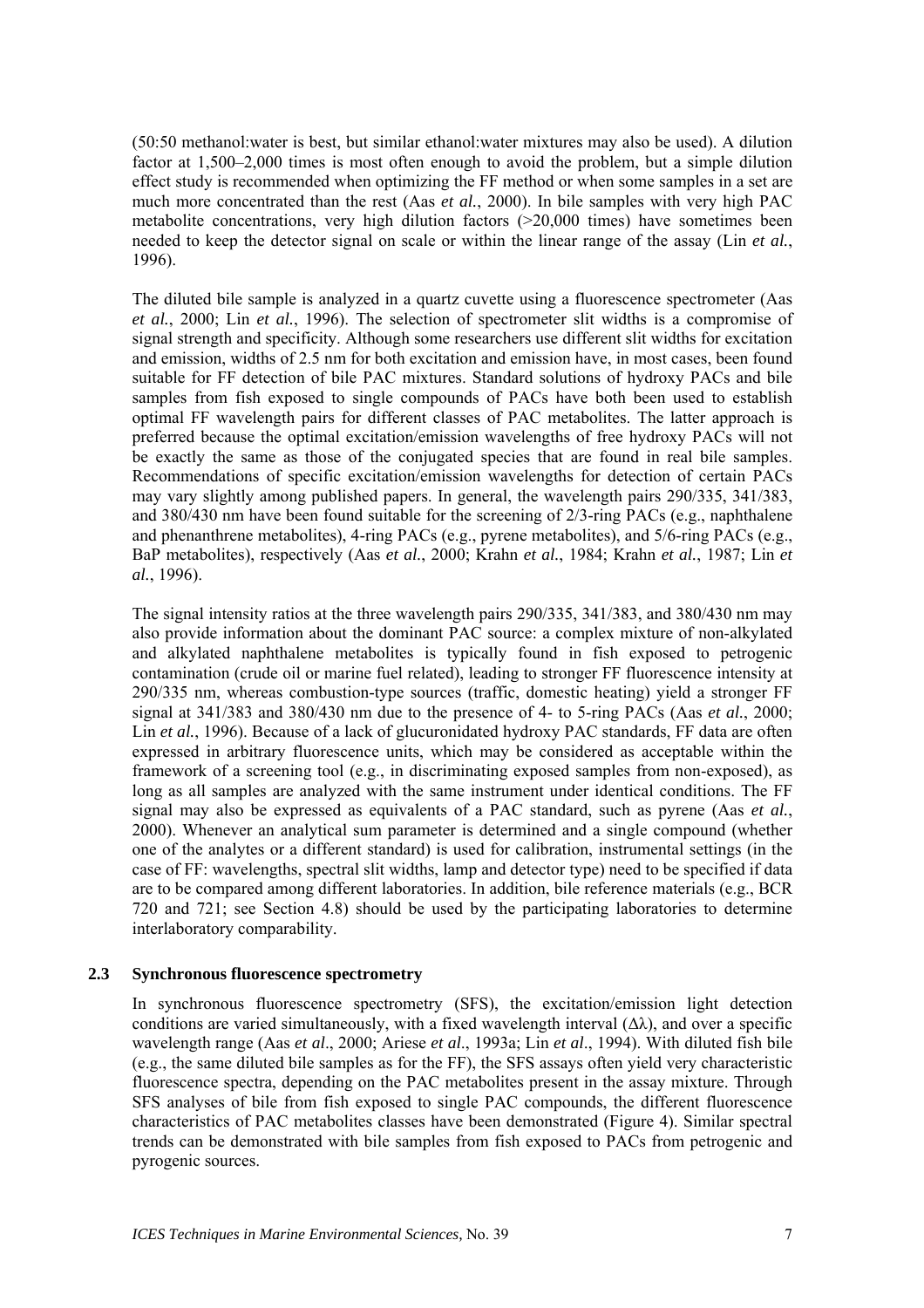Through variation of the wavelength interval  $(\Delta \lambda)$ , different scans can be produced. When the target compound has a strong S0-S1 absorption (see Figure 2), a very small  $\Delta\lambda$  value (typically 5 nm) can be chosen, corresponding to the Stokes' shift. In principle, it would be more correct to apply a constant energy difference, because the Stokes' shift is not constant in wavelength units, but that approach has not found widespread use. If, on the other hand, excitation into the S2 state is much more efficient, a larger ∆λ will be preferred, corresponding to the difference between S0-S2 in excitation and 0,0 in emission. Indeed, optimization of ∆λ towards specific PAC mixtures should be conducted whenever necessary. Experience has shown, however, that a ∆λ of 42 nm is suitable for many PAC metabolites and discriminates to a reasonable degree between bile PACs of different size categories (Figure 4).



**Figure 4.** PAC metabolite specificity in SFS screening assays. Fluorescent metabolites of three separate parent PACs are discriminated to a reasonable degree by SFS analysis of diluted bile. The wavelength interval used in all scans shown above is 42 nm. SFS scan data obtained from Aas *et al.* (2000) with permission.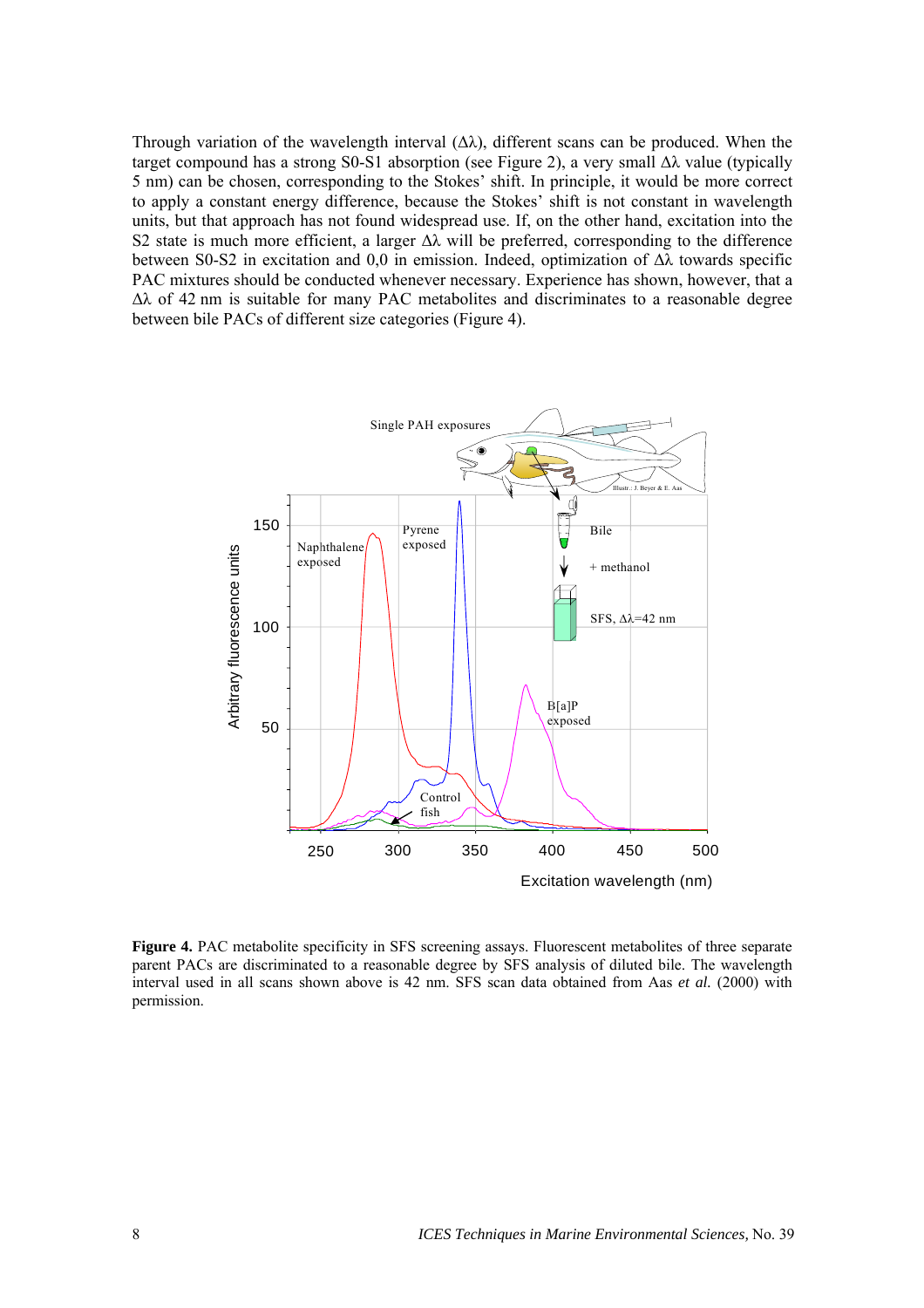<span id="page-14-0"></span>Similar to FF, the SFS analysis of non-hydrolyzed bile samples is a very rapid technique that normally takes only a few minutes. In screening studies of fish bile samples, SFS is often conducted as a supplement to FF measurements. Both non-hydrolyzed and hydrolyzed bile samples can be used. However, in order to save time, and because the conjugated PAC metabolites typically display enhanced fluorescence compared to their hydrolyzed counterparts, it is generally recommended that non-hydrolyzed samples be used for PAC screening purposes. As with FF (Section 2.2), SFS is used to measure a sum parameter rather than individual compounds, although concentrations of predominant metabolites such as conjugated 1-OH Pyr can be determined with reasonable accuracy (Ariese *et al.*, 1993a). Usually only a single compound is used as the calibrant and the results are expressed in "equivalents." The method is primarily meant for studies in which all samples are analyzed by the same laboratory with the same method. Whenever data obtained in different laboratories need to be comparable, the analytical protocol, instrument settings, and calibration method need to be very clearly defined and reference materials (RMs) need to be exchanged to check the comparability (see Section 4.8).

Other types of fluorescence scanning techniques, such as excitation or emission spectroscopy, can also be utilized for determination of biliary PAC metabolites. For example, as demonstrated by Hawkins *et al.* (2002), metabolite emission spectra collected at a fixed excitation wavelength of 254 nm can be used for screening detection of phenanthrene metabolites in bile and other sample matrices.

#### **2.4 HPLC/fluorescence screening**

In the HPLC/F screening method, bile metabolites are separated by reverse-phase HPLC prior to fluorescence detection. Non-hydrolyzed bile (1–5µL) is injected directly onto a reverse-phase C-18 HPLC column and eluted with a linear gradient from 100% water (containing a small amount of an acid, e.g., acetic acid) to 100% methanol or acetonitrile as described by Escartin and Porte (1999a; 1999b), Krahn *et al.* (1984; 1986), Leonard and Hellou (2001), and McDonald *et al.* (1995). Chromatograms can be recorded at one or more excitation/emission wavelength pairs where the parent compounds and metabolites fluoresce. A number of different wavelengths can be used for detecting particular PAC metabolites (see Section 2.2).

A semi-quantitative estimate of metabolite concentrations are made using either a parent PAC calibrant (e.g., naphthalene, BaP) (Escartin and Porte, 1999a, 1999b; Krahn *et al.*, 1986; Leonard and Hellou, 2001) or a phenolic calibrant, such as 1-OH Pyr or 3-OH BaP (Krahn *et al.*, 1986). Integrated areas of peaks eluting after about 7 minutes (determined for each chromatographic system) are summed and the sum is expressed as the amount of the chosen standard ("equivalents") that would be present if the area were attributable only to that compound. Because a single calibrant is normally used to measure a large number of metabolites that fluoresce at each selected wavelength, accurate quantitation is not possible. Thus, the results provide only relative concentrations of total metabolites that fluoresce at a particular set of wavelengths. However, judicious choice of the quantitation standard can improve accuracy when screening results are compared to detailed methods for quantitation of metabolites. For example, when a metabolite (e.g., 1-OH Pyr) was used as the quantitation standard at 380/430 nm rather than a parent hydrocarbon (e.g., BaP), the accuracy of the screening determination improved compared to results obtained by GC/MS (Krahn *et al.*, 1987). Furthermore, HPLC/F can be used to accurately measure individual analytes that are wellresolved from coeluting compounds (e.g., 1-OH Pyr; see Section 3.2.3). As discussed for FF and SFS (Sections 2.2 and 2.3), when data analyzed in different laboratories need to be compared, analytical and calibration methods, as well as instrument settings, need to be clearly defined. In addition, RMs need to be exchanged to check the comparability (see Section 4.8).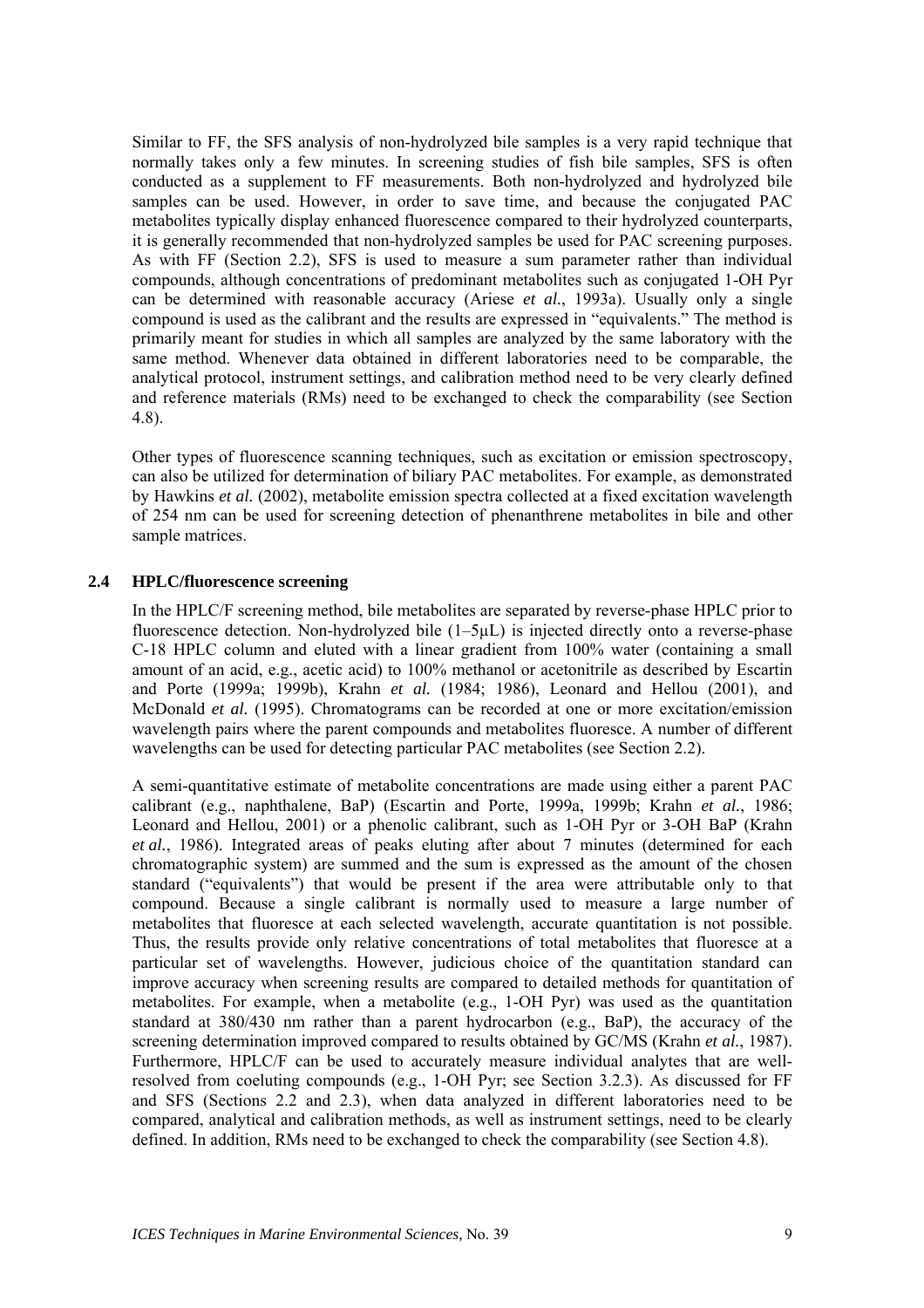HPLC/F screening provides more information about the metabolites present than is obtainable by the other screening methods. Metabolite patterns are readily discernable and these patterns can assist in establishing the source of pollution (Krahn *et al.*, 1993). For example, the chromatographic pattern from bile of a rock sole (*Lepidopsetta bilineata*) captured from Prince William Sound after the Exxon Valdez spill was distinct and was very dissimilar from that of an English sole (*Parophrys vetulus*) exposed to contaminants from an urban site (Figure 5). Bile from the fish collected from the oiled site shows many more metabolites, most likely because crude oil contains an array of alkylated PACs whereas urban areas often contain a greater proportion of the non-alkylated pyrogenic PACs (Krahn *et al.*, 1993).



**Figure 5.** Chromatograms from HPLC/F screening (260/380 nm; phenanthrene wavelengths) of PAC metabolites in bile of rock sole from oiled (*Exxon Valdez* crude) and reference (clean) sites and in bile of English sole from urban and reference sites.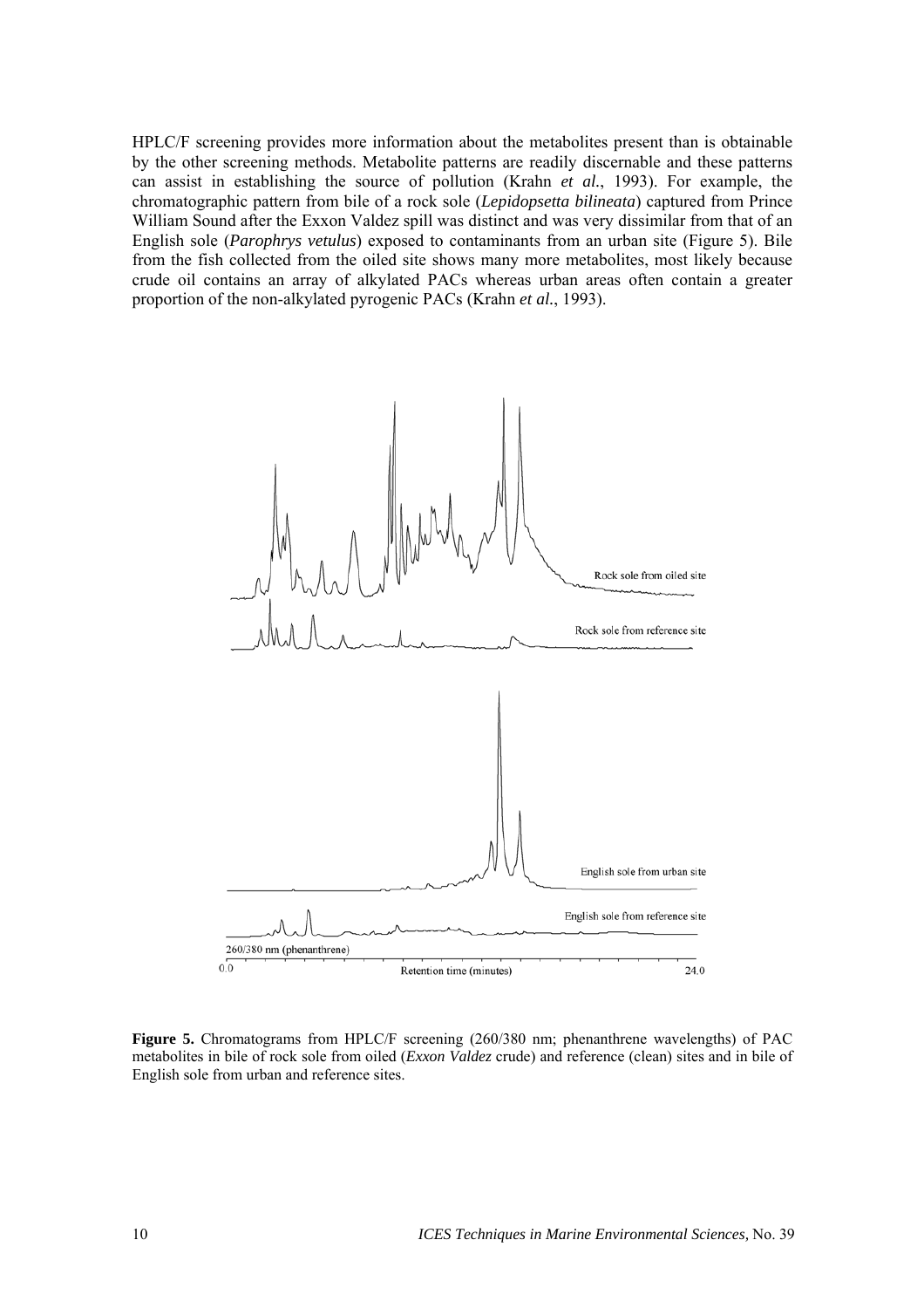<span id="page-16-0"></span>Bile screening by HPLC/F has proven to be a powerful tool for estimating exposure of fish and other marine vertebrates to PACs, including nitrogen and sulfur homologs. These rapid screening methods have been used routinely in monitoring for chronic pollution and following pollution events, such as oil spills (Escartin and Porte, 1999a; Escartin and Porte, 1999b, 1999c; Krahn *et al.*, 1987, 1992; McDonald *et al.*, 1995). In addition, screening methods have been used in laboratory exposure studies to measure dose- and time-related changes in bile metabolite concentrations (Collier and Varanasi, 1991; Stroomberg *et al.*, 2003). Finally, estimated concentrations of bile metabolites that fluoresce at 380/430 nm have been statistically correlated with the prevalence of certain hepatic lesions, including neoplasms, in English sole from Puget Sound, WA, USA (Krahn *et al.*, 1984; Krahn *et al.*, 1986).

## **3 TECHNIQUES FOR DETERMINING CONCENTRATIONS OF INDIVIDUAL METABOLITES**

#### **3.1 Preparation of samples**

Two tables have been prepared to provide a reference guide to the preparation and analysis for PAC metabolites in bile. Methods for sample preparation and GC/MS analysis are given in [Table 1](#page-17-0) and those for sample preparation and HPLC/F analysis are found in [Table 2.](#page-18-0) 

#### **3.1.1 Enzymatic hydrolysis**

Samples taken from the freezer are thawed and briefly homogenized in a sonication bath. Typical sample amounts range from 5–100 µl. Because metabolites of PACs exist mainly as conjugates (e.g., sulfates and glucuronides) in bile and few standards of the conjugated metabolites are available, bile samples are first hydrolyzed to give free hydroxy metabolites. As described by Hellou and Payne (1987), Jonsson *et al.* (2003), Kennedy *et al.* (1989), Krahn *et al.* (1987), Steward *et al.* (1990), and van Schanke *et al.* (2001), glucuronides and sulfates can be simultaneously hydrolyzed by adding ß-glucuronidase containing arylsulfatase activity and pH 4.8–5.0 acetate buffer, followed by incubation for one to 24 hours at 37–40 °C. In order to provide information about the relative concentrations of different conjugates a successive deconjugation can be performed. Accordingly, Kennedy *et al.* (1989), Steward *et al.* (1990), and Willett *et al.* (2000) separated bile metabolites into groups of free hydroxy compounds, glucuronides, and sulfates. To prevent oxidation of the hydrolyzed metabolites, Ariese *et al.* (2000) and Richardson *et al.* (2001) added 0.5 and 4% ascorbic acid, respectively, to a mixture of the bile and the deconjugation enzymes. An internal standard is usually also added prior to hydrolysis. The use of an internal standard is more critical for GC methods (because of a more complex procedure and more volatile solvents) than for HPLC methods. Internal standards are discussed in more detail in Section 4.5.

The majority of publications about PAC metabolite analysis in fish bile focus on the determination of glucuronides and sulfates, but a significant portion of PAC conjugated metabolites can be present as glutathione conjugates (Varanasi *et al.*, 1987). However, unlike glucuronides and sulfates these conjugates are more likely to be retained in the liver (Plummer *et al.*, 1980; Varanasi *et al.*, 1987). Glutathione conjugates in fish bile can be hydrolyzed at ambient temperature by acidic hydrolysis (pH 0–1) as described by van Schanke *et al.* (2001) and Yu *et al.* (1995), or by addition of y-glutamyltranspeptidase followed by incubation at 37 °C for six hours (Willett *et al.*, 2000).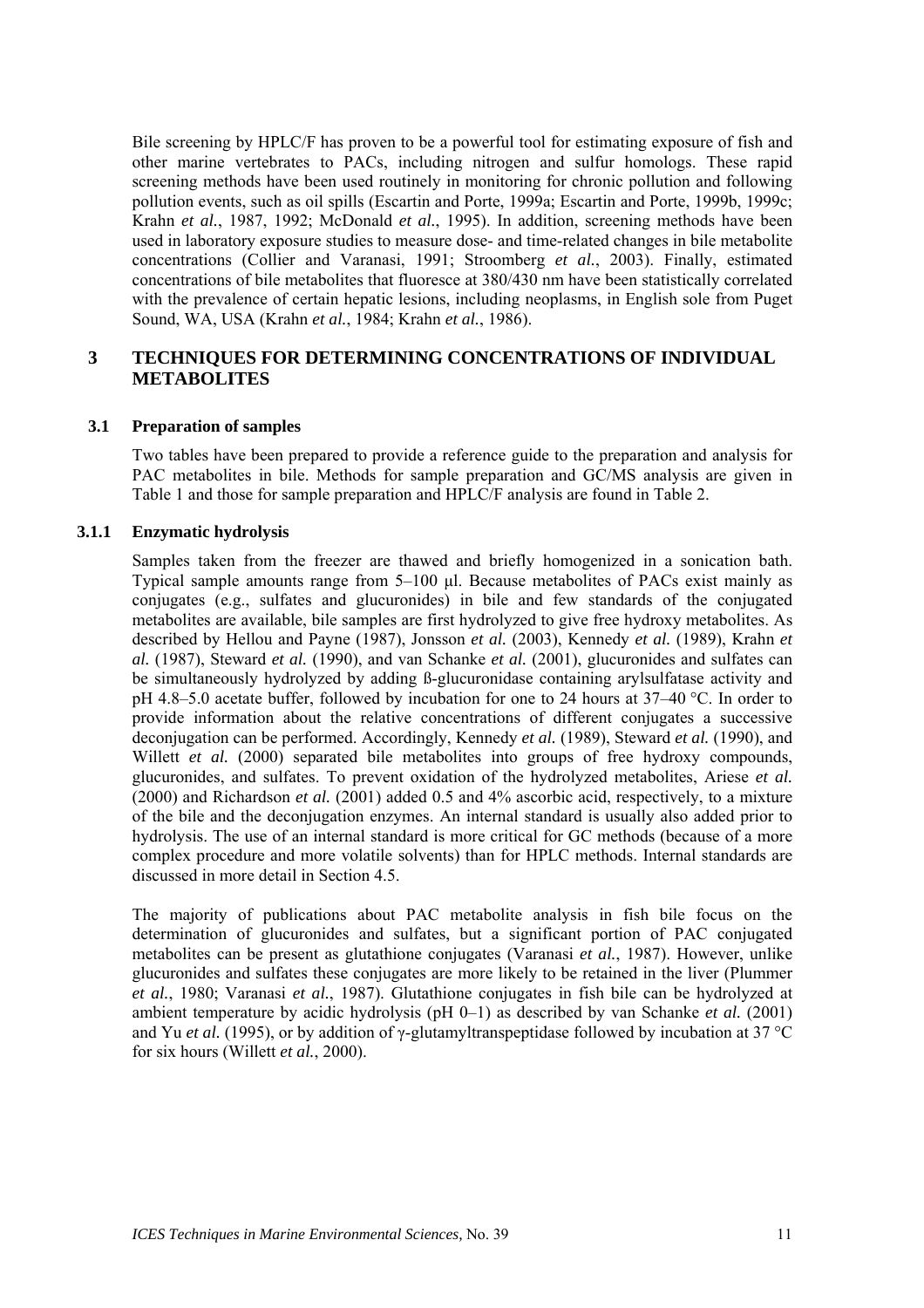<span id="page-17-0"></span>

| <b>Target compounds</b>                                                   | <b>Sample preparation</b>           |                   | <b>GC</b> analysis                          |                                   | Reference                                                                                                                     |                                                                  |                  |                                                                 |
|---------------------------------------------------------------------------|-------------------------------------|-------------------|---------------------------------------------|-----------------------------------|-------------------------------------------------------------------------------------------------------------------------------|------------------------------------------------------------------|------------------|-----------------------------------------------------------------|
|                                                                           | <b>Enzymatic</b><br>treatment       | <b>Incubation</b> | <b>Extraction solvent</b>                   | <b>Derivatization</b><br>products | <b>Internal standards</b>                                                                                                     | Column                                                           | <b>Detection</b> |                                                                 |
| Phenanthrene<br>metabolites                                               | β-glucuronidase<br>sulfatase        | 37 °C for 10 h.   | Ethylacetate                                | TMS-ethers                        | $\alpha$ -naphthol                                                                                                            | SE-54 5% phenyl;<br>$20 \text{ m} \times 0.33 \text{ mm}$        | MS EI, 70 eV     | (Solbakken et<br>al., 1980)                                     |
| 2- to 4-ring PAC-<br>metabolites                                          | $\beta$ -glucuronidase<br>sulfatase | 40 °C for 4 h.    | Methylene chloride<br>and isopropanol       | TMS-ethers                        | hexamethylbenzene                                                                                                             | J & W DB5 MS 5% phenyl;<br>$30 \text{ m} \times 0.25 \text{ mm}$ | MS EI, 70 eV     | (Krahn et al.,<br>1984; Krahn et<br>al., 1987)                  |
| $2-$ to $3-$ ring<br>alkylated & non-<br>alkylated hydroxy<br><b>PACs</b> | β-glucuronidase                     | 37 °C for 24 h.   | Methylene chloride<br>and methanol          | Acetylates                        | $n$ -pentadecane                                                                                                              | <b>SE-30</b>                                                     | MS EI, 70 eV     | (Hellou and<br>Payne, 1987)                                     |
| $2-$ to 4-ring<br>alkylated & non-<br>alkylated hydroxy<br>PACs           | β-glucuronidase<br>sulfatase        | 40 °C for 3 h.    | Methylene chloride<br>and methanol          |                                   | 2,6-dibromophenol                                                                                                             | J & W DB5 MS 5% phenyl;<br>$30 \text{ m} \times 0.25 \text{ mm}$ | MS EI, 70 eV     | (Krahn et al.,<br>1992)                                         |
| $2-$ to $5$ -ring<br>alkylated & non-<br>alkylated hydroxy<br>PACs        | $\beta$ -glucuronidase<br>sulfatase | 40 °C for 2 h.    | Methylene chloride<br>and methanol          | TMS-ethers                        | 2,6-dibromophenol,<br>1-naphthol- $d_8$ ,<br>phen- $d_{10}$ , chry- $d_{12}$ ,<br>flu-d <sub>10</sub> and BaP-d <sub>12</sub> | J & W DB5 MS 5% phenyl;<br>$30 \text{ m} \times 0.25 \text{ mm}$ | MS EI, 70 eV     | (Yu et al., 1995)                                               |
| 2- to 4-ring hydroxy<br>PACs                                              | $\beta$ -glucuronidase<br>sulfatase | 40 °C for 2 h.    | Ethylacetate                                |                                   | 2,6-dibromophenol<br>hexamethylbenzene                                                                                        | HP-5 MS 5% phenyl;<br>$30 \text{ m} \times 0.25 \text{ mm}$      | MS EI, 70 eV     | (Escartin and<br>Porte, 1999a;<br>Escartin and<br>Porte, 1999b) |
| 1- to 4-ring aromatic<br>compounds                                        | $\beta$ -glucuronidase<br>sulfatase | 37 °C overnight   | Hexane: $methyl-t$ -<br>butyl ether $(2:1)$ |                                   | octadecane                                                                                                                    | MSBP5 5% phenyl;<br>$30 \text{ m} \times 0.25 \text{ mm}$        | MS EI, 70 eV     | (Stephensen et<br>al., 2000)                                    |
| 2- to 4-ring hydroxy<br>PACs                                              | $\beta$ -glucuronidase<br>sulfatase |                   |                                             | Acetylates                        | decachlorobiphenyl                                                                                                            | GC separation                                                    | MS EI, 70 eV     | (Ariese et al.,<br>2000)                                        |
| 2- to 4-ring hydroxy<br>PACs                                              | $\beta$ -glucuronidase<br>sulfatase | 40 °C for 2 h.    | Ethylacetate                                | TMS-ethers                        | 2,6-dibromophenol                                                                                                             | CP-Sil 8 5% phenyl;<br>$50 \text{ m} \times 0.25$                | MS EI, 70 eV     | (Jonsson et al.,<br>2003)                                       |
| Chrysene<br>metabolites                                                   | $\beta$ -glucuronidase<br>sulfatase | 40 °C for 2 h.    | Ethylacetate                                | TMS-ethers                        | 4-Cl-naphthol<br>perylene                                                                                                     | CP-Sil 8 5% phenyl;<br>50 m $\times$ 0.25                        | MS EI, 70 eV     | (Jonsson et al.,<br>2004)                                       |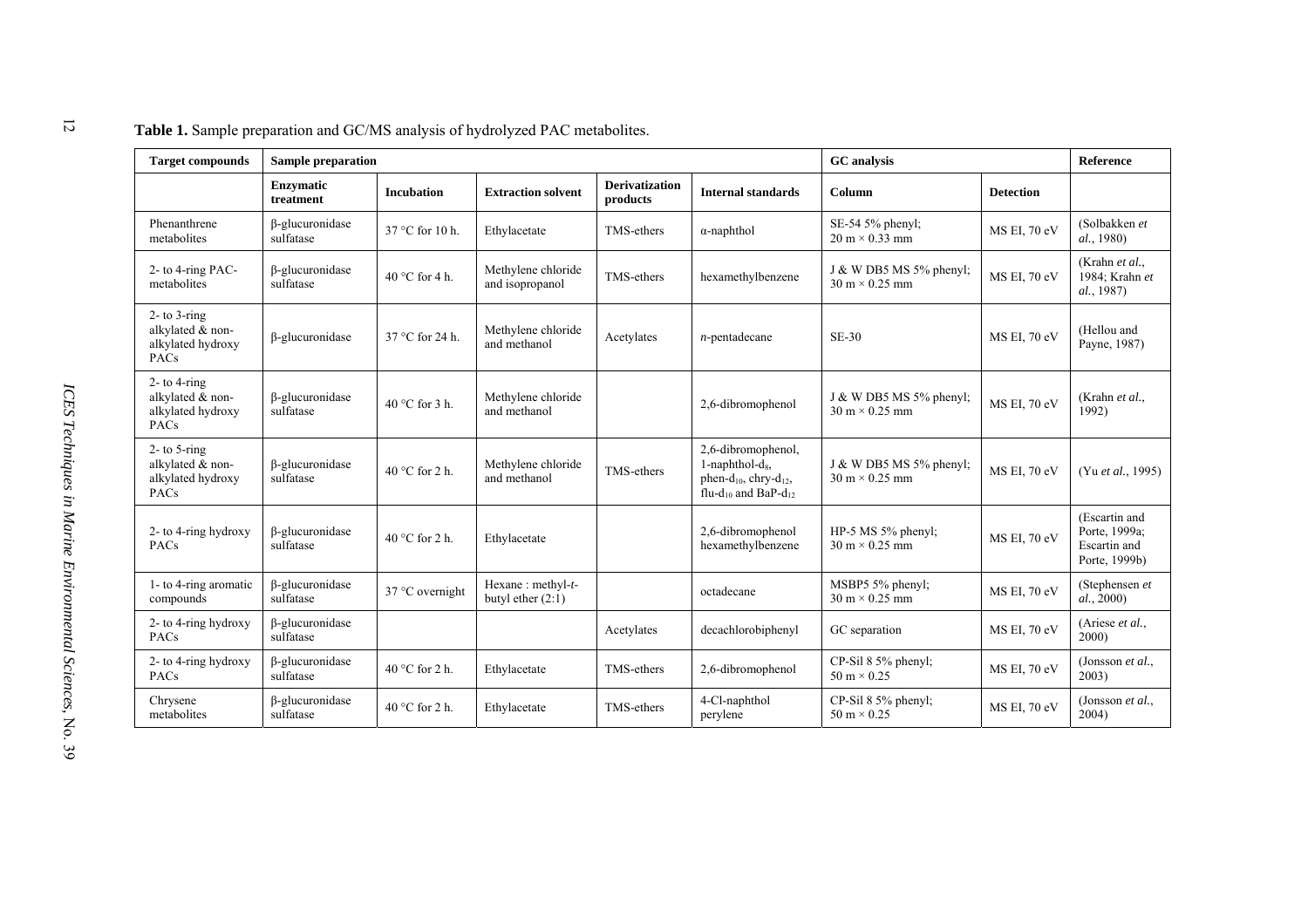<span id="page-18-0"></span>

| <b>Target</b><br>compounds      | <b>Sample preparation</b>                                     |                                               |                                                |                                                   | <b>HPLC</b> analysis                                                                       | <b>Reference</b>                                                              |                           |                                                     |
|---------------------------------|---------------------------------------------------------------|-----------------------------------------------|------------------------------------------------|---------------------------------------------------|--------------------------------------------------------------------------------------------|-------------------------------------------------------------------------------|---------------------------|-----------------------------------------------------|
|                                 | <b>Enzymatic treatment</b>                                    | <b>Incubation</b>                             | <b>Solvent</b>                                 | <b>Internal standard</b>                          | Column                                                                                     | <b>Mobile</b> phase                                                           | <b>Detection</b>          |                                                     |
| BaP metabolites                 | β-glucuronidase or<br>sulfatase                               | $37^{\circ}$ C for 6 h.                       | Extracted with<br>ethylacetate<br>and acetone  |                                                   | Zorbax ODS 5 µm;<br>4.6 mm $\times$ 250 mm                                                 | Gradient: water, acetonitri<br>le and methanol                                | Scintillation<br>counting | (Steward et al.,<br>1990)                           |
| 1-OH Pyr                        | β-glucuronidase and<br>sulfatase                              | 37 °C for 2 h.                                | Ethanol, $\approx 50$<br>or 100%               |                                                   | Rosil C-18 HL;<br>$3.1 \text{ mm} \times 200 \text{ mm}$                                   | Acetonitrile: water<br>$(70:30 \text{ v/v})$                                  | Fluorescence              | (Ariese et al.,<br>1993a)                           |
| pyrene<br>metabolites           | No treatment or acid<br>hydrolyzed                            | Acid hydrolysis<br>at 80 $\degree$ C for 3 h. | Methanol or<br>methylene<br>chloride           |                                                   | Marck <sup>®</sup> LiChroCART <sup>®</sup><br>$RP-185 \mu m$ ;<br>$4.0$ mm $\times$ 125 mm | Gradient: ammonium<br>acetate buffer, 10 mM,<br>and acetonitrile              | LC-APCI-<br>MS/MS         | (Law et al., 1994)                                  |
| BaP metabolites                 | β-glucuronidase,<br>sulfatase or γ-<br>glutamyltranspeptidase | 37 °C for 6 h.                                | Extracted with<br>ethyl acetate<br>and acetone | 6-OH chrysene<br>benzanthracene-<br>$7,12$ -dione | S80A C-18 ECQ 5 μm;<br>4.6 mm $\times$ 250 mm                                              | Gradient: water and<br>methanol                                               | <b>LC-APCI-MS</b>         | (Willett et al.,<br>2000)                           |
| $2-$ to 5-ring<br>hydroxy PACs  | $\beta$ -glucuronidase<br>sulfatase                           |                                               | Ethanol                                        | Anthracene-d <sub>10</sub>                        | Xterra RP-18                                                                               | Gradient: water containing<br>1 mg $I^{-1}$ ascorbic acid and<br>acetonitrile | Fluorescence              | (Ariese et al.,<br>2000)                            |
| $2-$ to 5-ring<br>hydroxy PACs  | $\beta$ -glucuronidase<br>sulfatase                           |                                               | Ethanol                                        |                                                   | RP silica C-18                                                                             | Gradient: water and<br>acetonitrile                                           | Fluorescence              | (Ariese et al.,<br>2000)                            |
| BaP metabolites                 | <b>ß-glucuronidase</b> and<br>sulfatase or HCl, pH 0          | 37 °C for 1 h. or<br>30 °C for 30<br>min.     | Methanol<br>$(50\%)$                           |                                                   | Vydac 201TP54 C-18;<br>4.6 mm $\times$ 250 mm                                              | Gradient: water and<br>methanol                                               | Fluorescence              | (van Schanke et<br>al., 2001)                       |
| $2-$ to 4-ring<br>hydroxy PACs  | $\beta$ -glucuronidase<br>sulfatase                           | 37 °C for 1 h.                                | Ethanol (84%)                                  |                                                   | Vydac 201TP54 C-18;<br>4.6 mm $\times$ 250 mm                                              | Gradient: acidified water.<br>pH 4, and acetonitrile                          | Fluorescence              | (Richardson et al.,<br>2001)                        |
| 3- to 5-ring PAC<br>metabolites | β-glucuronidase<br>sulfatase                                  | 37 °C for 45<br>min.                          | Methanol<br>$(50\%)$                           |                                                   | Vydac 201TP54 C-18;<br>4.6 mm $\times$ 250 mm                                              | Gradient: water and<br>methanol                                               | Fluorescence              | (Ruddock et al.,<br>2002) (Ruddock et<br>al., 2003) |
| $2-$ to 5-ring<br>hydroxy PACs  | $\beta$ -glucuronidase<br>sulfatase                           | 40 $\degree$ C for 2 h.                       | Acetonitrile<br>$(80\%)$                       | Triphenylamine                                    | Vydac 201TP52 C-18<br>$5 \mu m$ ;<br>2.1 mm $\times$ 250 mm                                | Gradient: ammonium<br>acetate buffer, pH 4, and<br>acetonitrile               | Fluorescence              | (Jonsson et al.,<br>2003)                           |
| Chrysene<br>metabolites         | $\beta$ -glucuronidase<br>sulfatase                           | 40 $\degree$ C for 2 h.                       | Acetonitrile<br>(70%)                          | Perylene                                          | Vydac 201TP52 C-18<br>$5 \mu m$ ;<br>2.1 mm $\times$ 250 mm                                | Gradient: ammonium<br>acetate buffer, pH 4, and<br>acetonitrile               | Fluorescence              | (Jonsson <i>et al.</i> ,<br>2004)                   |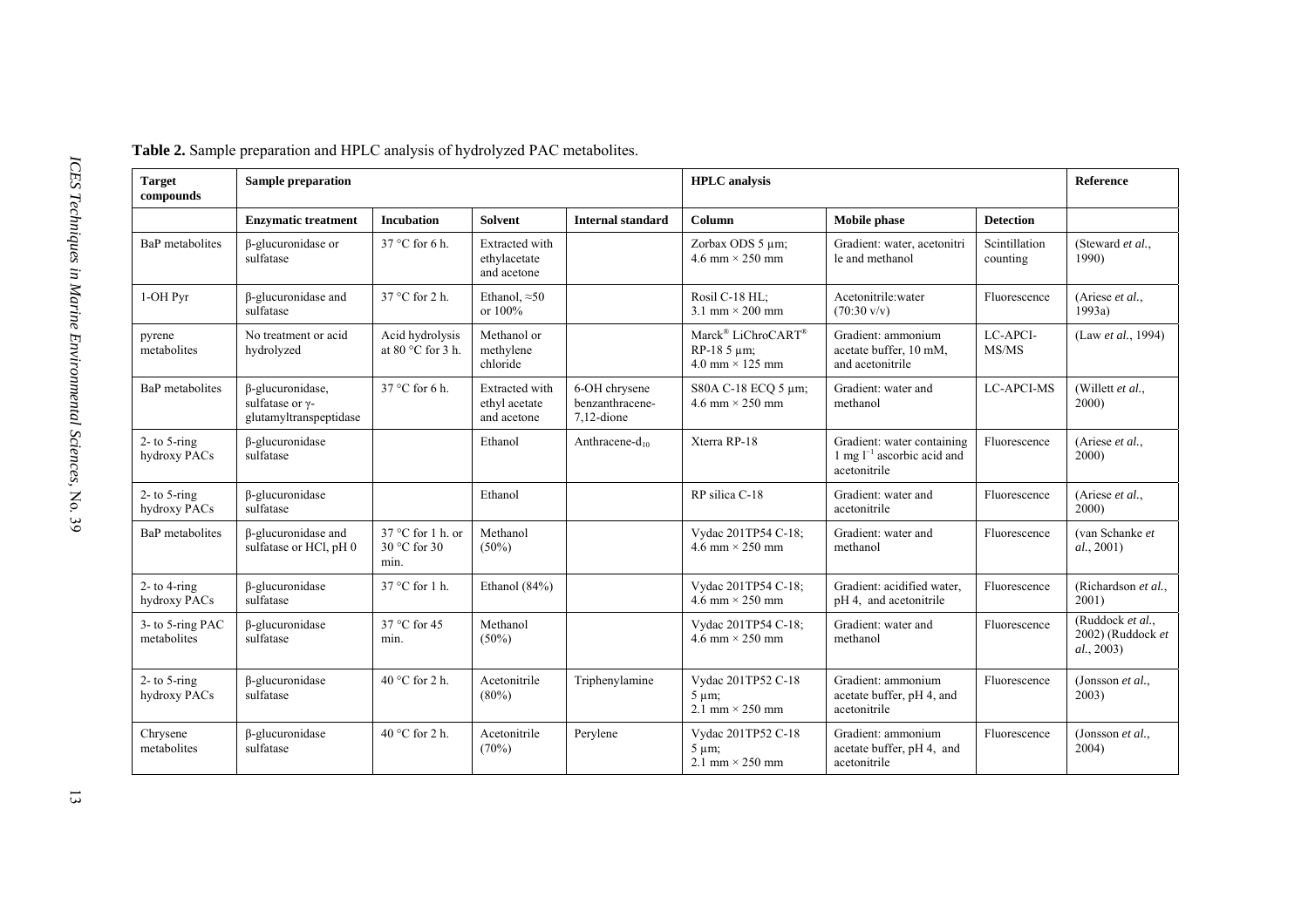#### <span id="page-19-0"></span>**3.1.2 Extraction of PAC metabolites**

The majority of reports on HPLC analysis of hydrolyzed bile for individual hydroxy PACs describe simple sample preparation without any extraction step involved (Jonsson *et al.*, 2003; Richardson *et al.*, 2001; van Schanke *et al.*, 2001). For example, hydrolyzed bile samples were diluted 2- to 5-fold or more with ethanol (Ariese *et al.*, 1993a; Richardson *et al.*, 2001) or methanol (Jonsson *et al.*, 2003; van Schanke *et al.*, 2001), followed by centrifugation before injection onto the HPLC column.

Alternatively, extraction of bile samples can be done as a clean-up step prior to (Leonard and Hellou, 2001; Steward *et al.*, 1990) or following deconjugation of PAC metabolites (Ariese *et al.*, 1993a; Leonard and Hellou, 2001; Willett *et al.*, 2000). For example, Steward *et al.* (1990) extracted bile with ethyl acetate:acetone  $(2:1 \text{ v/v})$  prior to enzymatic treatment in order to remove unwanted lipophilic compounds from the bile. Extraction is usually performed following enzymatic hydrolysis of bile in order to transfer hydroxy PACs into a volatile organic solvent compatible with gas chromatography analysis (Krahn *et al.*, 1987). Hydrolyzed metabolites have been successfully extracted from acidified (pH 4.8–5.0) samples using methylene chloride containing 10% methanol (Hellou and Payne, 1987; Krahn *et al.*, 1992), ethyl acetate (Escartin and Porte, 1999a; Jonsson *et al.*, 2003; Solbakken *et al.*, 1980), or a mixture of hexane and methyl-t-butyl ether (2:1) (Stephensen *et al.*, 2000). The extractions are usually repeated three to five times and the combined organic phase dried with anhydrous sodium sulfate and concentrated to 0.1–0.5 ml (Escartin and Porte, 1999a; Jonsson *et al.*, 2003), or to dryness for some derivatization procedures (Krahn *et al.*, 1992).

Law *et al.* (1994) used a chromatographic cleanup step (Bond Elut C-18 cartridge containing 500 mg sorbent) to separate hydrolyzed PAC metabolites from the bile matrix. The metabolites were eluted with 100% methanol, evaporated to dryness, and the residues dissolved in derivatizing reagent [N,O-bis(trimethylsilyl)acetamide] before injection on the GC column. Additionally, Bond Elut C-18 columns were used as an alternative to successive liquid-liquid extraction (Hellou and Payne, 1987; Willett *et al.*, 2000) to separate conjugated from deconjugated metabolites. Furthermore, Willet *et al.* (2000) successively extracted the bile sample before and after treatment with pure ß-glucuronidase and arylsulfatase, providing information about the relative amounts of deconjugated metabolites, sulfates, and glucuronides.

#### **3.1.3 Derivatization of hydroxy metabolites**

Hydroxy metabolites are not especially amenable to analysis by GC/MS, so chemically modifying the hydroxy group to a less polar form improves the chromatographic characteristics of this type of metabolite (Jacob and Grimmer, 1988). Derivatization also prevents dehydration of dihydrodiols to the two corresponding phenolic compounds in the GC (Jacob and Grimmer, 1988; Krahn *et al.*, 1984; Krahn *et al.*, 1987). Therefore, hydrolyzed bile metabolites (hydroxy PACs) are frequently converted to trimethylsilyl ethers (TMS-ethers) or acetylates before GC/MS analysis.

There are several commercially available reagents that easily form TMS-ethers with alcohols, of which bis-(trimethylsilyl)trifluoroacetamide (BSTFA) is the most widely used reagent (Evershed, 1993). Hydroxy PACs are derivatized by adding 100–200 µl BSTFA to the concentrated organic extract (Jonsson *et al.*, 2003) or to the dried residues of the metabolites as described by Krahn *et al.* (1987) and heating the mixture for two hours at 60 °C. Trimethylsilylimidazole (TMSI) in pyridine (1:4) forms TMS ethers with phenolic PACs as well as with diols and tetrols within 15 minutes at room temperature (Day *et al.*, 1991; Jonsson *et al.*, 2004). Additional silylating reagents used for derivatization of PAC metabolites are 1,1,1,3,3,3-hexamethyldisilazane (SYLON TP) (Solbakken *et al.*, 1980) and N,O-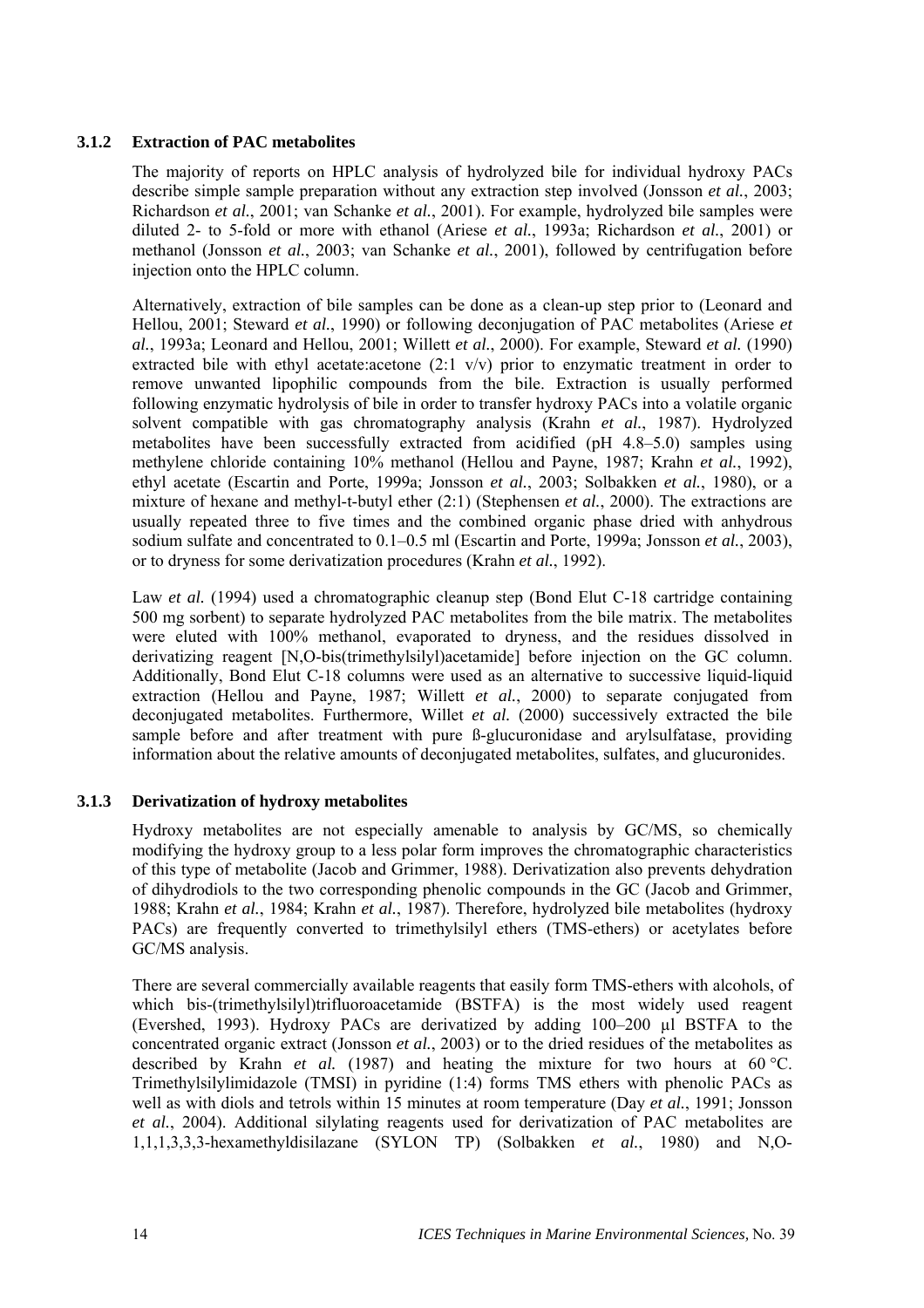<span id="page-20-0"></span>bis(trimethylsilyl)acetamide (BSA) (Law *et al.*, 1994). Acetylated hydroxy PACs are prepared for GC/MS analysis using ethereal diazomethane as described by Hellou and Payne (1986; 1987).

#### **3.2 Instrumental determination of individual metabolites**

#### **3.2.1 GC/MS**

Following enzymatic hydrolysis, extraction, and often a derivatization step as described above, quantitation of individual PACs metabolites can be achieved by GC/MS in electron impact (EI) mode. Standard chromatographic conditions are as follows. Columns,  $30 \text{ m} \times 0.25 \text{ mm}$  i.d. crosslinked 5% PH ME siloxane or similar (Escartin and Porte, 1999a; Stephensen *et al.*, 2003), are generally programmed from 80 °C to 120 °C at 15 °C·min<sup>-1</sup> and from 120 °C to 300 °C at 6 ºC·min<sup>−</sup><sup>1</sup> , holding the final temperature for 5–10 min. The carrier gas is helium at 80 kPa. The injector temperature is in the range of 250–280 ºC, and the ion source and the analyzer are maintained at 200–220 °C and 250–280 °C, respectively. The mass spectra are obtained at 70 eV and selected ion monitoring (SIM) mode is routinely used to get higher sensitivity. A selection of typical GC/MS methods is listed in [Table 1.](#page-17-0)

Metabolites (derivatized or underivatized) are identified by comparing retention time and mass spectra with those of reference standards. Due to the limited number of standards available, compound identification is often based on interpretation of the mass spectra, which are characterized by the presence of the molecular ion and specific fragment ions. The spectra of both derivatized (e.g., TMS-ethers) and underivatized metabolites contain a prominent molecular ion (either a base peak or a peak with over 40% abundance compared to the base peak), as well as some other fragment ions. For derivatized metabolites the most abundant fragment ions include  $[M-15]+$  and  $[M-31]+$ , and a strong  $[M-89]+$  ion  $[-O-Si(CH3)3]$  that indicates the presence of a hydroxyl group (Yu *et al.*, 1995). For underivatized metabolites a major fragment ion is [M-29] + (Escartin and Porte, 1999a; Krahn *et al.*, 1992; Stephensen *et al.*, 2003).

The quantitation of individual metabolites is based on their GC/MS response relative to that of an internal standard. The GC/MS is calibrated by injection of standards of different concentrations. The molecular ion of the PAC metabolites, together with a major fragment ion, are used for quantitation, e.g., m/z 144,115 for 1-naphthol; m/z 182, 152 for 9-fluorenol; m/z 194, 165 for 9-phenanthrol, and m/z 218, 189 for 1-pyrenol (Escartin and Porte, 1999a; Stephensen *et al.*, 2003); or alternatively, those corresponding to the trimethylsilyl derivatives, e.g., m/z 216 for 1-naphthol; m/z 254,165 for 9-fluorenol; m/z 266 for 9-phenanthrol, and m/z 290 for 1-pyrenol (Yu *et al.*, 1995). The instrumental limits of detection (LODs) of the GC/MS/EI technique for underivatized metabolites—calculated for a signal-to-noise ratio of 3:1—were at the low pg level (4–9 pg), except for 1-naphthol (95 pg) and 1-pyrenol (68 pg) (Escartin and Porte, 1999a). For underivatized 3-OH BaP, the LOD is much higher, ca. 1000 pg (Jonsson *et al.*, 2003). For underivatized metabolites, run-to-run reproducibility ranged from 2 to 4%, with the exception of 1-OH Pyr (19%). The LODs for TMS-derivatives were 1.2, 2.4, and 6 pg for 2-naphthol, 1-phenanthrol, and 1-pyrenol, respectively. For 3-OH BaP, the LOD was 50 pg when analyzed with a clean ion source, but increased as the number of analyzed samples increased; in real samples the LOD was about 3000 ng/g bile (Jonsson *et al.*, 2003). For derivatized molecules, the run-to-run reproducibility for TMS ethers was less than 5% for 1 naphthol, 2-naphthol, and 1-phenanthrol, and less than 10% for 1-pyrenol (Jonsson, unpublished results).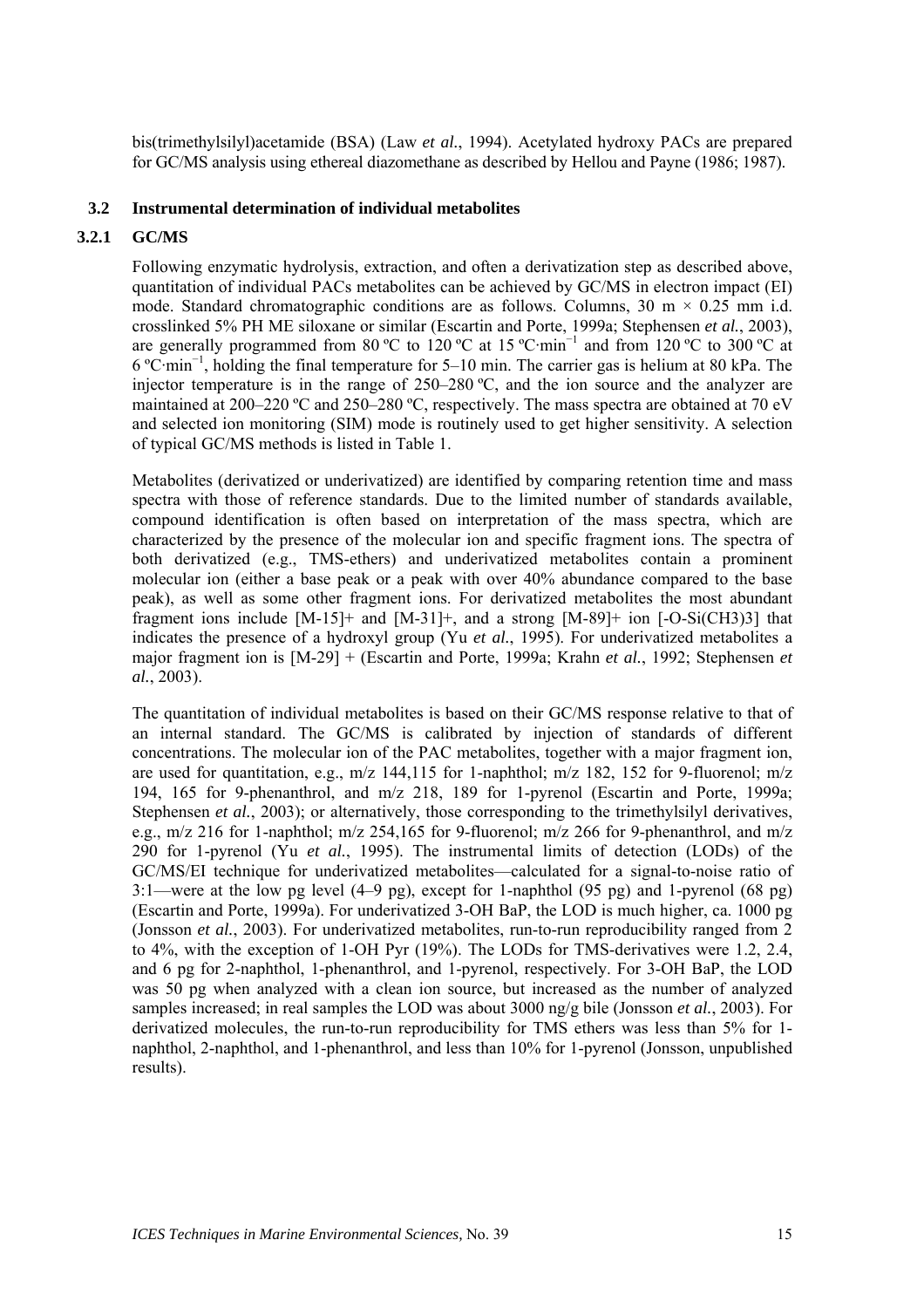<span id="page-21-0"></span>The GC/MS technique, although limited by the few metabolite standards available, provides detailed information about which particular metabolites are present in the hydrolyzed sample and may therefore provide information about the probable source of those PACs. Crude and refined oils are enriched in parent and alkylated naphthalenes, phenanthrenes, and dibenzothiophenes, with lesser amounts of pyrenes and other large, non-alkylated PACs. The GC/MS analyses of bile from oil-exposed fish have often evidenced this PAC metabolite pattern (Figure 6, top) (Krahn *et al.*, 1987, 1992; Yu *et al.*, 1995). In contrast, the bile of fish exposed to PACs of pyrolytic origin are characterized by the presence of a relatively high amount of 1-OH Pyr and the absence of alkylated PACs (Escartin and Porte, 1999a) (Figure 6 bottom). Additionally, the GC/MS technique allows the detection of a number of nitroaromatic compounds, namely diphenylamine and several hydroxylated metabolites, 1,2-dihydro-2,2,4 trimethylquinoline, and N-(1-methylethyl)-N9-phenyl-1,4-benzenediamine, in the bile of fish exposed to other PAC sources, such as car tire rubber (Stephensen *et al.*, 2003).

#### **3.2.2 Derivatized vs. underivatized samples**

Not carrying out a derivatization step prior to GC/MS obviously saves time, but this approach should be followed with caution, especially when large series of samples are to be analyzed. Jonsson *et al*. (2003) reported a decrease in signal intensity (measured as peak area) within 25 serial injections of a number of underivatized hydroxy PACs and the decrease was more pronounced for 1-OH Pyr (>60%) than for 2-OH Naph (25%) and 1-OH-Phn (30%). At a concentration of 1 µg  $g^{-1}$ , 3-OH BaP could barely be observed in the chromatogram if underivatized. The formation of TMS derivatives, acetylates, or methyl ethers resulted in more symmetrical and narrower peaks as compared to underivatized compounds, and therefore improved separation and detection limits (Jacob and Grimmer, 1988; Jonsson *et al*., 2003). Furthermore, the tendency of dihydrodiols to decompose in the GC is avoided when the hydroxy groups are derivatized (Jacob and Grimmer, 1988; Krahn *et al*., 1987). However, the derivatization efficiency decreases as the number of fused rings increases, resulting in lower recovery and reduced sensitivity for larger hydroxy PACs (Jonsson *et al.*, 2003).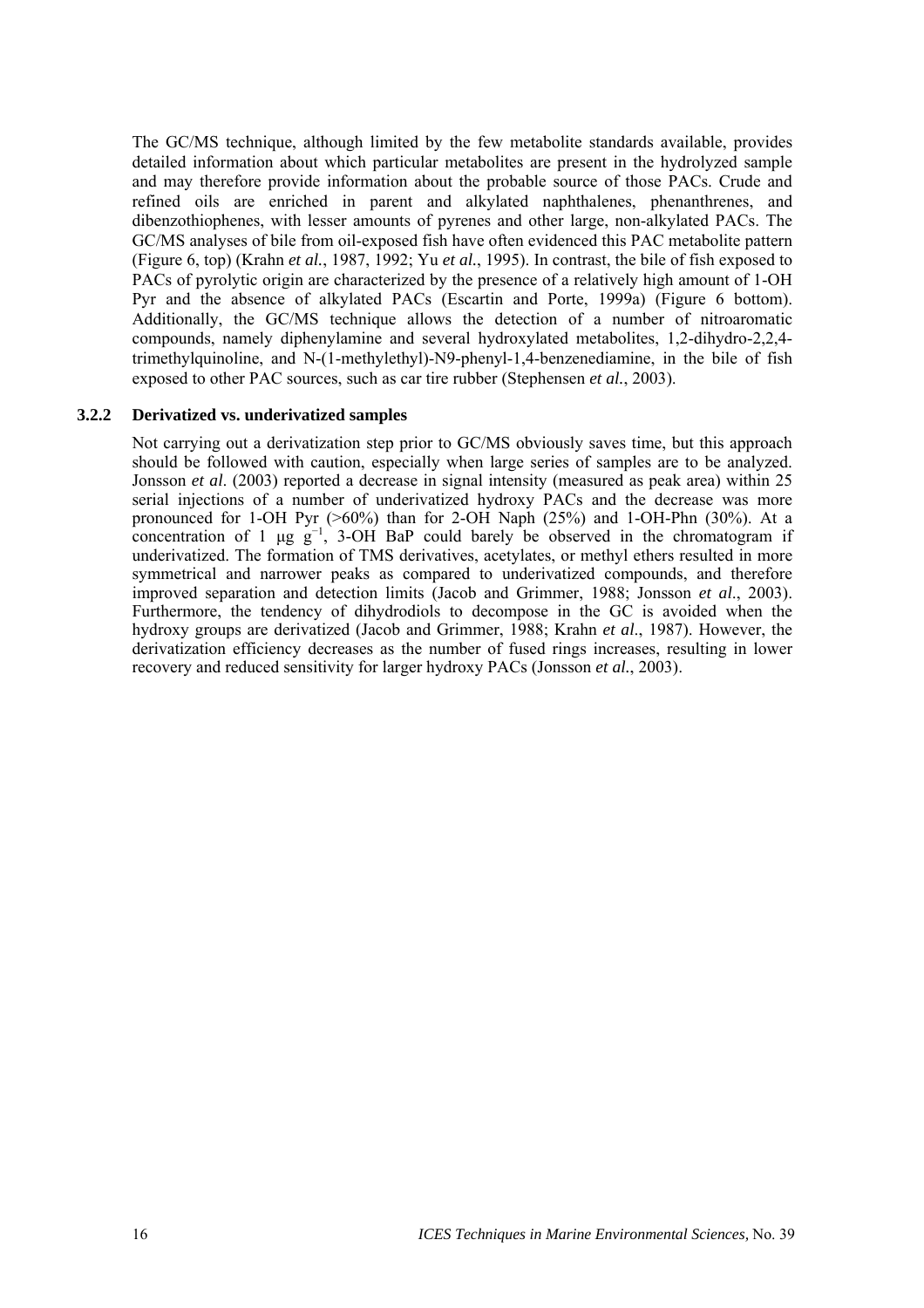<span id="page-22-0"></span>

**Figure 6.** Chromatographic profiles (total ion current) obtained by GC/MS/EI SIM mode from a representative (underivatized) bile sample of fish exposed to PACs of petrogenic (top) and pyrolytic origin (bottom).

#### **3.2.3 HPLC/fluorescence**

As an alternative to GC/MS, the deconjugated hydroxy PACs can also be separated and quantified by means of HPLC/F. As described in Section 3.1.2 extraction is possible, but usually only a brief centrifugation step is carried out. Most laboratories apply reversed phase HPLC conditions and an acetonitrile/aqueous buffer gradient. Thermostated columns are preferred to avoid slow drifts of retention times. For the homogeneity and stability tests of the two CRMs (see Sections 5.3 and 5.4), the following typical conditions were used. The deconjugated PAC metabolites in the hydrolyzed bile samples were determined using a thermostated Vydac 201TP54 25/4.6 (Aurora, USA) column and an acetonitrile/water gradient. The fluorescence excitation/emission wavelength settings were programmed for optimal detection of each target analyte: 2-OH Naph, 325/358 nm; 1-OH Phen, 269/380 nm; 1-OH Pyr, 346/384 nm; anthracene-d10 (internal standard), 250/400 nm; 3-OH BaP, 385/450 nm. External calibration was used, based on peak heights. A calibration solution (75 ng ml<sup>-1</sup> level) was analyzed after each 10 injections to check for possible instrument drift. A selection of typical HPLC approaches, using fluorescence or other detection methods, is listed in [Table 2.](#page-18-0)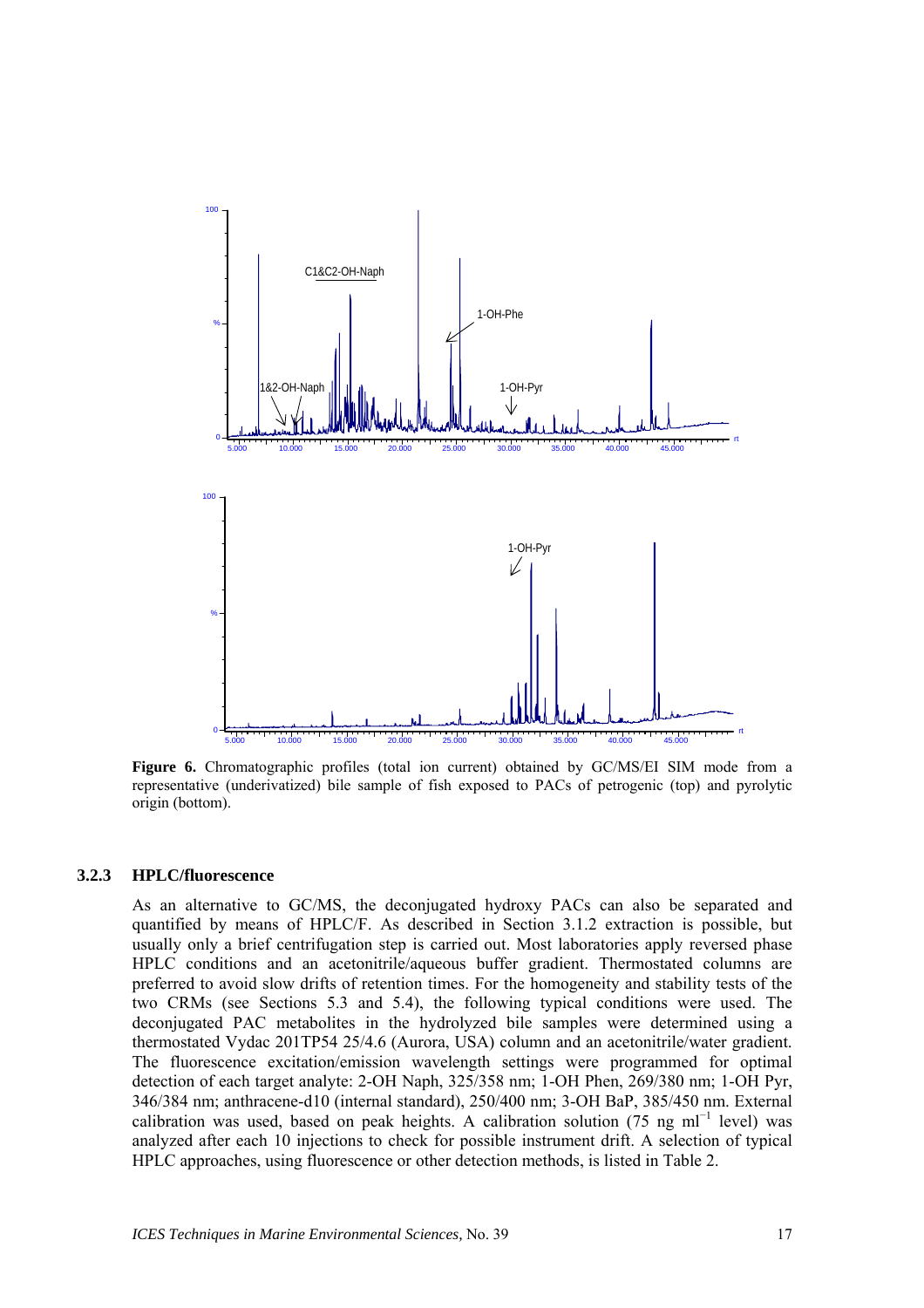<span id="page-23-0"></span>HPLC/F methods generally offer excellent sensitivity, especially for the larger PACs. Typical LODs for 3-OH BaP are  $2-10$  ng g<sup>-1</sup> bile. On the other hand, the chromatographic resolution of HPLC is poorer than that of GC and the fluorescence detector does not add sufficient extra selectivity. Therefore, HPLC/F chromatograms tend to be very crowded and in some regions show considerable overlap, especially for smaller, two-ring PAC metabolites in bile from oilexposed fish.

The specific analysis for conjugated metabolites in non-hydrolyzed bile is not a common part of monitoring studies, but could be important in special cases, such as studying the spontaneous hydrolysis of pyrene-1-glucuronide into 1-OH Pyr upon long-term storage at ambient temperature (Ariese *et al.*, 2000) (see also Section 4.2). Stroomberg and coworkers optimized the separation of conjugated PAC metabolites using ion-pair conditions (acetonitrile gradient at pH =2 with 5 mM tetrabutylammonium bromide as ion pair reagent in the buffer) for phase-2 metabolism studies (Stroomberg *et al.*, 1999).

### **3.2.4 HPLC/MS**

The combination of HPLC separation with the selectivity of an MS or MS/MS detector constitutes a very powerful tool for quantitative and qualitative analysis of water-soluble and thermolabile compounds (Ferrer and Barcelo, 1998; Voyksner, 1994), such as conjugated metabolites (Andreoli *et al.*, 1999; Capotorti *et al.*, 2004; Law *et al.*, 1994; Simpson *et al.*, 2002) and PACs containing one or more free hydroxy groups (Galceran and Moyano, 1996; Willett *et al.*, 2000). HPLC/MS has played an important role in environmental analysis for many years, particularly for pesticide residue analysis in various sample materials (Ferrer and Barcelo, 1998; Niessen, 1999). HPLC/MS/MS combines the advantages of HPLC (simple sample preparation, suitability for polar species) with the extra selectivity of (tandem) mass spectrometry.

The use of HPLC/MS for the determination of PAC metabolites in fish bile has not yet been routinely implemented, even though this technique has many advantages, e.g., identification of different conjugates and a sensitive determination of poorly fluorescent PAC metabolites (diones) (Doerge *et al.*, 1993; Koeber *et al.*, 1997; Willett *et al.*, 2000). According to Oehme *et al.* (2002), HPLC/MS is still not optimized for trace analysis due to potential problems caused by adsorption, contamination, surface reactions, or other interferences. Using HPLC/MS, both conjugated and unconjugated PAC metabolites can be determined by various ionization techniques, such as electrospray (ESI), atmospheric pressure chemical ionization (APCI), thermospray (TSP), and particle beam (PB). Today, ESI and APCI are by far the most frequently used ionization techniques and they can both be operated in negative and positive ionization mode (Voyksner, 1994; Willoughby *et al.*, 1998).

To our knowledge, there are only a few publications available where HPLC/MS has been used to determine PAC metabolites in fish bile. For example, Law *et al.* (1994) used HPLC/MS technology to characterize metabolites in bile, as well as in urine of pyrene-exposed trout (Oncorhynchus mykiss). Conjugated and unconjugated metabolites were first separated on an HPLC reversed-phase column, followed by identification using HPLC/APCI/MS. In a later study, Willet *et al.* (2000) were able to determine 3-OH BaP, two BaP-dihydrodiols and three BaP-diones in deconjugated fish bile using HPLC/APCI/MS. Diones are not easily determined by HPLC/F due to their low fluorescence intensity (van Schanke *et al.*, 2001), which underscores the importance of HPLC/MS as an alternative analytical method for these compounds. HPLC/APCI/MS detection limits were excellent for BaP-diones (1 ng) and also very good for BaP-dihydrodiols and 3-OH BaP (2.5–25 ng) (Willett *et al.*, 2000).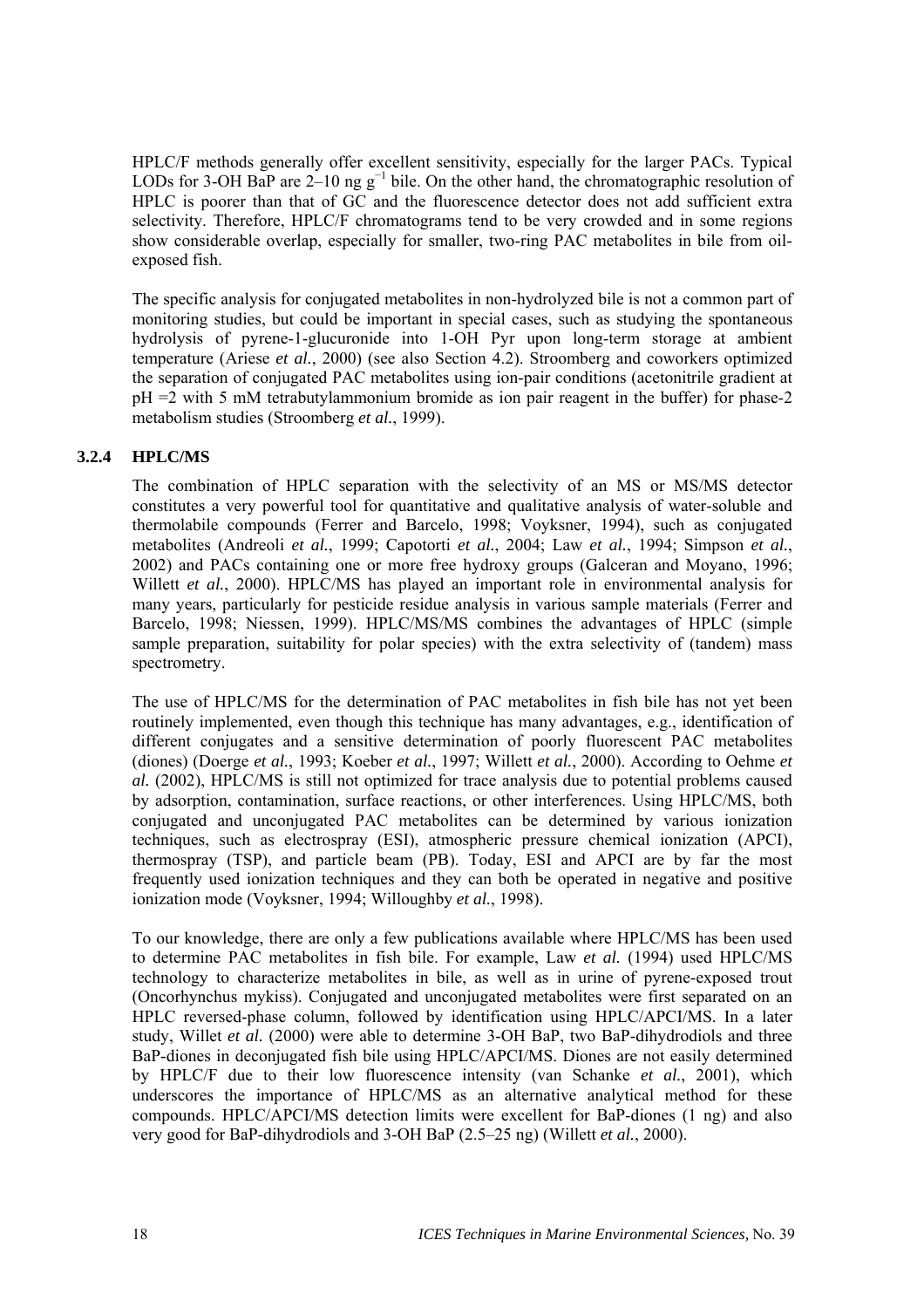<span id="page-24-0"></span>Oxidized PACs have been determined in clam tissue (Simpson *et al.*, 2002), cricket excreta (He *et al.*, 1998), bovine (Ferrari *et al.*, 2002), and human urine (Andreoli *et al.*, 1999) by HPLC/ESI/MS and in fish bile (Law *et al.*, 1994; Willett *et al.*, 2000), air particulate matter (Koeber *et al.*, 1999), and atmospheric aerosol samples (Letzel *et al.*, 1999) by HPLC/APCI/MS. These publications demonstrate the potential of HPLC/MS for analysis of conjugated and unconjugated PAC metabolites in environmental monitoring.

#### **3.2.5 Other analytical techniques**

The applicability of capillary electrophoresis with fluorescence detection (CE-F) was demonstrated by Kuijt *et al*. (2001). In order to achieve the separation of neutral compounds, a cyclodextrin-modified micellar electrokinetic chromatography mode (CD-MEKC) was used. Both conventional (lamp-excited) and laser-induced fluorescence (LIF) were tested. LIF detection at 266 nm yielded excellent detection limits (2–6 ng ml<sup>-1</sup>), but for complex mixtures, a tuneable laser system would be more selective. When analyzing a complex PAC metabolite mixture in a bile sample from oil-exposed plaice (*Pleuronectes platessa*) a very good separation was obtained. The elution order was very different from that of reversed-phase HPLC. The technique was used to separate conjugated metabolites of pyrene. A major advantage would be that only minute sample volumes are required (for instance for the analysis of bile from very small fish), but so far the method has not been applied to monitoring studies.

Ariese *et al*. (1993b) demonstrated that the specificity of fluorescence spectra can be dramatically increased in frozen, crystalline n-octane matrices at cryogenic temperatures (Shpol'skii spectroscopy). Under such conditions, spectral bandwidths improve from typically 10 nm to 0.1 nm, and fingerprint fluorescence spectra are obtained. For example, the Shpol'skii spectra of all 12 hydroxy BaP isomers are easily distinguished. Compounds can thus be determined in a mixture without chromatographic separation. The selectivity and sensitivity was improved even further by means of site-selective laser excitation (using a tuneable excimer laser/dye laser combination) and time-resolved detection. After enzymatic hydrolysis and extraction, hydroxy PAC metabolites were methylated using methyliodide and frozen in noctane to 23 K. In real samples, extremely low LODs down to  $0.005$  ng ml<sup>-1</sup> bile were obtained, and 3-OH BaP could even be detected in fish bile from control sites. A disadvantage is that the method requires a rather complex spectroscopic setup and the limited tuning range of most dye lasers limits the ability to determine different metabolite classes in the same sample. It will be most useful for the determination of compounds that are present at very low levels, or when isomer-specificity is crucial.

Supercritical fluid chromatography in combination with APCI/MS has been used for the characterization of hydroxy PACs. These compounds were separated on a reversed-phase column and mass spectra were obtained in both positive and negative ionization modes. Proton addition and proton abstraction were the common routes of ionization and losses of CO and H2O occurred. Transformation to quinone structure was observed for some hydroxy PACs. Run-to-run reproducibility was good (2 to 12% RSD), but detection limits were at the ng level (Moyano *et al*., 1997).

GC/MS is usually not a favourable analytical technique for larger metabolized PACs, such as BaP, due to thermal decomposition and poor sensitivity (Jacob and Grimmer, 1988; Jonsson *et al*., 2003). However, diols and tetrols of several four- and five-ring PACs have been successfully determined as polymethyl- (Simpson *et al*., 2000), trimethylsilyl- (Day *et al*., 1991), or pentafluorobenzylbromide (Väänänen *et al*., 2003) derivatives when ionized in negative chemical ionization mode.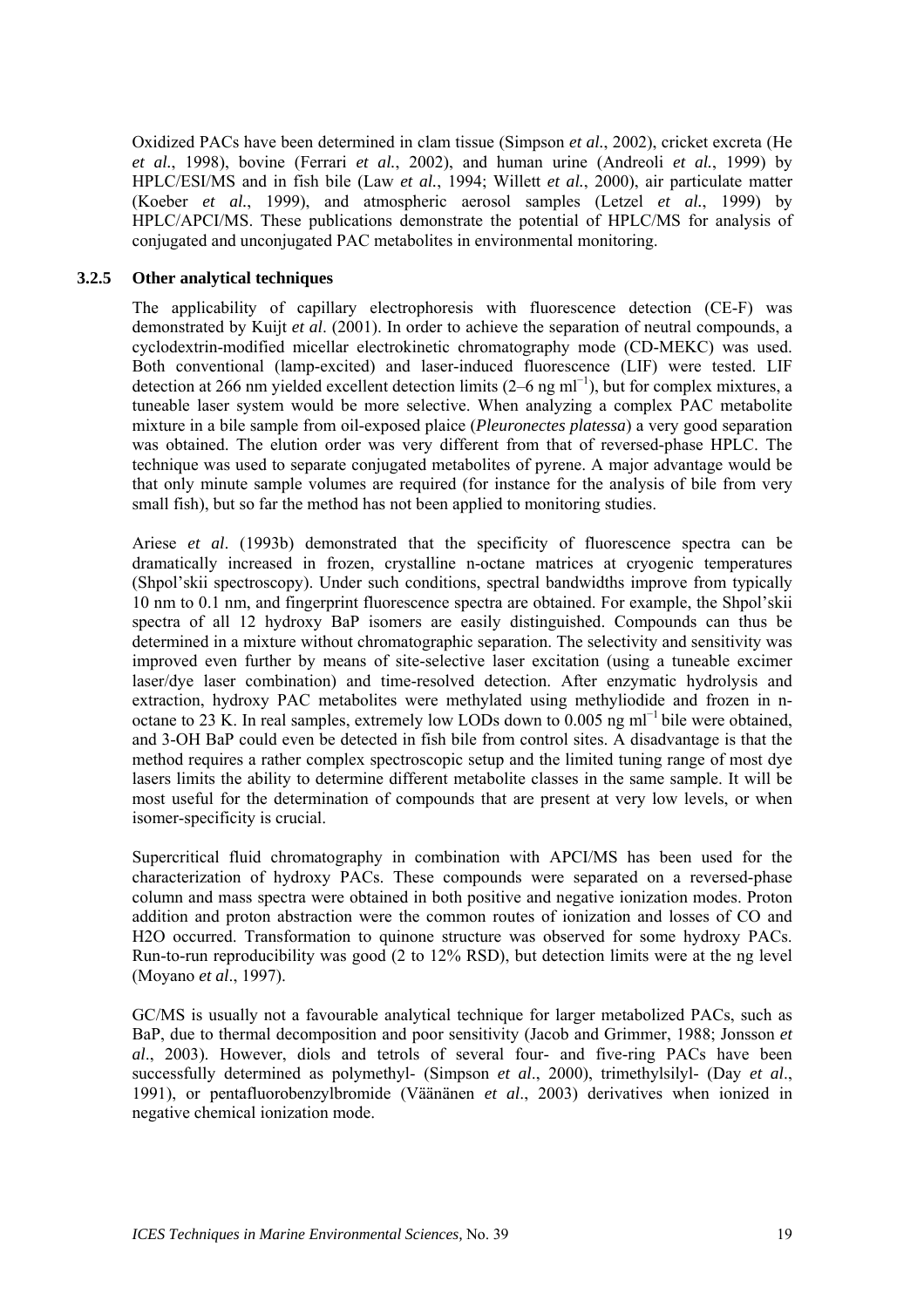<span id="page-25-0"></span>Tyrpień (1996) used thin-layer chromatography (TLC) to determine hydroxy PACs in airborne particulate matter. The TLC spots could be detected under UV illumination at  $\lambda$  254 and 365 nm in low ng concentration after visualization with a colouring reagent. TLC is a relatively simple analytical technique that can be optimized for analyses of hydroxy PACs by careful selection of the stationary phase and the mobile phase composition (Coman *et al*., 1997).

## **4 QUALITY CONTROL OF ANALYSES FOR PAC METABOLITES IN FISH BILE**

In the previous sections several analytical techniques have been discussed that have proven suitable for PAC metabolite analysis in fish bile. When applying such techniques for monitoring studies, reproducibility (precision) and accuracy of the data are crucial, and certain quality control measures need to be implemented.

The required level of analytical quality depends, of course, on the purpose of the study. So far, most monitoring studies involving PAC metabolites in fish bile samples were carried out by a single institute using a single analytical method and an in-house analytical protocol. Obviously, if the purpose of such studies is to map the environmental distribution of PAC pollution by studying relative differences in PAC metabolite levels between samples obtained at different sites, short-term reproducibility (minimization of random errors) will be most important. Longterm reproducibility is essential when such monitoring studies are conducted over several years. Quality requirements will be most stringent for studies involving several institutes or different methods—in those instances it is also essential that there is no significant interlaboratory bias (systematic error). In the following section we will discuss the various options for quality control for PAC metabolite analysis.

#### **4.1 General considerations of quality control**

Fish bile typically contains a very large number of compounds, and quantitation of individual compounds is often difficult due to chromatographic overlap. Compounds absorbing/emitting in the same wavelength region may cause interference in the case of HPLC/F, whereas isomers or fragments with identical masses may cause interference in the case of MS detection. Other potential analytical problems can be related to a poor signal-to-noise ratio (e.g., for some less abundant compounds or for samples from unpolluted sites), instability of the sample, instability of the calibration solutions, incomplete hydrolysis, incomplete derivatization (for GC), random errors from weighing and/or diluting, solvent evaporation, matrix effects, random variations in injection volume, non-linearity of detector response, poor recoveries, or the difficulty of accurately determining recovery correction factors. Many of these potential error sources occur in other types of chemical analyses as well, and many of the standard quality control measures that can be found in analytical chemistry textbooks can be applied to PAC metabolite measurements. Therefore, in this section these measures will only be briefly discussed, with emphasis on aspects that are specific to PAC metabolite determination. Although issues related to sampling protocols and experimental design are beyond the scope of this paper, we would like to stress that when designing a monitoring campaign one should always take into account the biological variability and the analytical error. The latter should not contribute significantly to the total variability. If the total number of analyses is limited due to analytical capacity constraints, analyzing more individual samples may be more useful than carrying out several replicate analyses per sample.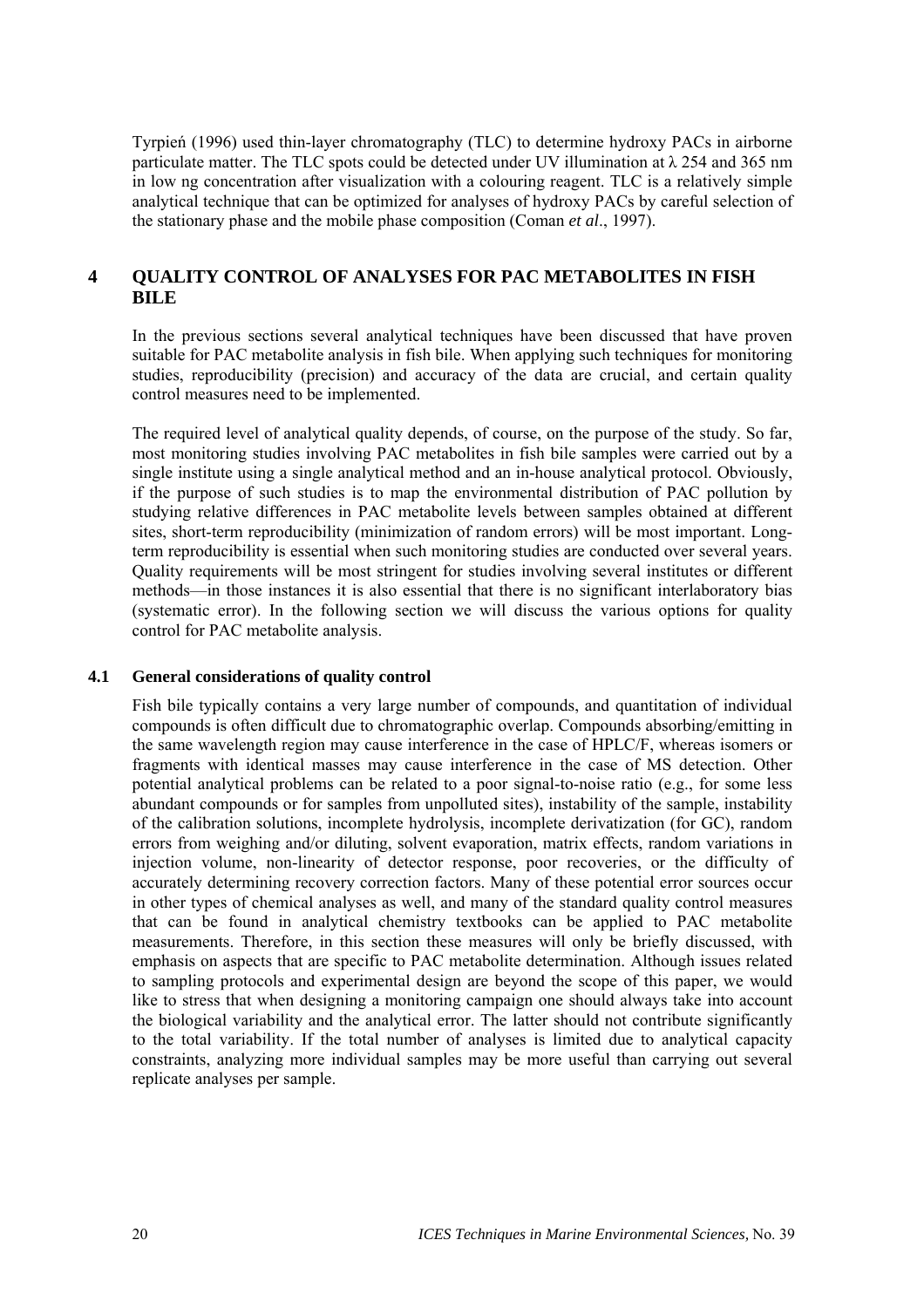#### <span id="page-26-0"></span>**4.2 Sample stability and storage**

Sample stability during sampling, shipment, and storage has traditionally been a matter of great concern, especially when cooling facilities are limited in the field. However, in our experience, PAC metabolites in fish bile samples are reasonably stable, even at ambient temperatures. For the preparation of the two CRMs (see also Section 5) the stability of PAC metabolites in fish bile was tested at four different temperatures for a period of 13 months and the results were very encouraging (Ariese *et al*., 2004). The main conclusions (samples were measured after enzymatic hydrolysis) were that no degradation was observed in the samples stored at −20 °C or  $+4$  °C. Even the samples stored at  $+20$  °C were found to be surprisingly stable, although a separate test with non-hydrolyzed samples showed a significant decrease in the pyrene-1 glucuronide levels after a few months at room temperature. Apparently, at ambient temperatures hydrolysis of the conjugate can occur, but the resulting deconjugated phase-1 metabolites are not very sensitive to further degradation in such samples. When the analytical method is aimed at hydroxy metabolites after enzymatic deconjugation, such spontaneous hydrolysis would never be noticed. The long-term stability has not been specifically tested for all possible PAC metabolites, but all experts taking part in the recent fish bile certification project (see Section 5) agreed that PAC metabolites do not seem to be very sensitive to degradation as long as they are in the fish bile matrix. The latter probably contains large amounts of anti-oxidants. For longterm stability and for the storage of reference materials, −20 °C or colder is preferred, but brief exposure to ambient temperatures during sample preparation or shipment is not likely to cause any significant degradation (Ariese *et al*., 2004). Especially when sending samples by express mail, the use of frozen icepacks is an attractive alternative to shipment on dry ice.

It should be stressed that PAC metabolites in clean solvents are much more prone to degradation than the same compounds in the fish bile matrix. Calibrant solutions should therefore be prepared fresh, and a suitable antioxidant (e.g., 0.5% ascorbic acid in water/methanol, or 1.5% butylhydroxytoluene (BHT) for nonpolar GC-solvents) should be added for protection. Matching the vial size with the solution volume is also recommended in order to reduce the amount of air (oxygen) above the sample. To save time and reduce the weighing error, a larger batch of calibrant solution could be prepared and subdivided over many vials before freezer storage.

### **4.3 Incomplete hydrolysis**

As described above, most analytical methods aimed at quantifying individual metabolites will start with a deconjugation step to hydrolyze the glucuronides or sulfates (i.e., to liberate the hydroxylated phase-1 metabolites). In most laboratories, enzymatic hydrolysis is done using βglucuronidase with arylsulfatase activity. An obvious potential source of error could be the incompleteness of this step, so a test was made to determine how critical this step was. Twelve participating laboratories received a test solution of pyrene-1-glucuronide to be spiked to "blank" bile, and were asked to check the 1-OH Pyr yield after different incubation times (their normal incubation time, half that long, and twice that long). The results showed no indication of incomplete hydrolysis or losses upon extended incubation, indicating that in all laboratories the hydrolysis is well under control and is not a critical step (Ariese *et al*., 2000).

#### **4.4 Incomplete derivatization**

As described above in Section 3.1.3, for most GC methods a derivatization step (e.g., with BSTFA) will be performed in order to increase the volatility (especially for the heavier PAC metabolites) and improve the chromatographic peak shape. Such derivatization reactions may not have a 100% yield, and if the losses are significant, a correction should be made. This bias will be partly compensated for if the calibrants are also derivatized with the same reagent under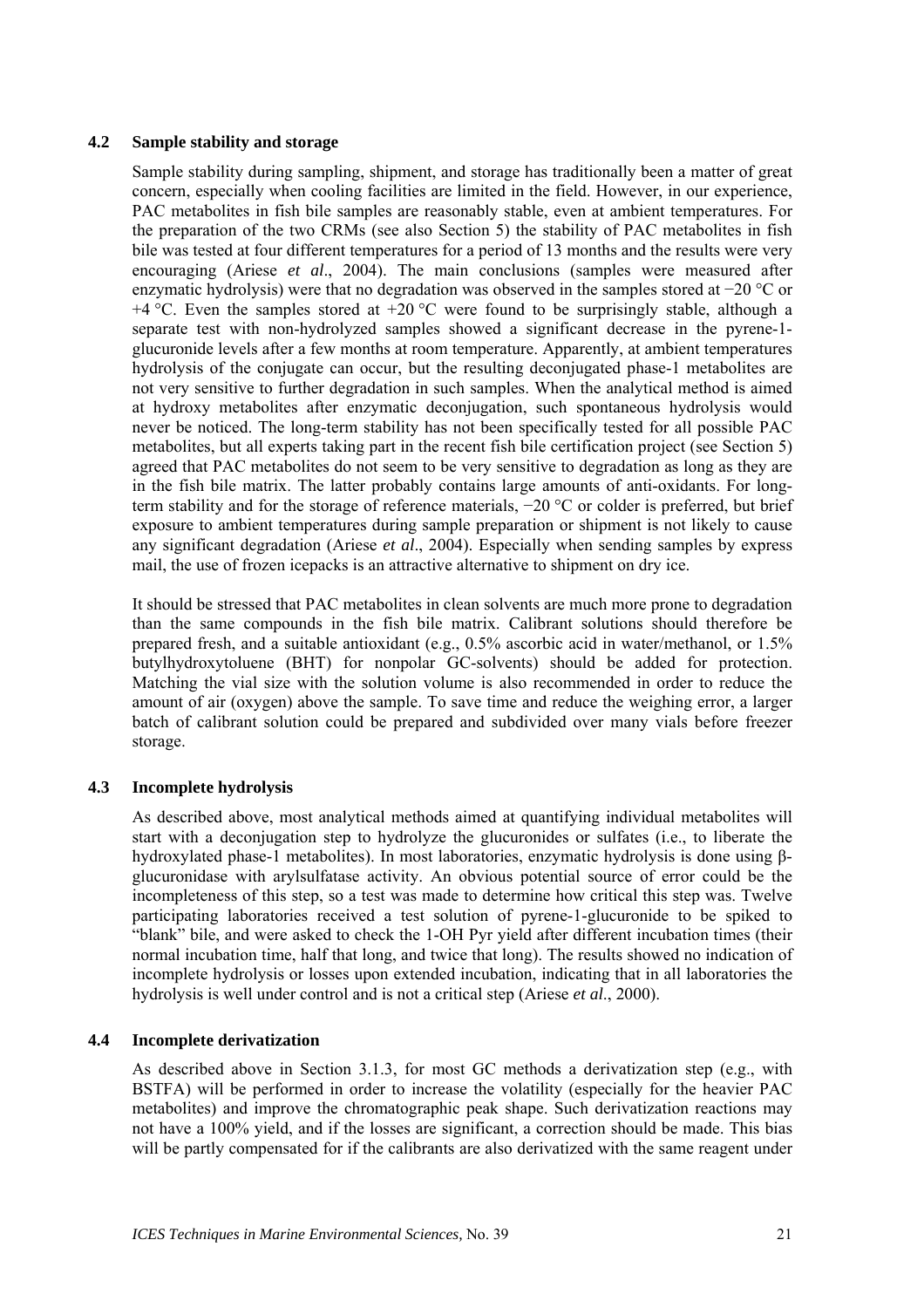<span id="page-27-0"></span>similar conditions. Nevertheless, it should be realized that the yield of such derivatization reactions may not be the same in real samples and in clean solutions and a recovery check should be carried out, for example, by spiking a "blank" bile with known amounts of PAC metabolites. Alternatively, a hydroxylated compound that does not normally occur in fish bile samples could be used as the internal standard, assuming its yield in the derivatization step matches that of the analytes. As a rule, even if losses are in principle corrected for, one should always strive for maximum yield in order to reduce the impact of random errors. Derivatization is not needed for HPLC.

#### **4.5 Internal standards**

In many analytical schemes it has become common practice to add a known amount of a suitable internal standard to the sample at the onset of the sample preparation step. In some cases a second internal standard is added just prior to the final separation/detection step. Ideally, an internal standard should resemble the analyte(s) as closely as possible and thus all random or systematic errors that may occur during the analytical procedure (e.g., weighing/dilution errors, solvent evaporation, incomplete derivatization, variations in injection volume or detector response) will affect the internal standard to the same extent as the analyte. Furthermore, the internal standard should normally not be present in real samples, and should not interfere with the analyte determination.

As described by Escartin and Porte (1999b), Jonsson *et al*. (2003), and Krahn *et al*. (1987), an internal standard can be added before the hydrolysis step for quantitative determination of PAC metabolites. The selected internal standard depends on the analytical method to be used and the metabolites of interest. For GC/MS quantitation, α-naphthol (Solbakken *et al*., 1980), 2,6 dibromophenol (Krahn *et al*., 1987), n-pentadecane (Hellou and Payne, 1987), octadecane (Stephensen *et al*., 2000), and 4-chloro-1-naphthol (Jonsson *et al*., 2004) have been utilized. Furthermore, Yu *et al*. (1995) used both deuterated hydroxy PACs and PACs in addition to 2,6 dibromophenol as internal standards for GC/MS determination of a number of bile metabolites. Other internal standards are listed in [Table 1.](#page-17-0)

For HPLC/F determination of hydroxy PACs, some common error sources (e.g., incomplete derivatization, extraction, solvent evaporation) play no role, and therefore internal standards appear to be used less frequently (Richardson *et al*., 2001; Ruddock *et al*., 2002; van Schanke *et al*., 2001) compared to GC/MS analysis. Willett *et al*. (2000) used 6-OH chrysene as an internal standard for the determination of BaP metabolites and Jonsson *et al*. (2003; 2004) used perylene and triphenylamine for quantitation of chrysene metabolites and two- to five-ring metabolites, respectively. Other possible internal standards are listed in [Table 2.](#page-18-0)

It should be realized that the use of an internal standard does not in all cases reduce the total error. That is because the addition of a known amount of internal standard and its determination implies an extra measurement and will in itself carry a certain error. In the absence of major error sources the total error after correction for the internal standard may even become larger. In one particular case, we noticed that when using anthracene-d10 as the internal standard in HPLC/F, the internal standard peak was a little sharper than those of the analytes and during a long series of chromatographic runs, column deterioration affected the peak width and height of the internal standard more than that of the analytes (IVM-Amsterdam, unpublished results). Such cases can only be detected when the samples or calibrant solutions are analyzed more than once. We recommend that an internal standard should always be included, but based on expert judgment, the correction may not always be applied.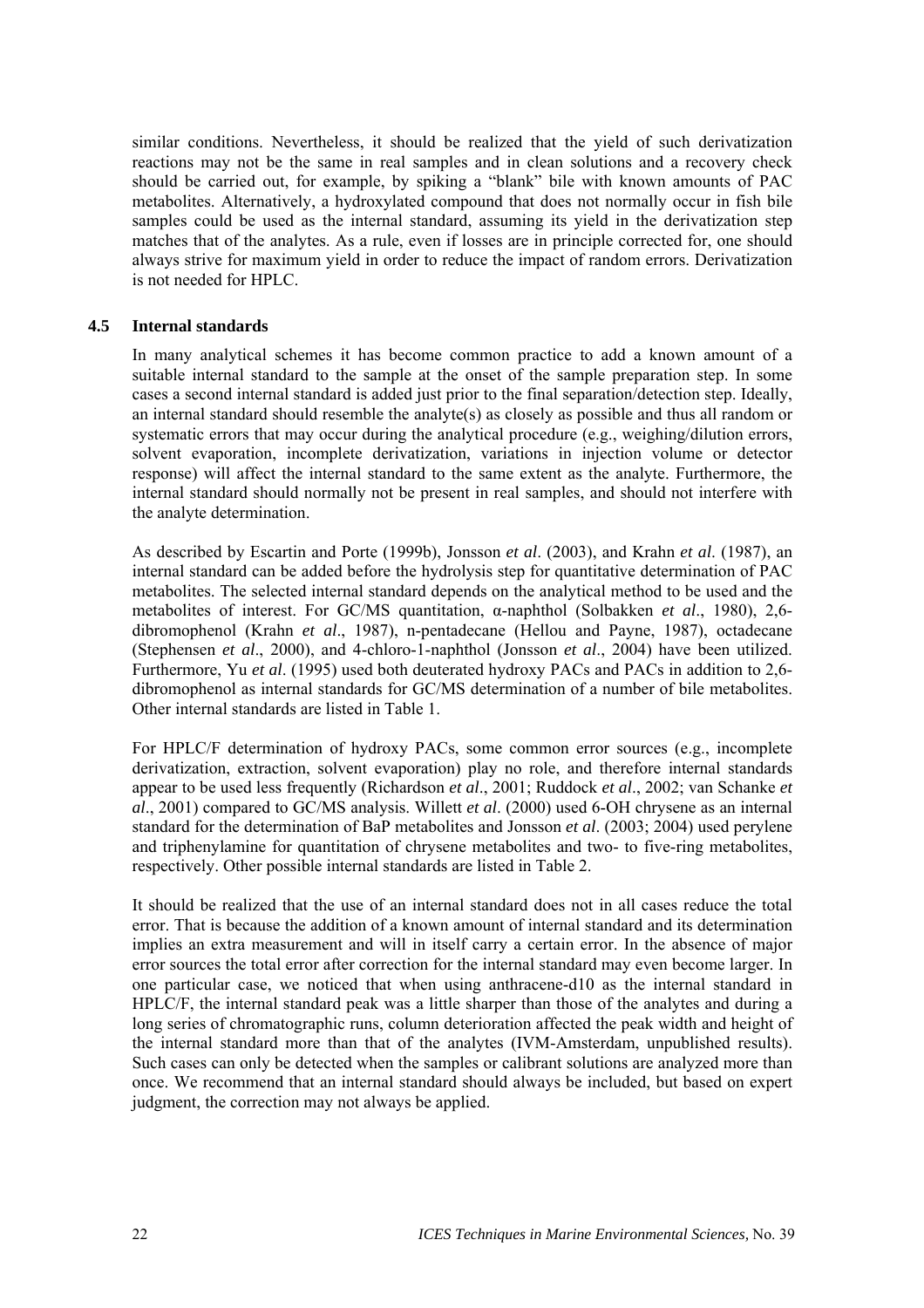#### <span id="page-28-0"></span>**4.6 Peak purity and interference**

Fish bile samples from the field may contain hundreds of PAC metabolites, so chromatographic separation of the target analytes may not always be possible. The MS detector offers the possibility of checking the peak purity based on the mass spectrum and sometimes tandem MS can be used for extra selectivity. Interferences are a larger problem in the case of HPLC/F, due to poorer chromatographic resolution and the limited selectivity of the fluorescence detector. A simple but useful control step is a coelution experiment: add the tentatively identified analytes to the sample and check to see if the target peak coincides exactly with that of the spike. For HPLC, thermostated columns are strongly recommended to keep the retention times as constant as possible.

#### **4.7 Matrix effects and calibration**

The matrix constituents of a fish bile sample may influence the quantitative determination of PAC metabolites in various ways. For the rapid fluorescence screening methods based on SFS or FF, there may be negative bias due to the "inner filter" effect (absorption of excitation and/or emission light) if the samples have not been sufficiently diluted. Furthermore, the yield of derivatization reactions may be lower for real samples than for clean solutions. Chromatographic peak shapes and the detector response may also be affected by the matrix. There are several approaches that correct for these effects, depending on the type of calibration used.

In the case of external calibration, a calibration series is measured at the beginning of an analytical run. In addition, it is recommended that one calibration solution be measured repeatedly (e.g., after every ten injections) in order to check for slow instrument drift, column deterioration, etc. Each sample is measured only once and the result (often after ratioing with the internal standard) is compared to the external calibration curve. If the calibration curve is made in clean solvent, it may be necessary to investigate possible matrix effects in detail and correct the final data for incomplete recovery. As an alternative, it is also possible to prepare the calibrant solution in a blank matrix, although in practice it will not be easy to obtain a true blank that does not contain measurable levels of PAC metabolites and has exactly the same level of interferences as the sample. Both in the case of recovery correction and in the case of calibrant solutions in a fish bile matrix, the matrix chosen should be as close as possible to the matrix in real samples. That may not always be realistically possible, especially because fish bile samples from the field will show a broad range of accumulated PAC levels. In such cases the matrix correction can only serve as an approximation. Optimizing the analytical conditions in such a way that matrix effects become insignificant and need no correction is, of course, always the better option.

An option to deal with matrix effects—albeit labor-intensive—is to use a standard addition approach for calibration. Each sample is measured first as is and then after addition of a known amount of analyte, preferably at two or three levels. The spiked amounts should be similar to the amount in the sample. The detector sensitivity in the presence of matrix can be derived from the increase in detector response as a function of the spiked amount. Standard addition is an excellent approach to correct for matrix effects, but a major drawback is the fact that each sample needs to be measured 3–4 times. Understandably, external calibration is preferred by most laboratories, in particular for large series of samples.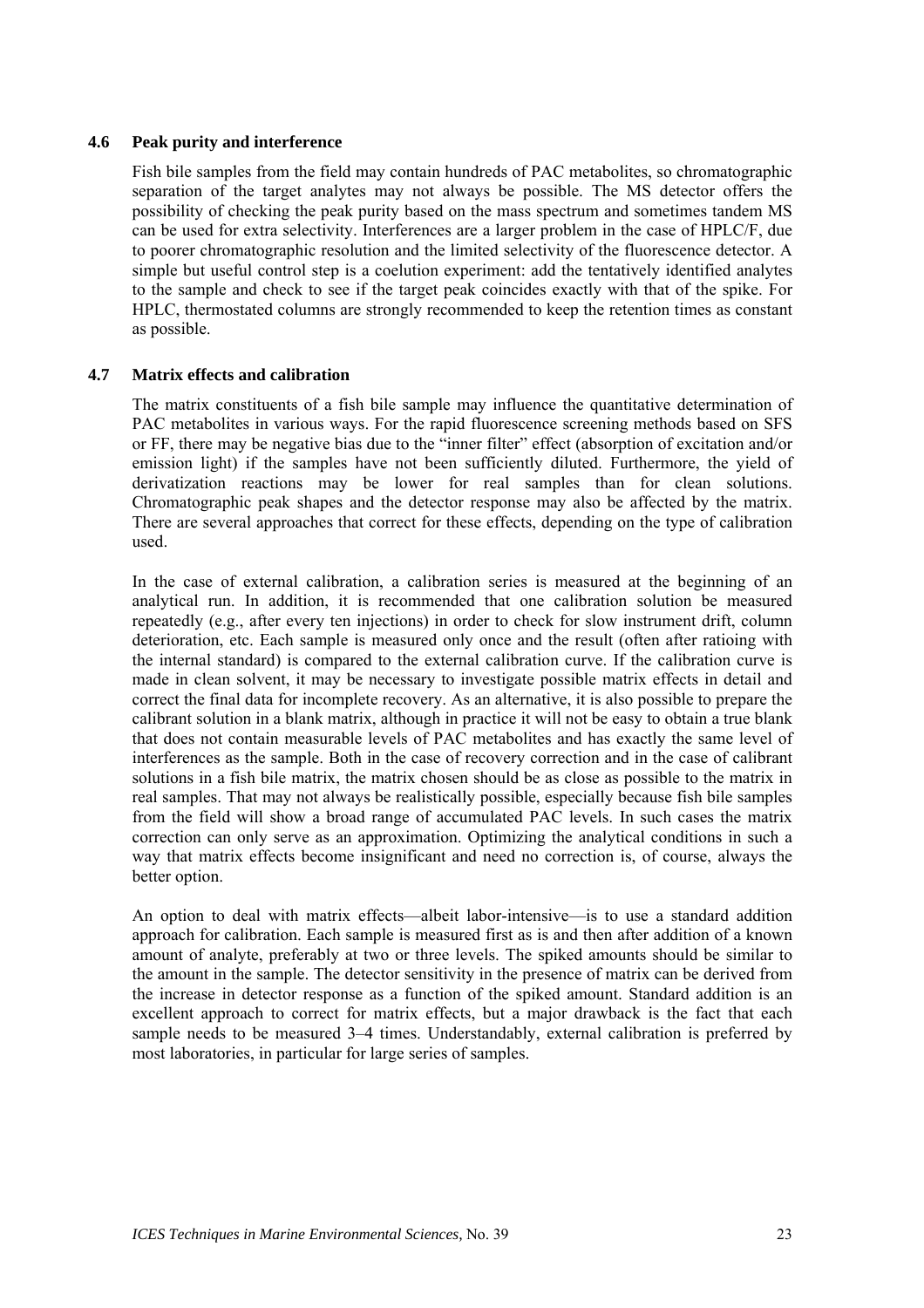#### <span id="page-29-0"></span>**4.8 Laboratory reference materials and control charts**

Laboratory reference materials (LRMs; often shortened to "reference materials"—RMs; also known as "control materials") play an important role in every quality control scheme. They can be used for method optimization, for statistical purposes, e.g., long-term reproducibility checks, or for interlaboratory comparisons. RMs can be pure compounds, calibrant solutions, extracts, spiked samples, or real samples, each with different purposes. Here, we will mainly focus on the latter category.

At the initial stage of method optimization, standard solutions could be used but this should be done with care. For instance, in HPLC/F a short excitation wavelength may give the best sensitivity for simple solutions, but for real samples it is often better to use a longer, more selective wavelength. One should therefore not wait too long before changing to more complex samples for further optimization. One very useful set of RMs was developed at the onset of the certification of BCR 720 and BCR 721 (see Section 5.2). A few Atlantic cod (Gadus morhua) and flounder (Platichthys flesus) from a relatively unpolluted area were dosed with a single PAC via intraperitoneal injection, typically at the 1 mg kg<sup>-1</sup> level. A few days after injection, bile samples were obtained with natural levels of matrix interferences, but relatively high levels of the metabolites of a single PAC. Once a method has been fully optimized, quality control measurements should preferably not be performed on clean calibrant solutions, because such samples will generally be much too easy to handle in terms of interferences and therefore may give an overly optimistic impression of the method's performance. Instead, samples (RMs) should be used that have as similar a matrix to real samples as possible.

In order to check the long-term reproducibility of the method, Shewhart-type control charts and RMs are used in many laboratories. In order to prepare a suitable RM, a relatively large sample is collected, thoroughly homogenized, and analyzed a number of times to establish the mean x and standard deviation  $\sigma$ . Typically, warning limits are set at  $x \pm 2\sigma$  levels, and action limits at x  $\pm$  3 $\sigma$  levels. The sample is then stored under conditions of optimal stability (for fish bile: –20°C or colder, preferably distributed in separate vials or ampoules). At regular intervals or with each analytical series a subsample of the RM is analyzed; a result outside the action limits is an indication that perhaps the whole series measured on that particular day needs to be repeated. Smaller, but repeated deviations from the average may point at a slow drift in performance (for instance a slow decrease in the activity of the enzyme used for hydrolysis) and also calls for further investigation.

For an RM to be suitable for long-term quality control, it needs to meet a number of requirements. First of all, the RM needs to be representative in terms of matrix interferences, analyte pattern and content, physical status, and analyte-matrix interactions. Furthermore, the RM needs to be highly homogeneous (at least at the level of the typical sample intake) and longterm stability is crucial, because using the same RM for several years is preferable. The analyte content should not be very close to the detection limit, because at that level the random detection error becomes very large and may obscure all other possible sources of error.

In principle, certified reference materials (CRMs) me*et al*l these requirements and they could be used for this purpose, but they are often too expensive for regular use. Luckily, it is relatively easy to produce a non-certified fish bile RM for PAC metabolite analysis and many laboratories have done so themselves. Homogenization is not a major problem for liquid materials and no special treatment of the bile material is necessary in order to stabilize the analytes. The RM should be comparable to the type of samples that the laboratory most often encounters. For instance, if a laboratory is frequently involved in monitoring the impact of marine fuel spills, an RM should be produced from fish bile with the metabolite patterns that result from exposure to marine fuel in the field or in the laboratory. By pooling and homogenizing a number of bile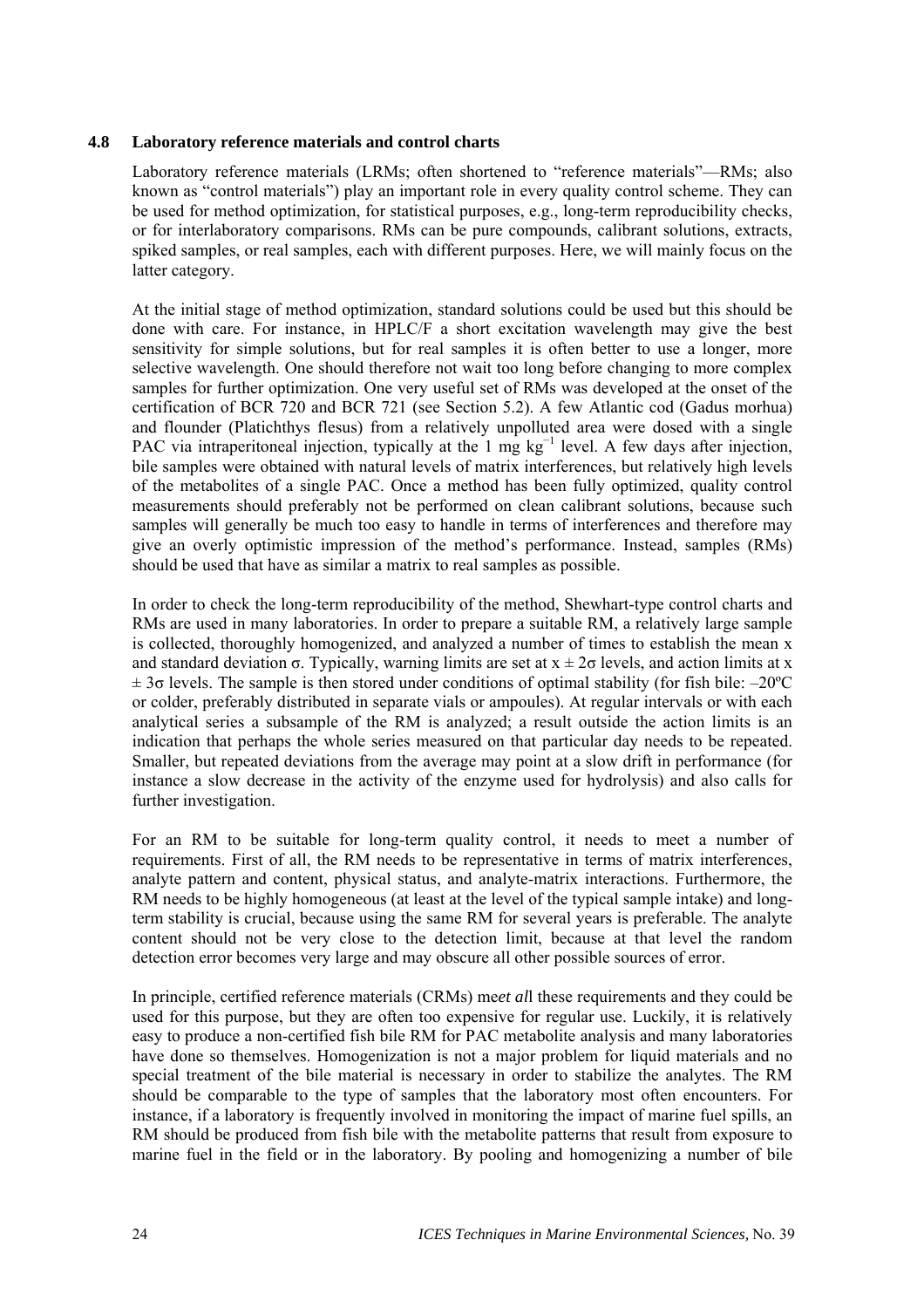<span id="page-30-0"></span>samples a sufficiently large volume should be available to last as RM for several years. For example, an interesting source of bile was used by researchers at NOAA following the 1989 Exxon Valdez oil spill in Alaska. Thousands of bile samples needed to be analyzed to assess exposure of fish and marine mammals to the crude oil. When a number of marine mammals that had been oiled died in a rehabilitation facility, bile was collected and shipped to the NOAA laboratory. The bile from one harbor seal (more than 0.5 l) was carefully homogenized and portions (approximately 0.5 ml) were sealed in ampoules for use as the laboratory CM for several years.

Of course it should be realized that quality control using a non-certified RM can be very useful to monitor precision and long-term reproducibility, but systematic errors may remain unnoticed. In case such a systematic inaccuracy is part of a strict analytical protocol, it is possible that all values in the control chart and the reference values will show the same deviation from the true value. Accuracy problems can only be identified by taking part in interlaboratory comparisons or by using a CRM.

#### **4.9 Intercomparison exercises**

One way to check the accuracy of a method is to take part in laboratory proficiency tests or intercomparison exercises. A central laboratory prepares one or several thoroughly homogenized samples and distributes these, together with the necessary measurement instructions, to the participating laboratories. The participants analyze the sample a number of times and report the data to the coordinator by a given deadline. The results are then statistically analyzed, and the participants can check how their results compare to the assigned reference values. These reference values are only known in the case of standard solutions, otherwise the results from an expert laboratory or the mean of all participants after technical scrutiny can be used as the assigned value. In case the results show a bimodal or multimodal distribution, the statistical model of Cofino *et al.* (2000) can be used to determine the assigned value. This method calculates the point of maximum overlap between submitted datasets, without the necessity of rejecting outliers. In the case of a bimodal distribution of datasets, the method will produce two possible maxima, rather than an average between the maxima. Unless all participants use exactly the same analytical protocol (and apply it correctly) any significant systematic error in one of the methods will become apparent. Preferably the exercise ends with a technical meeting, where possible error sources are openly discussed, and analysts can obtain useful advice from their colleagues. Sometimes a series of intercomparisons is organized, starting with relatively easy samples and gradually moving to more complex ones. For example, intercomparison exercises are routinely sponsored by NOAA's National Institute of Standards and Technology (NIST) each year in which participating laboratories measure organochlorine contaminants in fish and marine mammal tissues, as well as PACs in invertebrate tissues and sediments (Parris *et al*., 2002; Rowles *et al*., 2002). The QUASIMEME office in Aberdeen (UK) has organized several proficiency tests for PAC metabolites in fish bile; information can be found at http://www.quasimeme.marlab.ac.uk/.

## **5 CERTIFIED REFERENCE MATERIALS FOR PAC METABOLITE ANALYSIS IN FISH BILE**

#### **5.1 Need for certified reference materials**

As discussed in the previous section, there are only a few options available to check for systematic errors in an analytical procedure. One of the best approaches is to analyze a CRM and compare the outcome to the certified value. Until recently, such a material did not exist for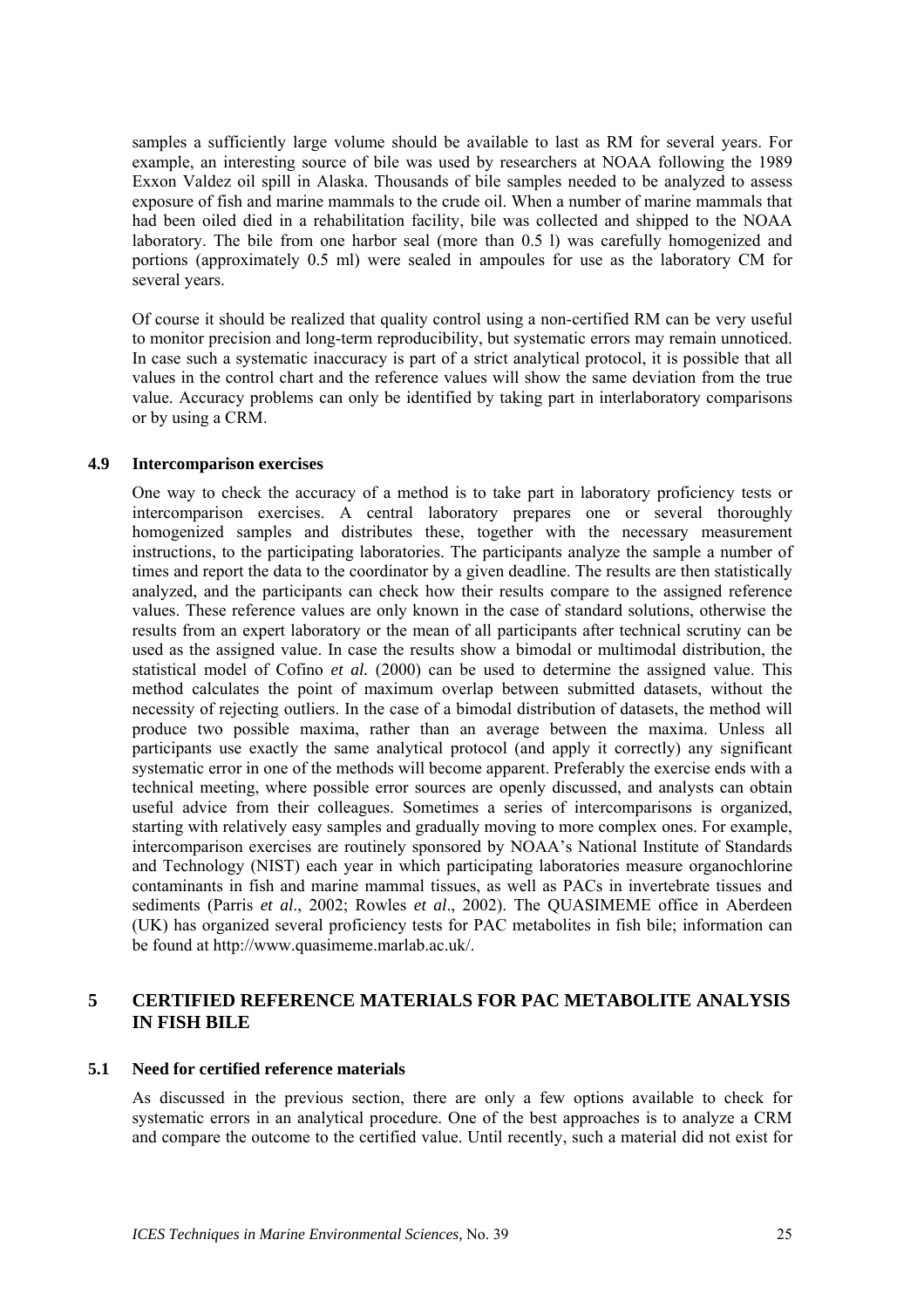<span id="page-31-0"></span>PAC metabolites in fish bile, hampering the quality control and especially the intercomparability of data obtained in different laboratories.

For non-certified RMs, the material should be as close as possible to typical real samples in terms of matrix constituents, metabolite patterns and levels. Fish in aquatic environments dominated by combustion-related anthropogenic sources (deposition of soot particles, urban run-off) will be exposed to relatively high levels of larger, non-alkylated PACs, whereas petrochemical pollution will contain more of the lighter (2–3 rings), alkylated PACs. These different sources will be reflected in the PAC metabolite pattern in the bile. A single CRM would not be able to mimic these two very different types of bile in terms of relative PAC metabolite levels and levels of interferences. Within the EU "Standards, Measurements and Testing" program, a project was started in 1998 to carry out a series of experiments (feasibility phase), produce a pyrogenic and a petrogenic fish bile CRM, and certify a number of individual hydroxy PAC metabolites in these CRMs. A group of twelve institutes was assembled to take part in a series of intercomparisons and to ultimately participate in the certification campaign. A selection of target analytes—based on expected concentrations of these compounds in fish bile, availability of standards, and ecotoxicological relevance—was narrowed down during the feasibility phase to the four compounds shown in Figure 3.

#### **5.2 Preparation of the two candidate CRMs**

For a matrix CRM to be as useful as possible for analytical quality control, its constituents (analytes and interferences) should preferably be very similar to those encountered in real samples. It was therefore decided not to prepare a bile material spiked with a number of hydroxy PACs, or a fish bile material from fish exposed to a limited number of parent PACs. Instead, large groups of fish were exposed in large mesocosms to "normal" PAC mixtures both from a polluted harbor sediment and from crude oil.

For the preparation of BCR 720 (sediment-exposed flounder bile), a sediment was collected in IJmuiden harbor, the Netherlands. This harbor contains fairly high PAC levels due to heavy shipping (entrance to Amsterdam port area) and nearby coke oven installations. The sediment was subsampled and was analyzed by means of HPLC/F. As expected, the sample contained mostly non-alkylated PACs typical of combustion sources. Groups of flounder (P. flesus) from relatively unpolluted areas in the southwestern part of the Netherlands were exposed to a 6-cm layer of this sediment in 2-m diameter tanks. The exposure was carried out in several batches, each lasting typically 10–14 days. The fish were not fed during the exposure in order to stimulate the accumulation of bile. The flounder were killed by a blow to the head and bile (total amount 430 g) was collected from the gall bladders with a syringe, immediately cooled on ice and then stored at –60 °C.

For the preparation of BCR 721 (oil-exposed plaice bile) plaice (Pleuronectes platessa) were used from a relatively unpolluted area south of Stavanger, Norway. During several weeks of acclimation the fish were fed thawed frozen shrimp until one week before the exposure start. The fish were exposed in four large tanks (each measuring  $100 \times 100 \times 40$  cm) to crude North Sea oil (Frøy) added in the form of micro-droplets mixed with seawater (1 ppm) using a highpressure mixing valve. Oil droplet distributions were determined using a Coulter Multisizer II counter, the major droplet size was in the 3–30 µm size range. The concentration of dispersed oil droplets was usually within the 0.80–1.10 mg kg<sup>-1</sup> range, with a min-max range of 0.737–1.5 mg  $kg^{-1}$ . After two weeks of exposure, the plaice were killed by a blow to the head and the bile (total amount 523 g) was collected, immediately stored on ice and then frozen to −80 °C. The two fish bile materials were transported on dry ice to the Institute for Reference Materials and Measurements (IRMM; Geel, Belgium) for the preparation of the two candidate reference materials according to the following scheme: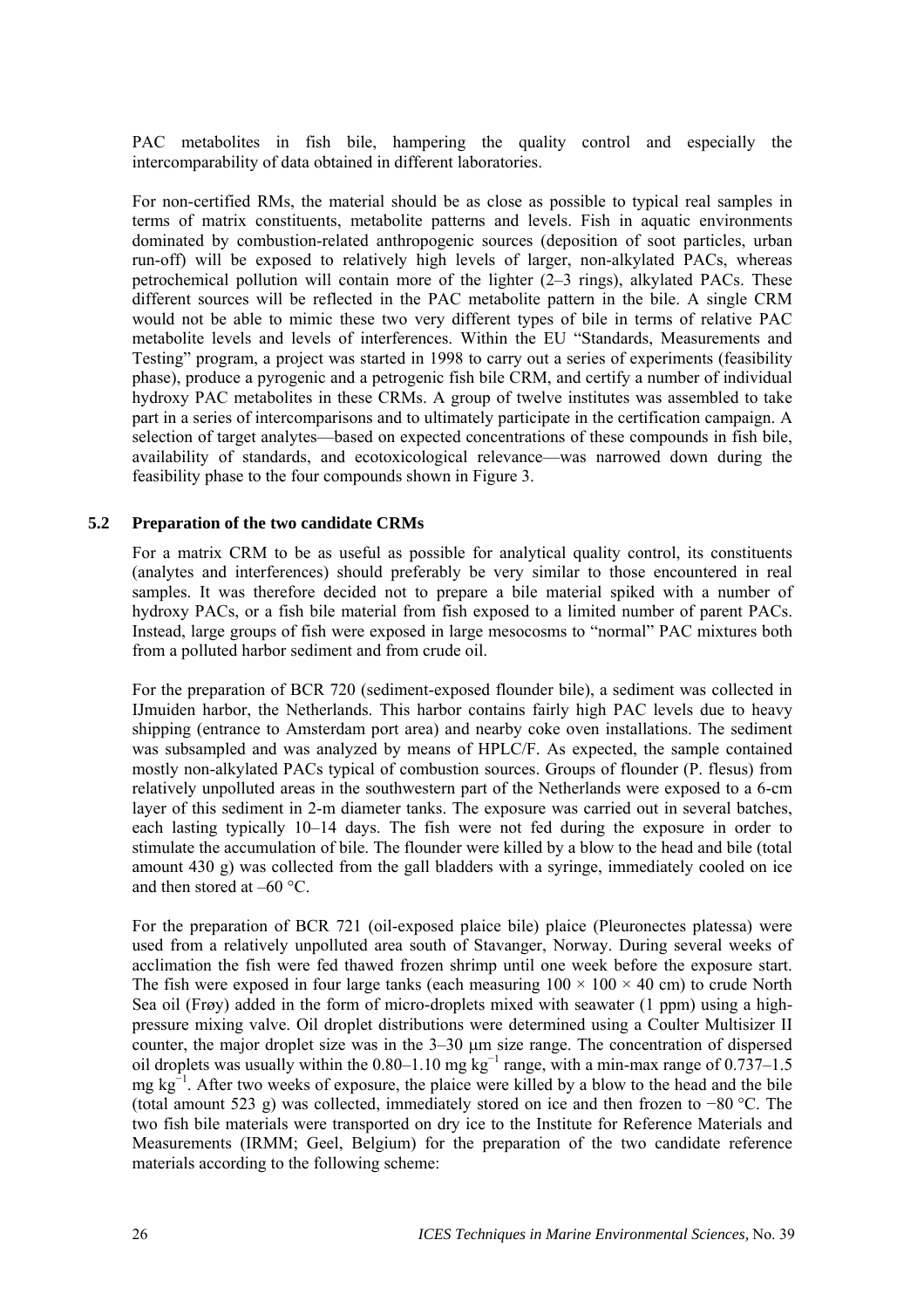- <span id="page-32-0"></span>1. Vials containing bile were thawed to 4 °C overnight.
- 2. The bile was centrifuged at 3000 rpm for 5 minutes to precipitate any undesired solid material, with temperature monitoring of the centrifuge at  $4^{\circ}$ °C.
- 3. Bile was decanted and homogenized under nitrogen flushing for 50 minutes at 4 °C, using a magnetic stirrer.
- 4. DURAN glass ampoules (3-ml irradiated) were filled with bile and sealed under argon in 0.3 ml aliquots (cooling and nitrogen flushing was continued during this phase).
- 5. Vials were labeled and subsequently stored at –30 °C.
- 6. The final products were 1200 units of BCR 720 and 1320 units of BCR 721. A random sub-selection was used for the certification, stability, and homogeneity tests.

#### **5.3 Homogeneity test**

An analytical method (see Section 3.2.3) consisting of enzymatic hydrolysis, centrifugation, and HPLC/F was used for the homogeneity and stability tests. All pipetted amounts were checked with a balance and the actual dilution factors were determined by weight rather than by volume. Fifteen ampoules of each CRM were analyzed in duplicate in a single analytical series (that is, under optimum repeatability conditions). A standard calibrant solution was analyzed after each 10th injection to check for possible instrument drift. The CRMs were considered homogeneous if the between-bottle variations were not significantly larger than the within-bottle variations. The results showed that 1-OH Pyr and 1-OH Phen were homogeneous in both materials and 3- OH BaP in BCR 720 (Ariese *et al*., 2004). The concentration of 3-OH BaP in BCR 721 was below the detection limit. The HPLC determination of 2-OH Naph suffered from severe chromatographic overlap, both in BCR 720 and of BCR 721. Therefore, no homogeneity data were obtained for this compound, but inhomogeneity problems are in fact not expected because the two CRMs are liquid-state samples. Nevertheless, it is recommended that each time a frozen bile sample is thawed it should be re-homogenized by a brief sonication step.

#### **5.4 Stability test**

In order to carry out the stability test under optimum repeatability conditions, an isochronous strategy (Lamberty *et al*., 1998) was applied so that all samples were analyzed at the end of the test in a single analytical series. Four temperature conditions were tested: –20 °C (freezer), +4 °C (refrigerator), room temperature (+20 °C, in the dark), and +40 °C (thermostated oven). At specific time points (1, 2, 4, 7, and 13 months) prior to the end of the experiment samples were taken from the  $-70$  °C freezer and transferred to the above-mentioned temperatures. The +40 °C measurements were only done for 1 and 2 months of storage. The average  $(n = 6)$ concentrations found in the samples stored continuously at –70 °C were taken as a reference and set at 100%.

At the end of the 13-month stability test, all samples were analyzed by HPLC/F as described above. The samples were found to be remarkably stable: 1-OH Pyr, 1-OH Phen, and 3-OH BaP showed no sign of degradation at  $-20$  °C,  $+4$  °C, and even at  $+20$  °C. Again, no reliable data could be obtained for 2-OH Naph due to coelution in both CRMs, and the level of 3-OH BaP in BCR 721 was below the LOD. The long-term stability will continue to be monitored. Since slow degradation could become noticeable for longer storage times, we recommend that RMs and CRMs be stored in the freezer (−20 °C or colder) as a precaution.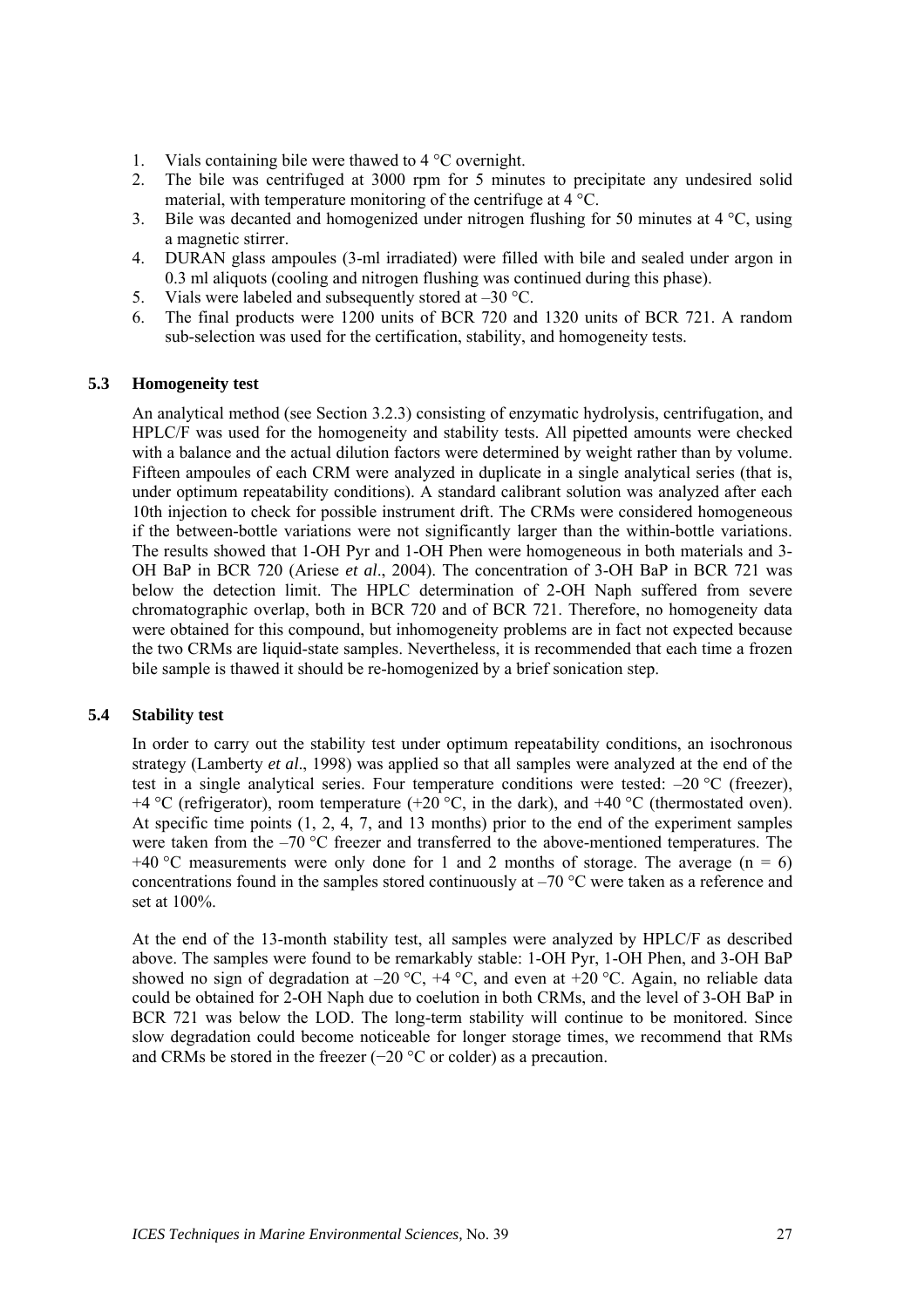#### <span id="page-33-0"></span>**5.5 Certification measurements**

After taking part in a series of intercomparison exercises to check and optimize their methods, a group of twelve expert laboratories was selected for the certification campaign. No analytical protocol was supplied to the participants; instead each laboratory was encouraged to use its own established procedures, thus reducing the risk that systematic errors would lead to a bias in the certified value. All procedures and measurements were reported and openly discussed.

The following materials and tasks were given to each participant:

- Three ampoules of BCR 720 for six independent measurements of the four target metabolites in two ampoules, measurements to be performed on at least two different days.
- Three ampoules of BCR 721 for six independent measurements of the four target metabolites in two ampoules, measurements to be performed on at least two different days.
- A mixed spiking solution of known concentrations and a "blank" bile sample (from a control site) for the recovery experiments and the blank controls.
- Calibrants (as pure compounds): 2-OH Naph (Sigma-Aldrich, purity >99%); 1-OH Phen (Promochem, purity >99%); 1-OH Pyr (Sigma-Aldrich, purity >98%); 3-OH BaP (NCI-Midwest Research Institute, purity >99%).

Participants were advised to protect their calibrant solutions from oxidative damage by adding an appropriate amount of anti-oxidant, such as ascorbic acid (HPLC users) or BHT (GC users). At least one internal standard had to be used. All standards and samples had to be prepared on a mass basis. The calibrant solutions were to be measured together with the fish bile samples in the same analytical sequence. The working range of the detector had to be established for each analyte from calibration solutions of different concentrations (at least 4 calibration points). The calibration was verified at least once in a sequence of injections on each measurement day. Peak identification was confirmed by means of standard addition experiments.

Blanks were analyzed each day. Because the "blank" fish bile sample was collected from flounder caught in a relatively unpolluted area, low levels of some PAC metabolites (especially 1-OH Pyr) were observed. The measured recoveries found after spiking the blank bile (three levels in triplicate) were corrected for these values. The recovery was calculated as the average of the nine spiking experiments and used to correct the final reported concentrations. No correction was applied in situations where the recoveries are automatically corrected for (e.g., in standard addition approaches), or when the recovery was close to 100%, in order to avoid a situation where correcting would mainly increase the total uncertainty. After hydrolysis, the laboratories using HPLC/F applied a simple centrifugation step followed by direct injection of the supernatant. Three out of four GC laboratories derivatized the hydroxy PACs to improve separation and sensitivity.

The results of the certification study were entered into the automated QUASIMEME database. The outcome was first assessed by the certification organizers and then discussed at a technical meeting with all participants. All steps of the procedures were reviewed in detail and chromatograms were thoroughly checked regarding peak identity and chromatographic resolution. During the meeting some datasets were withdrawn, but this was done only on the basis of the technical discussion, never on purely statistical grounds. The complete set of results is given in the certification report (Ariese *et al*., 2004).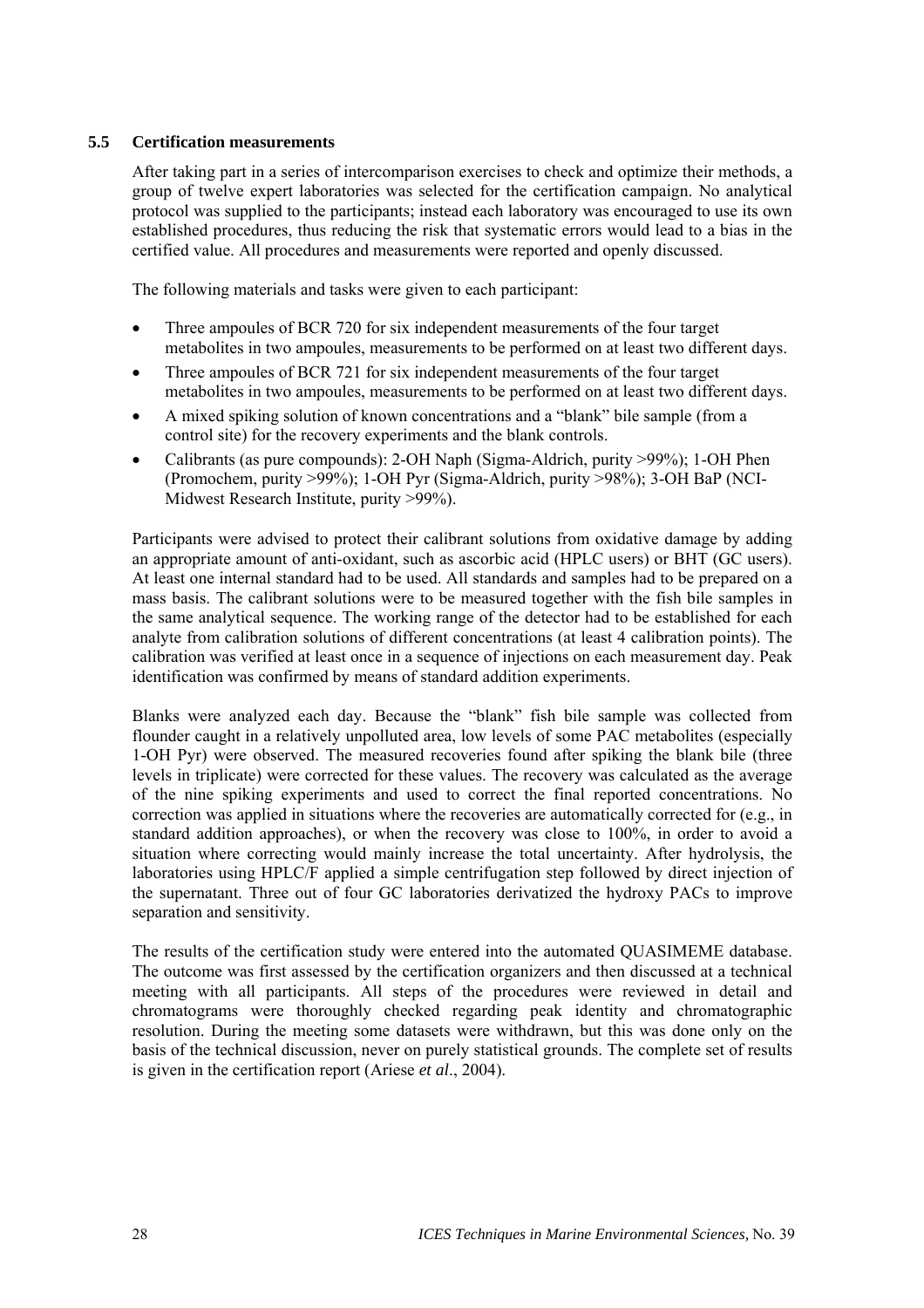#### **BCR 720 (sediment-exposed flounder bile)**

- 2-OH Naph was present at relatively low levels, and only six laboratories submitted data for this compound. Three datasets were withdrawn, mostly because of signs of coelution. Data from three laboratories (all using GC/MS) were accepted; the mean concentration was  $46 \pm 11$  ng g<sup>-1</sup>. Because of the limited number of independent data sets, the large uncertainty within two of the data sets, and the inability to demonstrate homogeneity and stability for this compound (see Sections 5.3 and 5.4), certification was NOT recommended.
- 1-OH Phen was measured by seven laboratories. As a result of the technical discussion, three datasets were withdrawn because of coelution or poor recovery. The results from four laboratories: HPLC/F (2 sets) and GC/MS (2 sets) were accepted and certification was recommended.
- 1-OH Pyr is a major compound and thirteen data sets were submitted. The results of 11 datasets were accepted [HPLC/F (7 sets) and GC/MS (4 sets)], and certification was recommended.
- 3-OH BaP is a minor metabolite (as in most fish bile samples), and only six laboratories submitted certification data. Data from five laboratories [HPLC/F (4 sets) and GC/MS (1 set)] were accepted; certification was recommended.

#### **BCR 721 (oil-exposed plaice bile)**

- Although the 2-OH Naph concentration was higher in the oil-exposed fish bile than in BCR 720, most HPLC/F users had difficulty determining this compound because of crowded chromatograms and the limited selectivity of the fluorescence detector. Only data from four laboratories (all using GC/MS) were accepted; the average concentration found was  $420 \pm$ 170 ng g<sup>−</sup><sup>1</sup> . Because of the reasons listed above for the same analyte in BCR 720, certification was NOT recommended.
- 1-OH Phen was determined by seven laboratories (five datasets accepted). However, there was poor concordance among the remaining data sets, with results ranging from 112 to 546 ng g<sup>−</sup><sup>1</sup> . The statistical model of Cofino *et al*. (2000) revealed a multi-mode structure of the data sets. In conclusion, certification was NOT recommended and no indicative value could be given.
- 1-OH Pyr was determined by twelve laboratories; nine datasets were accepted [HPLC/F (6 sets) and GC/MS (3 sets)]; certification was recommended.
- 3-OH BaP was below the LOD of the methods employed (typically 2–10 ng  $g^{-1}$ ), in agreement with the fact that the BaP levels in crude oils are typically very low.

Summarizing, it was decided at the meeting to recommend certification of 1-OH Phen, 1-OH Pyr, and 3-OH BaP in BCR 720 and 1-OH Pyr in BCR 721. The experts agreed that the overall uncertainties obtained reflect the current state-of-the-art for PAC metabolite determination in fish bile samples.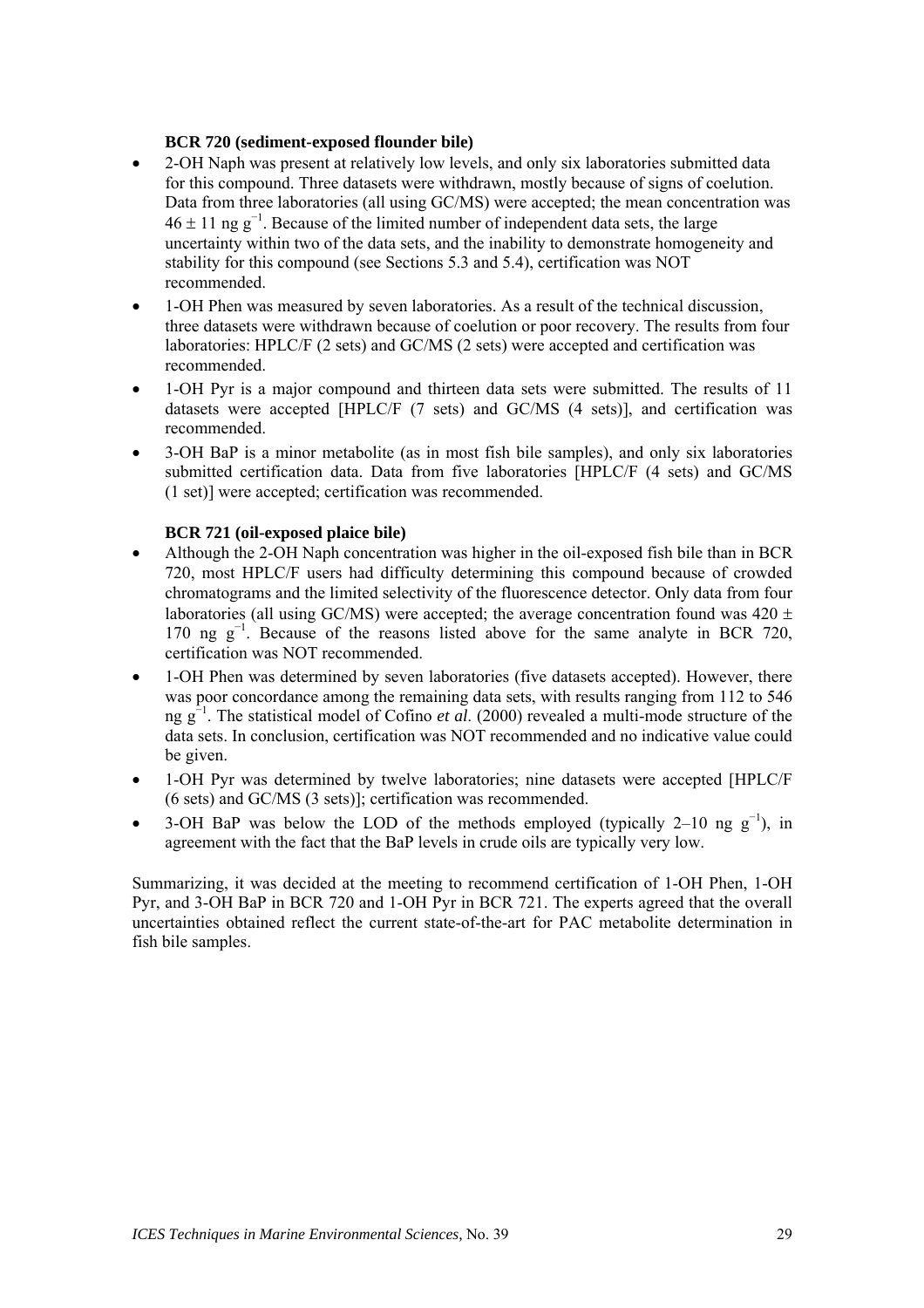<span id="page-35-0"></span>

No Pooling - Lab Means & their C.I. for 1-OH pyrene in BCR 720

**Figure 7.** Certification results for 1-OH Pyr in BCR 720, showing the mean and confidence interval for each accepted dataset and the overall result.

After the technical evaluation, the accepted data sets were subjected to a series of statistical tests. Details of the statistical evaluations are given in the certification report (Ariese *et al*., 2004). No reasons were found to reject any of the datasets. According to the BCR Guidelines (Part B, Section 9.3.1) (European Commission, 1999), the certified values of the PAC metabolites were calculated as the average of the accepted dataset averages and are listed in [Table 3](#page-35-1) after rounding off the non-significant digits. The half-width of the 95% confidence interval of the average of averages was adopted as the uncertainty of the certified value.

| <b>Substance</b> | <b>BCR 720</b> |              | <b>BCR 721</b> |              |
|------------------|----------------|--------------|----------------|--------------|
|                  | Certified      | Uncertainty* | Certified      | Uncertainty* |
|                  | value          |              | value          |              |
| 2-OH Naph        | Not certified  |              | Not certified  |              |
| 1-OH Phen        | 0.21           | 0.07         | Not certified  |              |
| 1-OH Pyr         | 52             |              | 2.1            | 0.4          |
| 3-OH BaP         | 0.063          | 0.026        | Not certified  |              |

<span id="page-35-1"></span>Table 3. Certified values and uncertainties (expressed in mg kg<sup>-1</sup>, wet weight) for PAC metabolites in sediment-exposed flounder bile (BCR 720) and in oil-exposed plaice bile (BCR 721).

\* half-width of the 95% confidence interval.

All analyte contents are given for the hydrolyzed species and are corrected for recovery.

#### **5.6 Recommended use of the CRMs**

For the certification, the participating institutes were encouraged to use their own methods rather than a prescribed analytical protocol. This way the risk of all laboratories making the same systematic errors was minimized. The certified levels can therefore be regarded as method-independent; the uncertainties reflect the current state-of-the-art in PAC metabolite determination.

For long-term stability the materials should be kept sealed in the amber glass ampoules and stored in the freezer  $(-20 \degree C$  or colder) until use. Although the bile samples were found to be stable for several months at room temperature, prolonged heating at  $+40\degree C$  (for instance during shipment in summer) should be avoided. Dry ice will often not be necessary; shipment in styrofoam containers with frozen icepacks works well for trips up to three days.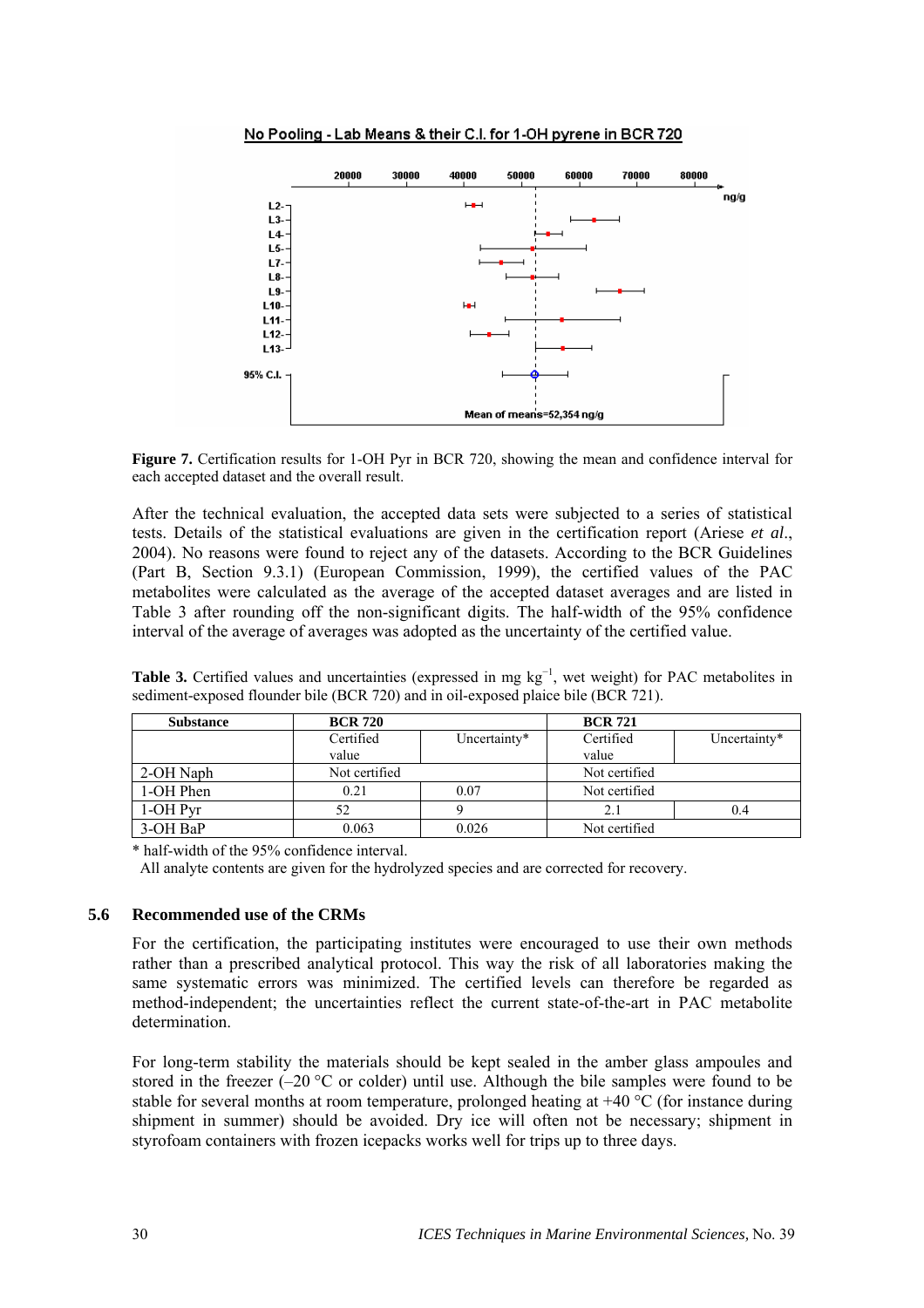<span id="page-36-0"></span>After first use the remaining bile liquid should be transferred to a screw-capped glass vial and stored in the freezer. The vials should be closed tight to avoid a change in water content due to freeze-drying. Before each use the vial should be thawed and sonicated, since a phase separation (pure ice/concentrated bile liquid) may have occurred during freezing. Sample preparation should be carried out immediately before analysis because, after hydrolysis, the deconjugated PAC metabolites will be less stable than the conjugated PAC metabolites in the untreated bile sample. Calibration of equipment should be carried out using a series of solutions prepared from pure substances. Users are reminded that PAC metabolites were shown to be sensitive to oxidation in solvent; therefore calibration solutions should be prepared fresh and addition of a suitable antioxidant is recommended.

The two CRMs can be used for quality control purposes, typically with a lower frequency than an RM. When accurate values are obtained for a CRM this can be used to demonstrate a laboratory's proficiency to external partners and customers, as well as to regulatory agencies. Since the certified values are method-independent, having these materials available will also make it easier for laboratories to introduce new methods; the CRM can then be used to validate the performance. CRMs are not recommended for calibration purposes.

The experts at the technical meetings all agreed that the CRMs should be useful for PAC exposure studies with many types of fish, and not just the flatfish species used in this work. More details on the use of this CRM for the verification or validation of an analytical procedure or the performance of a method are given in ISO Guide 33 (ISO, 2000). The two fish bile CRMs can be ordered from the Institute for Reference Materials and Measurements (IRMM) in Geel, Belgium (information at http://www.irmm.jrc.be/).

## **6 CONCLUSIONS AND RECOMMENDATIONS**

Monitoring of fish bile is usually conducted to assess the PAC burden of feral fish in a particular aquatic environment. PAC pollution almost always involves a complex mixture of PACs and it may not seem important to determine individual compounds if the main goal is to quantify the overall PAC burden. Two major reasons can be given for obtaining a higher degree of specificity:

- *Source identification*. As shown in this paper, the relative intensities of certain metabolites or metabolite classes can be extremely important in deducing the major contributor(s) to the overall PAC burden (e.g., marine fuel, crude oil, creosote, or fossil fuel combustion).
- *Quality control.* When analyzing individual compounds the results can be compared to those obtained with other methods and certified values of CRMs can be used for quality control.

These points and the following aspects should be considered when deciding which of the techniques would be most appropriate for a particular application.

### **6.1 Screening methods**

FF and SFS are both very rapid, because the preparation is simple (i.e., only dilution) and the fluorescence analysis takes just a few minutes per sample. The limited number of manual steps involved means that the repeatability of these methods is usually excellent. The short analysis time means that, in principle, a large number of samples can be analyzed, which is important because the biological variability is often substantial in field situations. Field studies have shown that FF and SFS normally are sufficiently sensitive to discriminate between control and impacted sites and that interferences from non-PAC compounds are limited (Aas *et al*., 2000). Alternatively, HPLC/F of non-hydrolyzed bile requires somewhat more time per sample than FF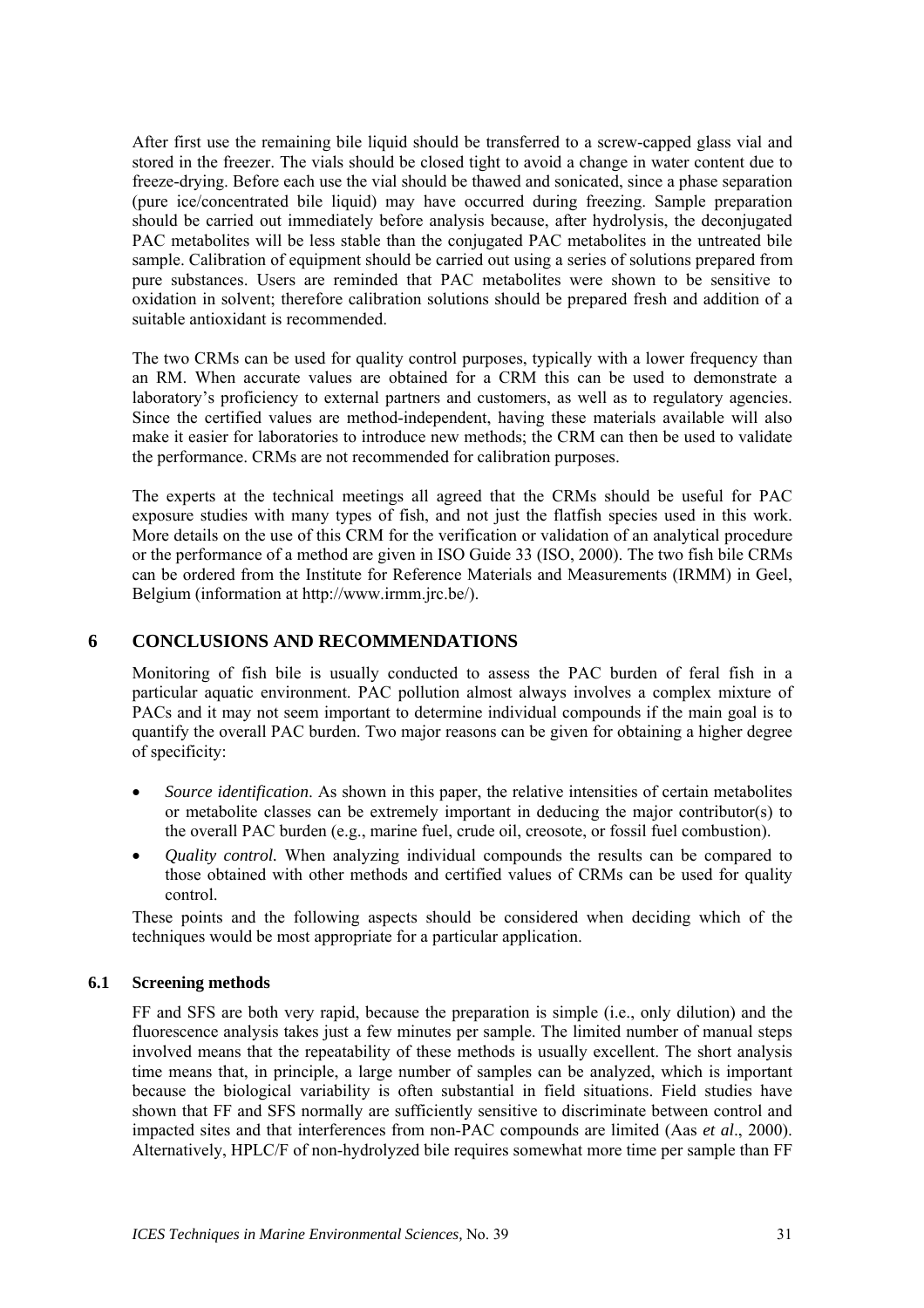<span id="page-37-0"></span>and SFS, but the procedure is easily automated. Furthermore, the signal at different excitation/emission wavelengths gives a good indication of the source of PAC pollution. All three screening techniques are very suitable for monitoring a large series of samples, especially when relative differences are important. The major disadvantages of screening techniques are that individual PAC metabolites are not quantified, but instead a "sum parameter" is determined and calibrated relative to a fluorescent standard. Therefore, comparison of data with that from other laboratories is very difficult, unless identical protocols are applied and strictly followed.

#### **6.2 Individual metabolite determinations**

GC/MS has very good sensitivity and selectivity, especially for complex chromatograms, e.g., 2-ring aromatics in fish bile from oil-contaminated sites. Derivatization improves sensitivity, especially for larger PAC metabolites (smaller metabolites such as hydroxy naphthalenes can also be determined without derivatization). The disadvantages of GC/MS are that the many sample pretreatment steps are labor-intensive and also increase the risk of errors.

HPLC/F also has very good sensitivity (particularly for larger PAC metabolites) and is therefore most suitable in areas where fossil fuel combustion, coke or aluminum plants, or creosote leaching are the dominant sources of PAC pollution. Most, but not all, PAC metabolites show fluorescence. In addition, HPLC/F requires relatively simple sample pretreatment (hydrolysis, centrifugation). The disadvantages of HPLC/F are that poor chromatographic resolution hampers quantitation of, for example, hydroxy naphthalenes. The technique is therefore less appropriate for monitoring in areas where petrochemical pollution is the dominant source.

#### **6.3 Need for quality control in measurements**

When a study is conducted by a single institute using a single analytical method, short-term reproducibility (minimization of random errors) is important. For monitoring studies that are conducted over several years long-term reproducibility is also essential. Quality requirements need to be even more stringent for studies involving several institutes or different methods, because it is essential that there is no significant interlaboratory bias (systematic error). Thus, all laboratories making measurements of metabolites in bile should adopt a program that controls for quality in each step of the analysis—sampling design, as well as sample collection, storage, extraction, cleanup, and analysis. Analytical quality control is discussed in this paper, but sources of error related to sampling (e.g., influence of season or water temperature, feeding status) may be equally important and need to be considered when designing a sampling campaign. For example, clear protocols need to be provided to the sampling crew. In addition, when reporting results, all relevant details (e.g., sampling conditions, calibrants used, recovery correction factors) should be provided.

One point that deserves particular attention is how to account for differences in bile accumulation levels. During feeding, the gall bladder is emptied into the intestinal tract and then first fills up with water, followed by a slower accumulation of PAC metabolites and other hepatic breakdown products. As a result, bile from fish collected shortly after feeding tends to be relatively diluted, whereas bile collected after a period of starvation (for instance during the spawning season or when kept under stressful conditions in a mesocosm) usually shows much higher accumulation levels. Several workers have attempted to correct for these effects by using ratios of PAC metabolite levels to bile protein content or to bile absorbance at a specific wavelength (Aas *et al*., 2000; Ariese *et al*., 1997; Collier and Varanasi, 1991 and several unpublished studies). However, in most monitoring studies, PAC metabolite concentrations did not show a strong correlation with either protein or bile absorbance and no improvement in the variance was observed. Nevertheless, researchers should be aware that a bias can be introduced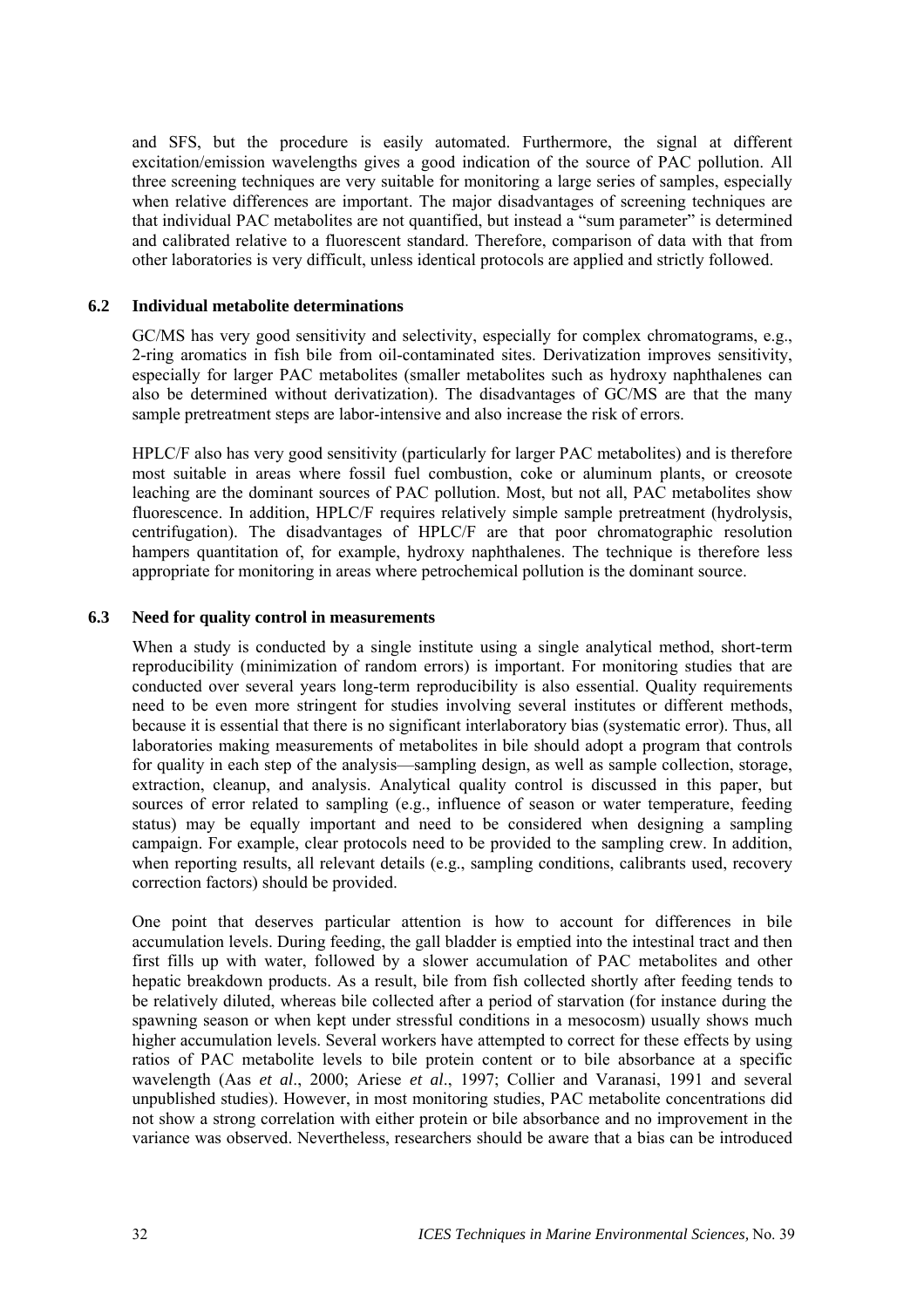<span id="page-38-0"></span>when there are significant differences in feeding status, and differences in bile protein or bile absorbance can help identify such occurrences.

#### **6.4 Use of bile reference materials**

Laboratory RMs, used to check method reproducibility, are relatively easily prepared and can serve for internal quality control, but give no indication of the accuracy of the method. These materials should be prepared in sufficiently large quantities to last for several years. In contrast, CRMs can be used to check for systematic errors and are typically used less often than RMs. When accurate values are obtained for a CRM, these results can be used to demonstrate a laboratory's proficiency to external partners and customers, as well as to regulatory agencies. Results obtained from different methods can be compared directly, provided that both methods produce accurate results for the target analytes when analyzing a CRM. Because the certified values are method-independent, having these CRMs available will also make it easier for laboratories to introduce new methods, because the CRM can then be used to validate the performance. The two currently available CRMs for PAC metabolites in bile were prepared from bile from marine flatfish, but should also be suitable for quality control for monitoring studies involving other fish species.

#### **7 REFERENCES**

- Aas, E., Beyer, J., and Goksoyr, A. 2000. Fixed wavelength fluorescence (FF) of bile as a monitoring tool for polyaromatic hydrocarbon exposure in fish: an evaluation of compound specificity, inner filter effect and signal interpretation. Biomarkers, 5(1):  $9 - 23$ .
- Aas, E., Beyer, J., Jonsson, G., Reichert, W. L., and Andersen, O. K. 2001. Evidence of uptake, biotransformation and DNA binding of polyaromatic hydrocarbons in Atlantic cod and corkwing wrasse caught in the vicinity of an aluminium works. Marine Environmental Research, 52(3): 213–229.
- Andreoli, R., Manini, P., Bergamaschi, E., Mutti, A., Franchini, I., and Niessen, W. M. A. 1999. Determination of naphthalene metabolites in human urine by liquid chromatographymass spectrometry with electrospray ionization. Journal of Chromatography A,  $847(1-2): 9-17.$
- Ariese, F., Kok, S. J., Verkaik, M., Gooijer, C., Velthorst, N. H., and Hofstraat, J. W. 1993a. Synchronous fluorescence spectrometry of fish bile – a rapid screening method for the biomonitoring of PAH exposure. Aquatic Toxicology, 26(3–4): 273–286.
- Ariese, F., Kok, S. J., Verkaik, M., Hoornweg, G. P., Gooijer, C., Velthorst, N. H., and Hofstraat, J. W. 1993b. Chemical derivatization and Shpolskii spectrofluorometric determination of benzo $[a]$ pyrene metabolites in fish bile. Analytical Chemistry,  $65(8)$ : 1100–1106.
- Ariese, F., Burgers, I., Oudhoff, K., Rutten, T., Stroomberg, G. J., and Vethaak, A. D. 1997. Comparison of analytical approaches for PAH metabolites in fish bile samples for marine and estuarine monitoring. Report 97/9, Institute for Environmental Studies/IVM, Vrije Universiteit, Amsterdam, the Netherlands.
- Ariese, F., Beyer, J., and Wells, D. 2000. Preparation and certification of fish bile reference materials for exposure monitoring of PAHs in the aquatic environment, 2nd progress report. Report  $\hat{H}$  W-00/07, Institute for Environmental Studies/IVM, Amsterdam, the Netherlands.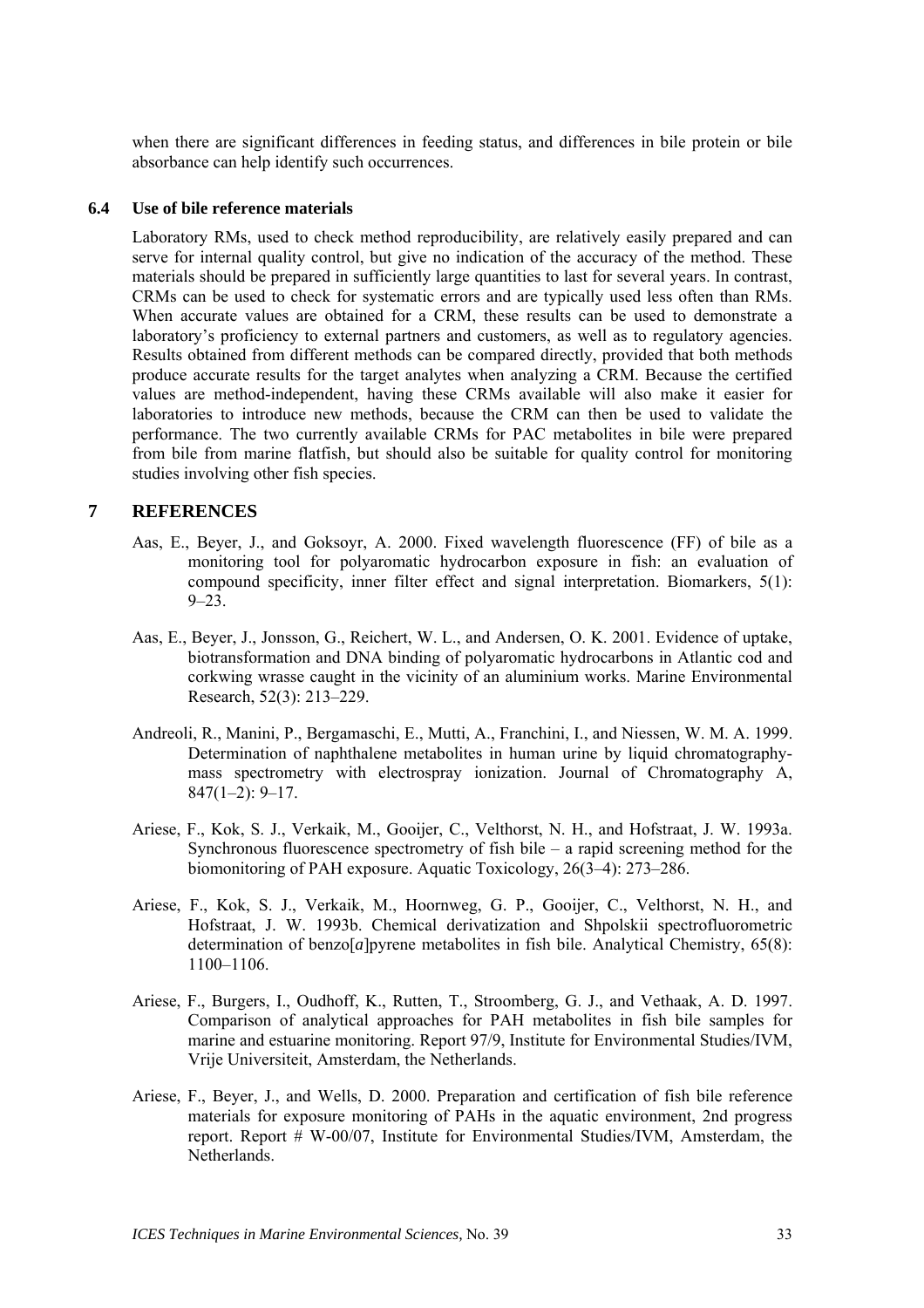- Ariese, F., Beyer, J., Wells, D., Maier, E. A., Gawlik, B. M., and Lamberty, A. 2004. The certification of the mass fractions of PAH metabolites (1-hydroxyphenanthrene, 1 hydroxypyrene, and 3-hydroxybenzo[*a*]pyrene) in two fish bile materials: BCR-720 (sediment-exposed flounder bile); BCR-721 (oil-exposed plaice bile). EUR Report 21068, Luxembourg.
- Baumann, P. C., and Harshbarger, J. C. 1995. Decline in liver neoplasms in wild brown bullhead catfish after coking plant closes and environmental PAHs plummet. Environmental Health Perspectives, 103(2): 168–170.
- Capotorti, G., Digianvincenzo, P., Cesti, P., Bernardi, C. P., and Guglielmetti, G. 2004. Pyrene and benzo[*a*]pyrene metabolism by an *Aspergillus terreus* strain isolated from a polycyclic aromatic hydrocarbon polluted soil. Biodegradation, 15(2): 79–85.
- Cerniglia, C.E. 1984. Microbial metabolism of polycyclic aromatic hydrocarbons. Advances in Applied Microbiology, 30: 31–71.
- Cofino, W. P., van Stokkum, I. H. M., Wells, D. E., Ariese, F., Wegener, J. W. M., and Peerboom, R. A. L. 2000. A new model for the inference of population characteristics from experimental data using uncertainties. Application to interlaboratory studies. Chemometrics and Intelligent Laboratory Systems, 53(1–2): 37–55.
- Collier, T. K., and Varanasi, U. 1991. Hepatic activities of xenobiotic metabolizing enzymes and biliary levels of xenobiotics in English sole (*Parophrys vetulus*) exposed to environmental contaminants. Archives of Environmental Contamination and Toxicology, 20: 462–473.
- Coman, V., Marutoiu, C., and Puiu, S. 1997. Optimization of separation of some polycyclic aromatic compounds by thin-layer chromatography. Journal of Chromatography A, 779: 321–328.
- Day, B. W., Naylor, S., Gan, L. S., Sahali, Y., Nguyen, T. T., Skipper, P. L., Wishnok, J. S., and Tannenbaum, S. R. 1991. Gas chromatographic-mass spectrometric analysis of diols and tetrols from reactions of polycyclic aromatic hydrocarbon epoxides with hemoglobin. Journal of Chromatography, Biomedical Applications, 562(1–2): 563–571.
- Dipple, A., Moschel, R. C., and Bigger, C. A. H. 1984. Polynuclear aromatic carcinogens. *In* Chemical Carcinogens, pp. 41–163. Ed. by C.E. Searle. American Chemical Society, Washington, DC.
- Doerge, D. R., Clayton, J., Fu, P. P., and Wolfe, D. A. 1993. Analysis of polycyclic aromatic hydrocarbons using liquid chromatography-particle beam mass spectrometry. Biological Mass Spectrum, 22(11): 654–660.
- Escartin, E., and Porte, C. 1999a. Assessment of PAH pollution in coastal areas from the NW Mediterranean through the analysis of fish bile. Marine Pollution Bulletin, 38(12): 1200–1206.
- Escartin, E., and Porte, C. 1999b. Hydroxylated PAHs in bile of deep-sea fish. Relationship with xenobiotic metabolizing enzymes. Environmental Science and Technology, 33(16): 2710–2714.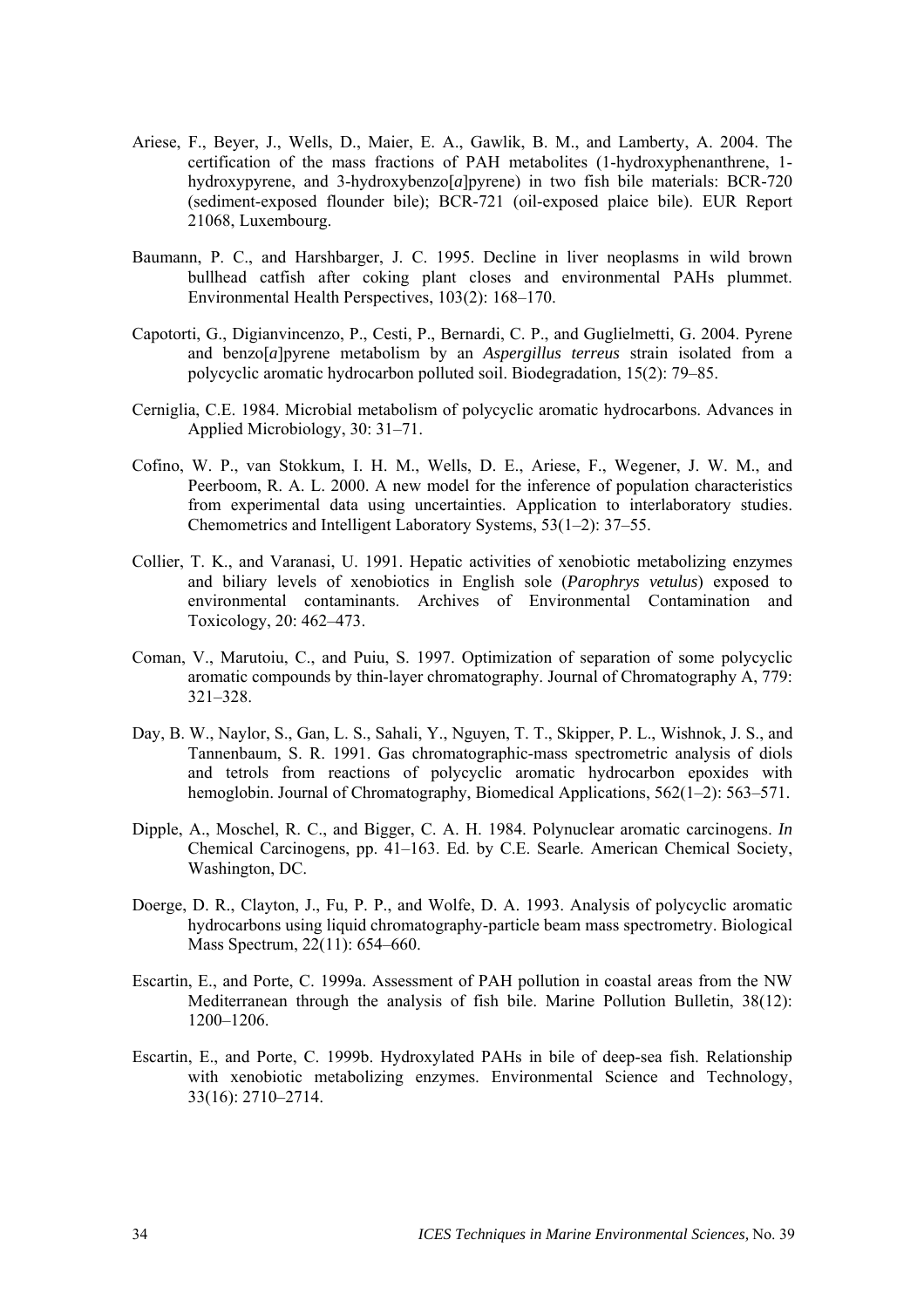- Escartin, E., and Porte, C. 1999c. Biomonitoring of PAH pollution in high-altitude mountain lakes through the analysis of fish bile. Environmental Science and Technology, 33(3): 406–409.
- European Commission. 1999. European Commission, Standards, Measurements and Testing Programme: Guidelines for the production and certification of BCR reference materials.
- Evershed, R. P. 1993. Advances in Silylation. *In* Handbook of Derivatives for Chromatography, pp. 51–108. Ed. by K. Blau and J. Halket. John Wiley & Sons Ltd., Chichester.
- Ferrari, S., Mandel, F., and Berset, J. D. 2002. Quantitative determination of 1-hydroxypyrene in bovine urine samples using high-performance liquid chromatography with fluorescence ans mass spectrometric detection. Chemosphere, 47(2): 173–182.
- Ferrer, I., and Barcelo, D. 1998. LC/MS for trace determination of pesticides in environmental samples. Analusis Magazine, 26(6): M118–M122.
- Galceran, M. T., and Moyano, E. 1996. Determination of hydroxy polycyclic aromatic hydrocarbons by liquid chromatography mass spectrometry - Comparison of atmospheric pressure chemical ionization and electrospray. Journal of Chromatography A, 731(1–2): 75–84.
- Harvey, R. G. 1997. Polycyclic Aromatic Hydrocarbons. Wiley, New York, N.Y. 682 pp.
- Hawkins, S. A., Billiard, S. M., Tabash, S. P., Brown, R. S., and Hodson, P. V. 2002. Altering cytochrome p4501a activity affects polycyclic aromatic hydrocarbon metabolism and toxicity in rainbow trout (*Oncorhynchus mykiss*). Environmental Toxicology and Chemistry, 21(9): 1845–1853.
- He, S. X., Nicholson, R. A., and Law, F. C. P. 1998. Benzo[*a*]pyrene toxicokinetics in the cricket following injection into the heamolymph. Environmental Toxicology and Pharmacology, 6(2): 81–89.
- Heintz, R. A., Rice, S. D., Wertheimer, A. C., Bradshaw, R. F., Thrower, F. P., Joyce, J. E., and Short, J. W. 2000. Delayed effects on growth and marine survival of pink salmon *Oncorhynchus gorbuscha* after exposure to crude oil during embryonic development. Marine Ecology. Progress Series, 208: 205–216.
- Hellou, J., and Payne, J. F. 1986. Effect of petroleum hydrocarbons on the biliary bile acid composition of rainbow trout (*Salmo gairdneri*). Comparative Biochemical Physiology, 84C(2): 257–261.
- Hellou, J., and Payne, J. F. 1987. Assessment of contamination of fish by water-soluble fractions of petroleum: A role for bile metabolites. Environmental Toxicology and Chemistry, 6: 857–862.
- ISO. 2000. ISO Guide 33: Uses of certified reference materials. Second edition. ISO Geneva.
- Jacob, J., and Grimmer, G. 1988. Capillary gas chromatographical analysis and mass spectrometric identification of polycyclic aromatic hydrocarbon metabolites from biological materials. Review of Analytical Chemistry, 9: 49–89.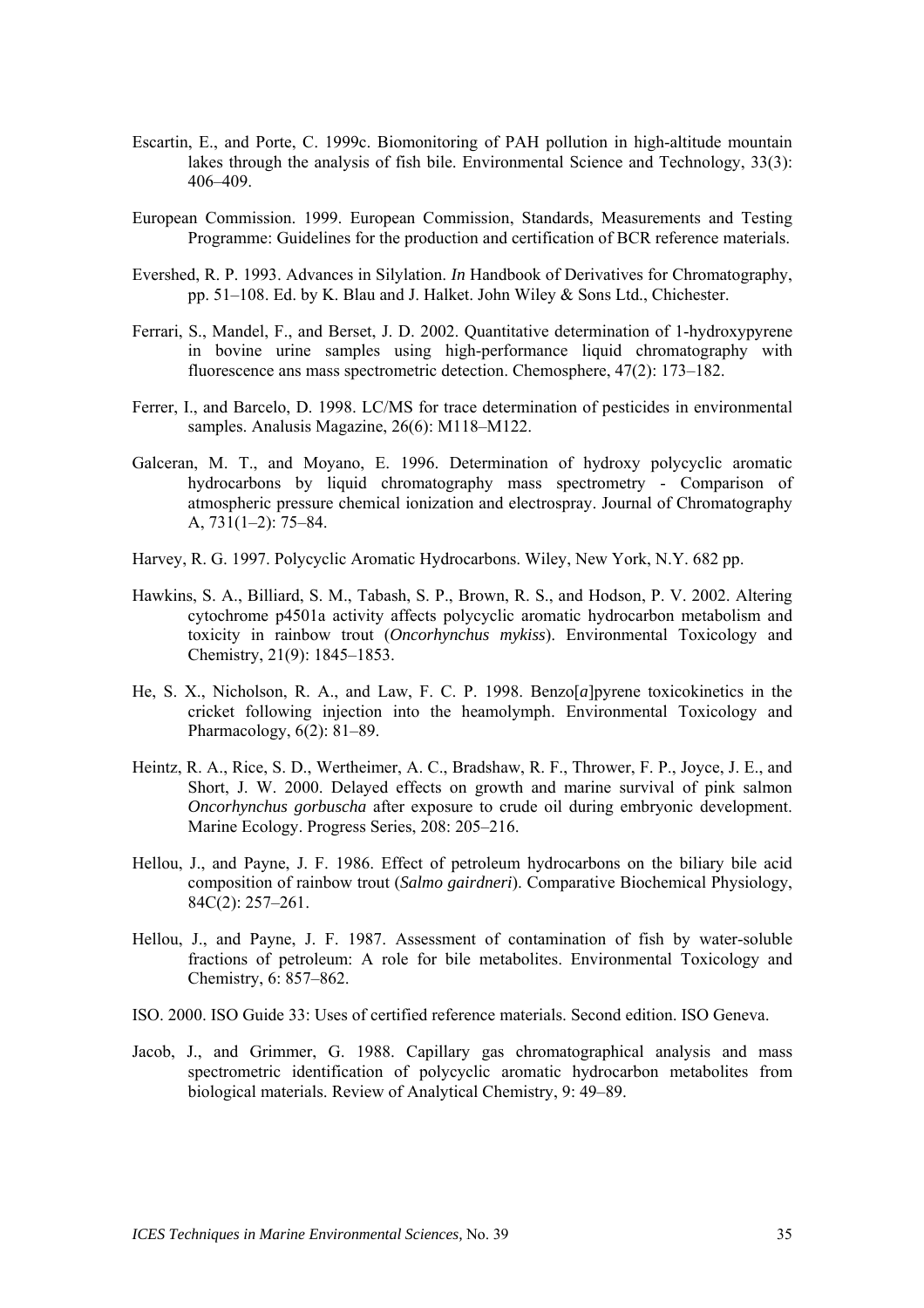- James, M. O. 1989. Biotransformation and disposition of PAH in Aquatic Invertebrates. *In*  Metabolism of Polycyclic aromatic hydrocarbons in the Aquatic Environment, p. 69– 92. Ed. by U. Varanasi. CRC Press, Boca Raton, FL. 341 pp.
- Jonsson, G., Beyer, J., Wells, D., and Ariese, F. 2003. The application of HPLC-F and GC-MS to the analysis of selected hydroxy polycyclic hydrocarbons in two certified fish bile reference materials. Journal of Environmental Monitoring, 5(3): 513–520.
- Jonsson, G., Taban, I. C., Jorgensen, K. B., and Sundt, R. C. 2004. Quantitative determination of de-conjugated chrysene metabolites in fish bile by HPLC-fluorescence and GC-MS. Chemosphere, 54(8): 1085–1097.
- Kennedy, C. J., Gill, K. A., and Walsh, P. J. 1989. Thermal modulation of benzo[*a*]pyrene metabolism by the gulf toadfish, *Opsanus beta*. Aquatic Toxicology, 15: 331–344.
- Koeber, R., Niessner, R., and Bayona, J.M. 1997. Comparison of liquid chromatography-mass spectrometry interfaces for the analysis of polar metabolites of benzo[*a*]pyrene. Fresenius' Journal of Analytical Chemistry, 359: 267–273.
- Koeber, R., Bayona, J. M., and Niessner, R. 1999. Determination of benzo[*a*]pyrene diones in air particulate matter with liquid chromatography mass spectrometry. Environmental Science and Technology, 33(10): 1552–1558.
- Krahn, M. M., Myers, M. S., Burrows, D. G., and Malins, D. C. 1984. Determination of metabolites of xenobiotics in the bile of fish from polluted waterways. Xenobiotica, 14: 633–646.
- Krahn, M. M., Rhodes, L. D., Myers, M. S., Moore, L. K., Macleod, W. D., and Malins, D. C. 1986. Associations between metabolites of aromatic compounds in bile and the occurrence of hepatic lesions in English sole (*Parophrys vetulus*) from Puget Sound, Washington. Archives of Environmental Contamination and Toxicology, 15(1): 61–67.
- Krahn, M. M., Burrows, D. G., MacLeod, W. D., Jr., and Malins, D. C. 1987. Determination of individual metabolites of aromatic compounds in hydrolyzed bile of English sole (*Parophrys vetulus*) from polluted sites in Puget Sound, Washington. Archives of Environmental Contamination and Toxicology, 16: 511–522.
- Krahn, M. M., Burrows, D. G., Ylitalo, G. M., Brown, D. W., Wigren, C. A., Collier, T. K., Chan, S. L., and Varanasi, U. 1992. Mass spectrometric analysis for aromatic compounds in bile of fish sampled after the *Exxon Valdez* oil spill. Environmental Science and Technology, 26(1): 116–126.
- Krahn, M. M., Ylitalo, G. M., Buzitis, J., Chan, S. L., and Varanasi, U. 1993. Rapid highperformance liquid chromatographic methods that screen for aromatic compounds in environmental samples. Journal of Chromatography, 642(1–2): 15–32.
- Kuijt, J., Garcia-Ruiz, C., Stroomberg, G. J., Marina, M. L., Ariese, F., Brinkman, U. A. T., and Gooijer, C. 2001. Laser-induced fluorescence detection at 266 nm in capillary electrophoresis – Polycyclic aromatic hydrocarbon metabolites in biota. Journal of Chromatography A, 907(1–2): 291–299.
- Lamberty, A., Schimmel, H., and Pauwels, J. 1998. The study of the stability of reference materials by isochronous measurements. Fresenius' Journal of Analytical Chemistry, 360(3–4): 359–361.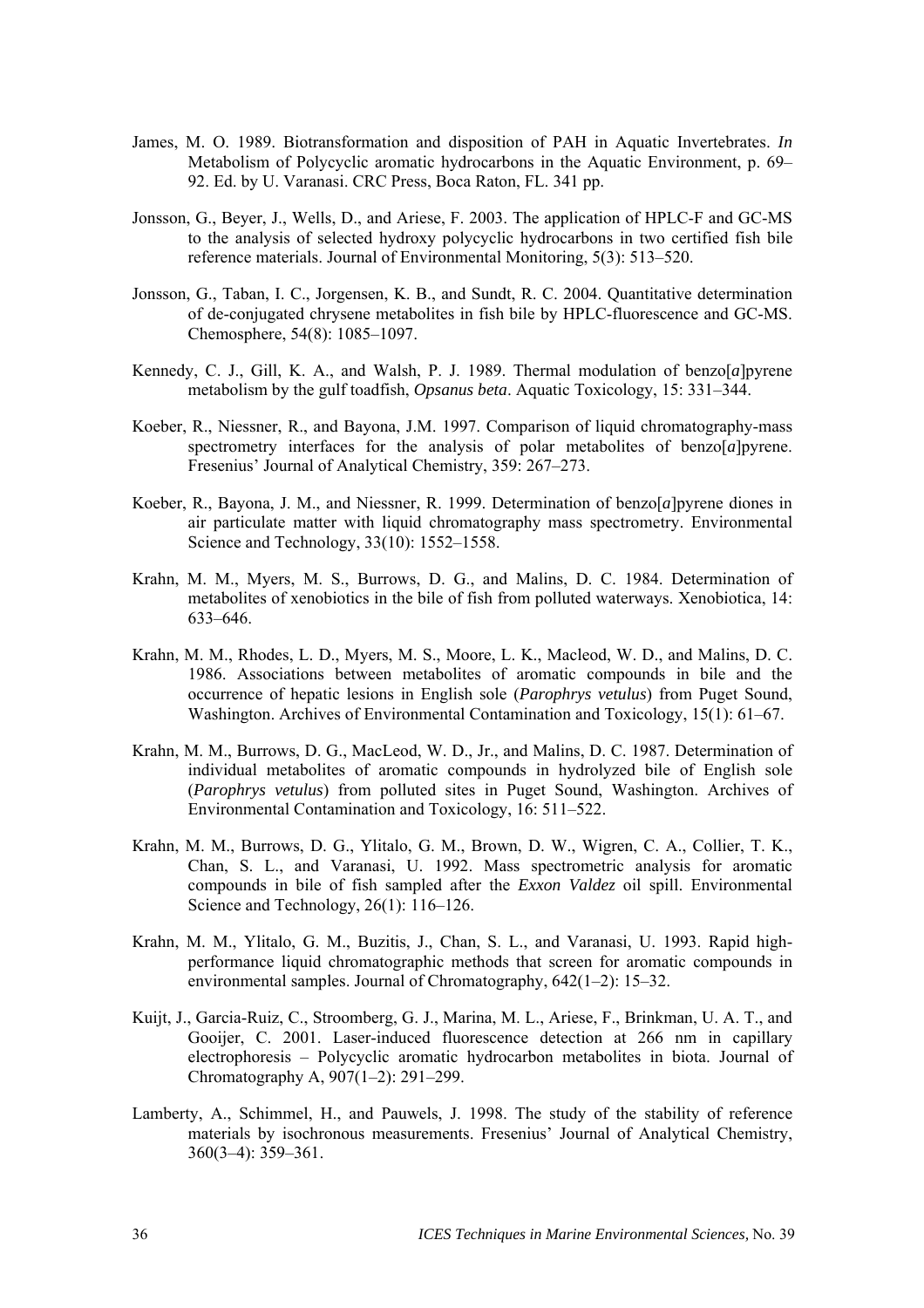- Law, F. C. P., Meng, J. X., He, Y. T., and Chui, Y. C. 1994. Urinary and biliary metabolites of pyrene in rainbow trout (*Oncorhynchus mykiss*). Xenobiotica, 24(3): 221–229.
- Lech, J. J., and Vodicnik, M. J. 1985. Biotransformation. *In* Fundamentals of Aquatic Toxicology, Methods and Applications, pp. 526–557. Ed. by G.M. Rand and S.R. Petrocelli. Hemisphere, New York, N.Y. 666 pp.
- Lee, R. F., Sauerheber, R., and Dobbs, G. H. 1972. Uptake, metabolism and discharge of polycyclic aromatic hydrocarbons by marine fish. Marine Biology, 17(3): 201–208.
- Leonard, J. D., and Hellou, J. 2001. Separation and characterization of gall bladder metabolites from speckled trout, *Salvelinus fontinalis*, exposed to individual polycyclic aromatic compounds. Environmental Toxicology and Chemistry, 20(3): 618–623.
- Letzel, T., Poschl, U., Rosenberg, E., Grasserbauer, M., and Niessner, R. 1999. In-source fragmentation of partially oxidized mono- and polycyclic aromatic hydrocarbons in atmospheric pressure chemical ionization mass spectrometry coupled to liquid chromatography. Rapid Communications in Mass Spectrometry, 13(24): 2456–2468.
- Lin, E. L. C., Cormier, S. M., and Racine, R. N. 1994. Synchronous fluorometric measurement of metabolites of polycyclic aromatic hydrocarbons in the bile of brown bullhead. Environmental Toxicology and Chemistry, 13(5): 707–715.
- Lin, E. L. C., Cormier, S. M., and Torsella, J. A. 1996. Fish biliary polycyclic aromatic hydrocarbon metabolites estimated by fixed-wavelength fluorescence: Comparison with HPLC-fluorescent detection. Ecotoxicology and Environmental Safety, 35(1): 16–23.
- Lloyd, J. B. F. 1971. Synchronized Excitation of Fluorescence Emission Spectra. Nature Physical Science, 231: 64–65.
- Malins, D. C., McCain, B. B, M., Myers, M. S., Brown, D. W., Krahn, M. M., Roubal, W. T., Schiewe, M. H., Landahl, J. T., and Chan., S.-L. 1987. Field and laboratory studies of the etiology of liver neoplasms in marine fish from Puget Sound. Environmental Health Perspectives, 71: 5–16.
- Malins, D. C., McCain, B. B., Landahl, J. T., Myers, M. S., Krahn, M. M., Brown, D. W., Chan, S.-L., and Roubal., W. T. 1988. Neoplastic and other diseases in fish in relation to toxic chemicals: an overview. Aquatic Toxicology, 11: 43–67.
- McDonald, S. J., Kennicutt, M. C., Liu, H., and Safe, S. H. 1995. Assessing aromatic hydrocarbon exposure in Antarctic fish captured near Palmer and McMurdo stations, Antarctica. Archives of Environmental Contamination and Toxicology, 29(2): 232–240.
- Moyano, E., McCullagh, M., Galceran, M. T., and Games, D. E. 1997. Supercritical fluid chromatography-atmospheric pressure chemical ionisation mass spectrometry for the analysis of hydroxy polycyclic aromatic hydrocarbons. Journal of Chromatography A, 777: 167–176.
- Myers, M. S., Landahl, J. T., Krahn, M. M., and McCain, B. B. 1991. Relationships between hepatic neoplasms and related lesions and exposure to toxic chemicals in marine fish from the United States west coast. Environmental Health Perspectives, 90: 7–15.
- Neff, J. M. 1979. Polycyclic Aromatic Hydrocarbons in the Aquatic Environment: Sources, Fates and Biological Effects. Applied Science Publishers Ltd., London, UK. 262 pp.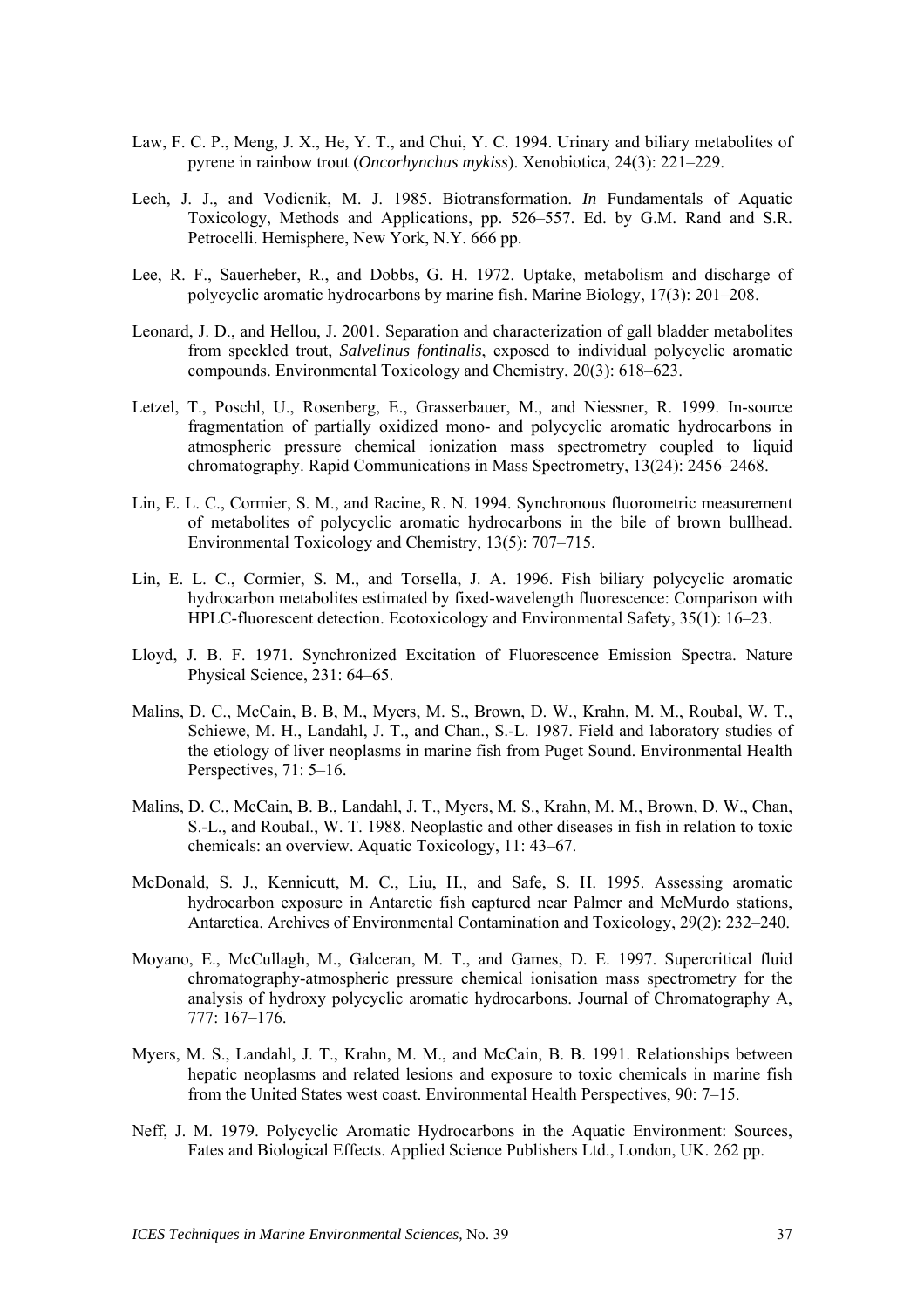- Neff, J. M. 1985. Polycyclic aromatic hydrocarbons. *In* Fundamentals of Aquatic Toxicology, Methods and Applications, pp. 416–454. Ed. by G.M. Rand and S.R. Petrocelli. Hemisphere, New York, NY. 666 pp.
- Niessen, W. M. A. 1999. State-of-the-art in liquid chromatography-mass spectrometry. Journal of Chromatography A, 856(1–2): 179–197.
- Oehme, M., Berger, U., Brombacher, S., Kuhn, F., and Kolliker, F. 2002. Trace analysis by HPLC-MS: contamination problems and systematic errors. Trend in Analytical Chemistry, 21(5): 322–331.
- Oikari, A. O. J. 1986. Metabolites of xenobiotics in the bile of fish in waterways polluted by pulpmill effluents. Bulletin of Environmental Contamination and Toxicology, 36(3): 429–436.
- Parris, R. M., Schantz, M. M., and Wise, S. A. 2002. NIST Intercomparison Exercise Program for Organic Contaminants in the Marine Environment. NISTIR (NISTIR 6837), National Institute of Standards and Technology, Gaithersburg, MD. 250 pp.
- Plummer, J. L., Smith, B. R., Ball, L. M., and Bend, J. R. 1980. Metabolism and biliary excretion of benzo $[a]$ pyrene 4,5-oxide in the rat. Drug Metabolism and Disposition, 8: 68–72.
- Reichert, W. L., Myers, M. S., Peck-Miller, K., French, B., Anulacion, B. F., Collier, T. K., Stein, J. E., and Varanasi, U. 1998. Molecular epizootiology of genotoxic events in marine fish: linking contaminant exposure, DNA damage, and tissue-level alterations. Mutation Research, 411: 215–225.
- Richardson, D. M., Davies, I. M., Moffat, C. F., Pollard, P., and Stagg, R. M. 2001. Biliary PAH metabolites and EROD activity in flounder (*Platichthys flesus*) from a contaminated eustarine environment. Journal of Environmental Monitoring, 3: 610–615.
- Robertson, A. 1998. Petroleum hydrocarbons. *In* AMAP Assessment Report: Arctic Pollution Issues, pp. 661–716. Ed. by S.J. Wilson, J.L. Murray and H.P. Huntington. Arctic Monitoring and Assessment Programme (AMAP), Oslo, Norway. xii + 859 pp.
- Røe, T. I. 1998. PhD, Norwegian University of Science and Technology, Trondheim, Norway. 67 pp.
- Rowles, T., Becker, P. R., Christopher, S. J., Kucklick, J. R., Mackey, E. A., Porter, B. J., Pugh, R. S., Schantz, M. M., and Wise, S. A. 2002. Description and Results of the 2000 NIST/NOAA Interlaboratory Comparison Exercise Program for Organic Contaminants and Trace Elements in Marine Mammal Tissues. NISTIR 6849, National Institute of Standards and Technology, Gaithersburg, MD. 155 pp.
- Ruddock, P. J., Bird, D. J., and McCalley, D. V. 2002. Bile metabolites of polycyclic aromatic hydrocarbons in three species of fish from the Severn Estuary. Ecotoxicology and Environmental Safety, 51(2): 97–105.
- Ruddock, P. J., Bird, D. J., McEvoy, J., and Peters, L. D. 2003. Bile metabolites of polycyclic aromatic hydrocarbons (PAHs) in European eels *Anguilla anguilla* from United Kingdom estuaries. Science of the Total Environment, 301(1–3): 105–117.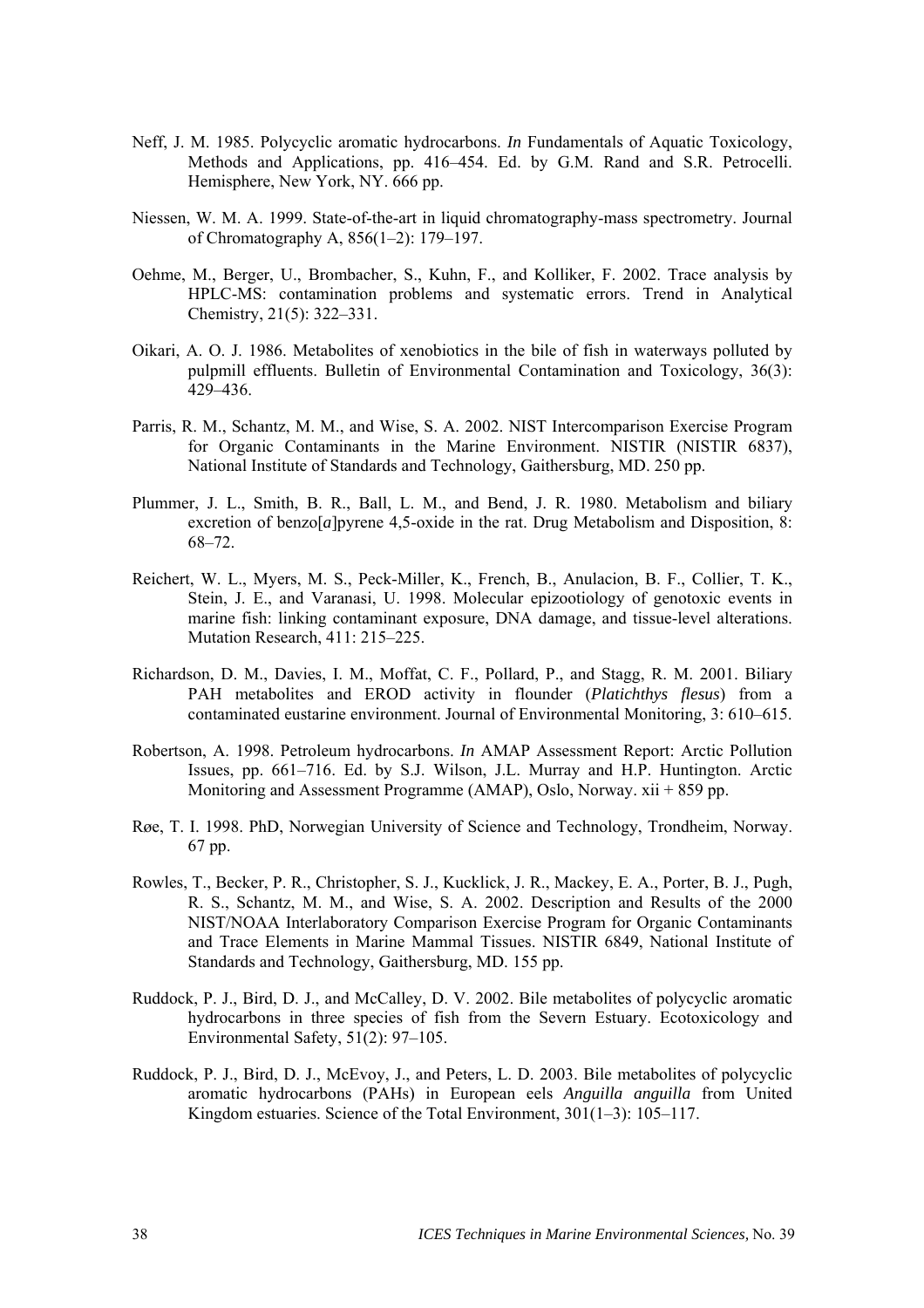- Sharma, A., and Schulman, S. G. 1999. Introduction to fluorescence spectroscopy. Wiley, New York, N.Y.
- Simpson, C. D., Wu, M.-T., Christiani, D. C., Santella, R. M., Carmella, S. G., and Hecht, S. S. 2000. *r*-7,*t*-8,9,*c*-10-tetrahydroxy-7,8,9,10-tetahydrobenzo[*a*]pyrene in human urine by gas chromatography/negative ion chemical ionization/mass spectrometry. Chemical Research in Toxicology, 13: 271–280.
- Simpson, C. D., Cullen, W. R., He, T. Y. T., Ikonomou, M., and Reimer, K. J. 2002. Metabolism of pyrene by two clam species, *Mya arenaria* and *Protothaca staminea*. Chemosphere, 49(3): 315–322.
- Solbakken, J. E., Palmork, K. H., Neppelberg, T., and Scheline, R. R. 1980. Urinary and biliary metabolites of phenanthrene in the coalfish (*Pollachius virens*). Acta Pharmacologica et Toxicologica, 46: 127–132.
- Statham, C. N., Melancon, M. J., Jr., and Lech, J. J. 1976. Bioconcentration of xenobiotics in trout bile: A proposed monitoring aid for some waterborne chemicals. Science, 193: 680–681.
- Stephensen, E., Svavarsson, J., Sturve, J., Ericson, G., Adolfsson-Erici, M., and Forlin, L. 2000. Biochemical indicators of pollution exposure in shorthorn sculpin (*Myoxocephalus scorpius*), caught in four harbours on the southwest coast of Iceland. Aquatic Toxicology, 48: 431–442.
- Stephensen, E., Adolfsson-Erici, M., Celander, M., Hulander, M., Parkkonen, J., Hegelund, T., Sturve, J., Hasselberg, L., Bengtsson, M., and Forlin, L. 2003. Biomarker responses and chemical analyses in fish indicate leakage of polycyclic aromatic hydrocarbons and other compounds from car tire rubber. Environmental Toxicology and Chemistry, 22(12): 2926–2931.
- Steward, A. R., Kandaswami, C., Chidambaram, S., Ziper, C., Rutkowski, J. P., and Sikka, H. C. 1990. Disposition and metabolic fate of benzo[*a*]pyrene in the brown bullhead. Environmental Toxicology and Chemistry, 9: 1503–1512.
- Stroomberg, G. J., de Knecht, J. A., Ariese, F., Van Gestel, C. A. M., and Velthorst, N. H. 1999. Pyrene metabolites in the hepatopancreas and gut of the isopod Porcellio scaber, a new biomarker for polycyclic aromatic hydrocarbon exposure in terrestrial ecosystems. Environmental Toxicology and Chemistry, 18(10): 2217–2224.
- Stroomberg, G. J., Ariese, F., van Gestel, C. A. M., van Hattum, B., Velthorst, N. H., and van Straalen, N. M. 2003. Pyrene biotransformation products as biomarkers of polycyclic aromatic hydrocarbon exposure in terrestrial Isopoda: Concentration-response relationship, and field study in a contaminated forest. Environmental Toxicology and Chemistry, 22(1): 224–231.
- Tyrpien, K. 1996. Analysis of hydroxy-PAH by thin layer chromatography and OPLC. Journal of Planar Chromatography*,* 9: 203–207.
- Väänänen, V., Hämeilä, M., Kontsas, H., Peltonen, K., and Heikkilä, P. 2003. Air concentrations and urinary metabolites of polycyclic aromatic hydrocarbons among paving and remixing workers. Journal of Environmental Monitoring, 5: 739–746.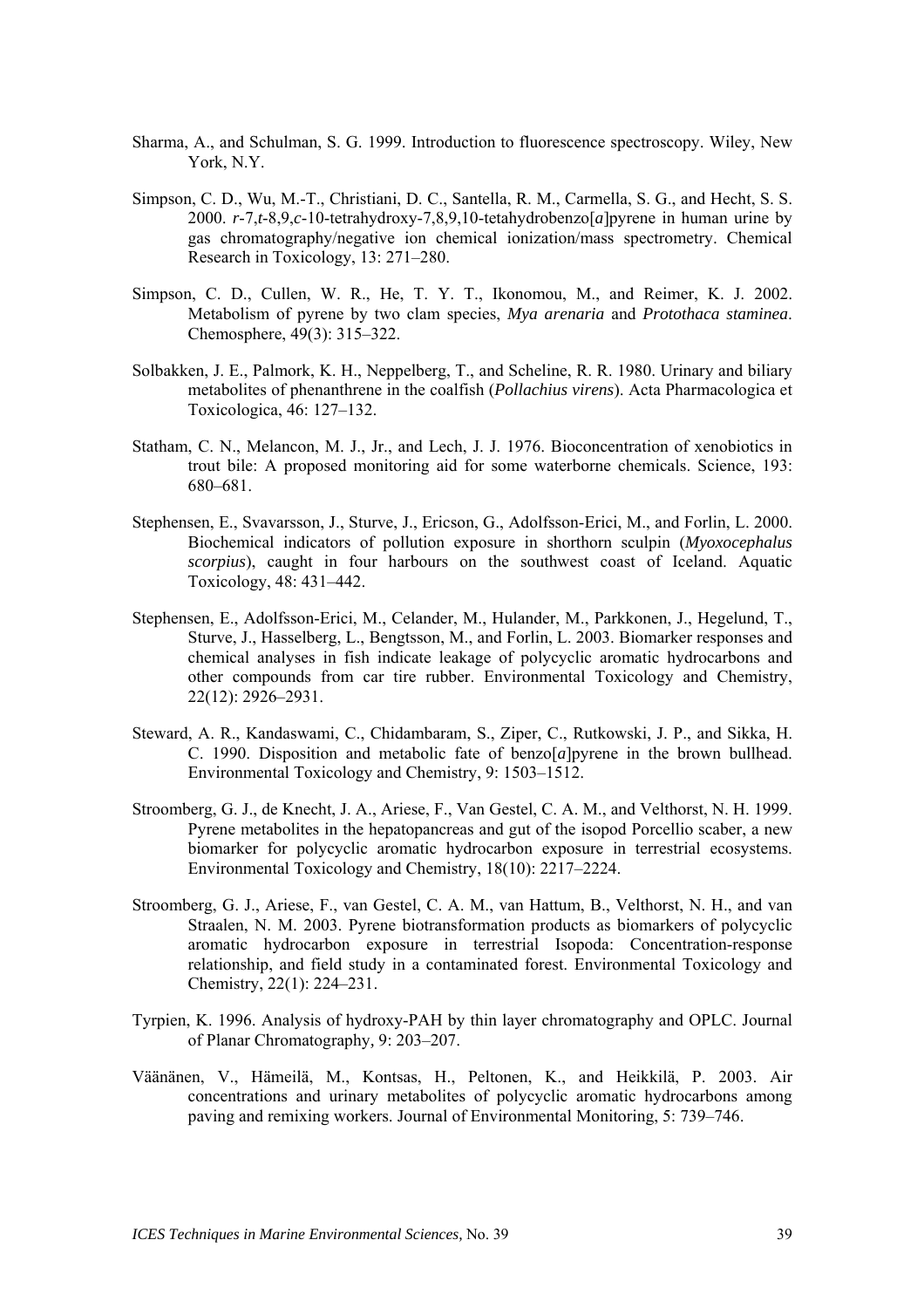- van der Oost, R., van Schooten, F.-J., Ariese, F., Heida, H., Satumalay, K., and Vermeulen, N. 1994. Bioaccumulation, biotransformation and DNA binding of PAHs in feral eel (*Anguilla anguilla*) exposed to polluted sediments: A field survey. Environmental Toxicology and Chemistry, 13(6): 859–870.
- van Schanke, A., Holtz, F., van der Meer, J., Boon, J. P., Ariese, F., Stroomberg, G., van den Berg, M., and Everaarts, J. M. 2001. Dose- and time-dependent formation of biliary benzo a pyrene metabolites in the marine flatfish dab (*Limanda limanda*). Environmental Toxicology and Chemistry, 20(8): 1641–1647.
- Varanasi, U., and Gmur, D. J. 1981. Hydrocarbons and metabolites in English sole (*Parophrys vetulus*) exposed simultaneously to H-3 benzo[*a*]pyrene and naphthalene C-14 in oilcontaminated sediment. Aquatic Toxicology, 1(1): 49–67.
- Varanasi, U., Reichert, W. L., Stein, J. E., Brown, D. W., and Sanborn, H. R. 1985. Bioavailability and biotransformation of aromatic hydrocarbons in benthic organisms exposed to sediment from an urban estuary. Environmental Science and Technology, 19(9): 836–841.
- Varanasi, U., Stein, J. E., Nishimoto, M., Reichert, W. L., and Collier, T. K. 1987. Chemical carcinogenesis in feral fish - Uptake, activation, and detoxication of organic xenobiotics. Environmental Health Perspectives, 71: 155–170.
- Varanasi, U., Stein, J. E., Reichert, W. L., Tilbury, K. L., Krahn, M. M., and Chan, S.-L. 1992. Chlorinated and aromatic hydrocarbons in bottom sediments, fish and marine mammals in US coastal waters: Laboratory and field studies of metabolism and accumulation. *In* Persistent Pollutants in Marine Ecosystems, pp. 83–115. Ed. by C. H. Walker and D. R. Livingstone. Pergamon Press, New York, NY. 192 pp.
- Vethaak, A. D., Jol, J. G., Meijboom, A., Eggens, M. L., ap Rheinallt, T., Wester, P. W., van de Zande, T., Bergman, A., Dankers, N., Ariese, F., Baan, R. A., Everts, J. M., Opperhuizen, A., and Marquenie, J. M. 1996. Skin and liver diseases induced in flounder (*Platichthys flesus*) after long-term exposure to contaminated sediments in large-scale mesocosms. Environmental Health Perspectives, 104(11): 1218–1229.
- Voyksner, R. 1994. Atmospheric Pressure Ionization LC/MS. New solutions for environmental analysis. Environmental Science and Technology, 28(3): 118A–127A.
- Willett, K. L., Gardinali, P. R., Lienesch, L. A., and Di Giulio, R. T. 2000. Comparative metabolism and excretion of benzo[a]pyrene in 2 species of Ictalurid catfish. Toxicological Sciences, 58: 68–76.
- Willoughby, R., Sheehan, E., and Mitrovich, S. 1998. A global view of LC/MS. How to solve your most challenging analytical problem. Global View Publishing, Pittsburg, PA. 554 pp.
- Yu, Y., Wade, T. L., Fang, J., McDonald, S., and Brooks, J. M. 1995. Gas chromatographicmass spectrometric analysis of polycyclic aromatic hydrocarbon metabolites in Antarctic fish (*Notothenia Gibberifrons*) injected with diesel fuel Arctic. Archives of Environmental Contamination and Toxicology, 29(2): 241–246.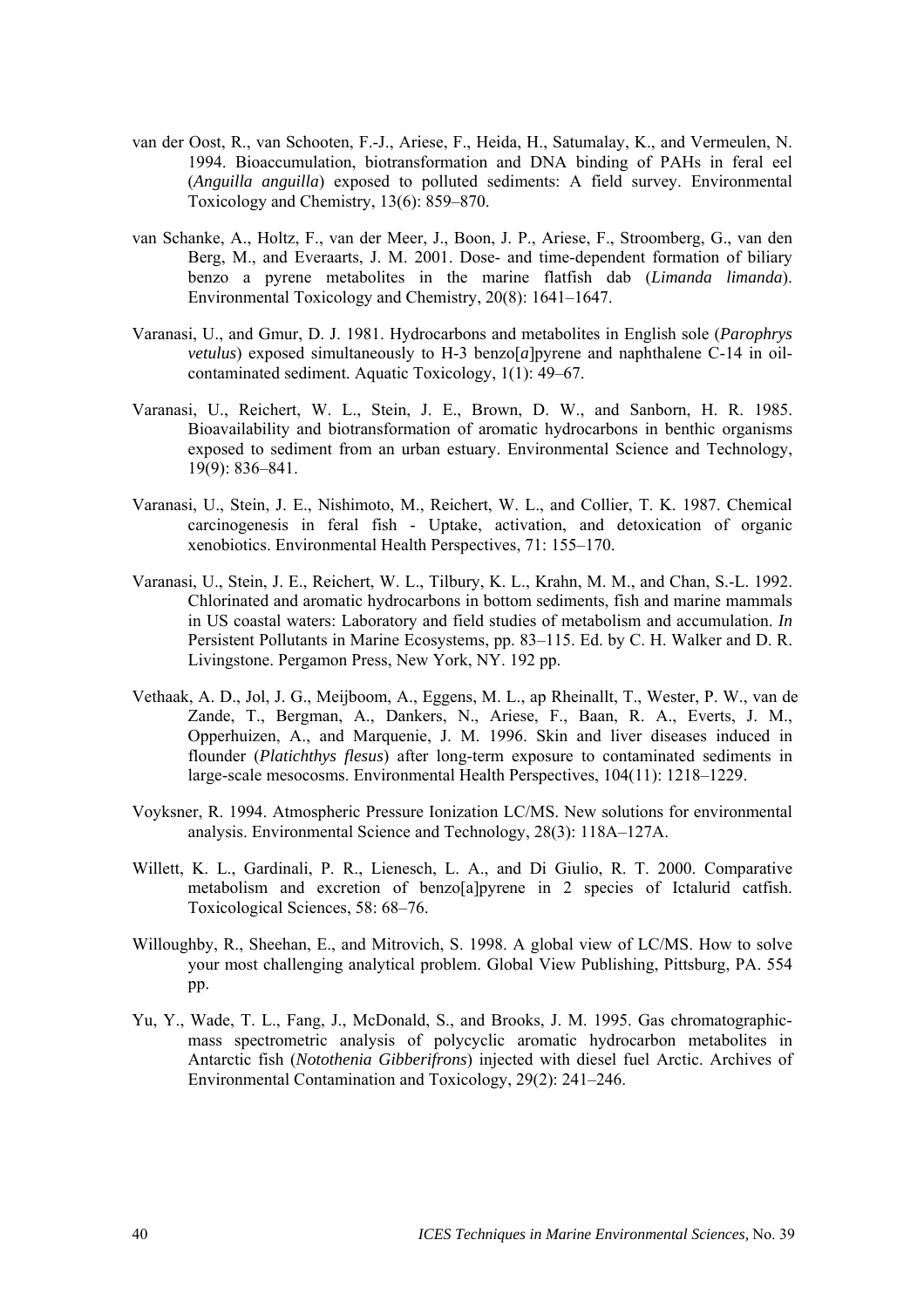## <span id="page-46-0"></span>**8 LIST OF ABBREVIATIONS**

| 1-OH Phen      | 1-hydroxyphenanthrene                                        |
|----------------|--------------------------------------------------------------|
| 1-OH Pyr       | 1-hydroxypyrene                                              |
| 2-OH Naph      | 2-hydroxynaphthalene                                         |
| 3-OH BaP       | 3-hydroxybenzo[a]pyrene                                      |
| <b>APCI</b>    | atmospheric pressure chemical ionization                     |
| BaP            | benzo[a]pyrene                                               |
| <b>BCR</b>     | Community Bureau of Reference                                |
| <b>BHT</b>     | butylhydroxytoluene                                          |
| <b>BSA</b>     | bis(trimethylsilyl)acetamide                                 |
| <b>BSTFA</b>   | bis-(trimethylsilyl)trifluoroacetamide                       |
| <b>CD-MEKC</b> | cyclodextrin-modified micellar electrokinetic chromatography |
| <b>CE</b>      | capillary electrophoresis                                    |
| Chry           | chrysene                                                     |
| <b>CRM</b>     | certified reference material                                 |
| EI             | electron impact                                              |
| <b>ESI</b>     | electrospray ionization                                      |
| F              | fluorescence                                                 |
| FF             | fixed-wavelength fluorescence                                |
| Flu            | fluorene                                                     |
| GC             | gas chromatography                                           |
| <b>HPLC</b>    | high-performance liquid chromatography                       |
| <b>IRMM</b>    | <b>Institute for Reference Materials and Measurements</b>    |
| LC             | liquid chromatography                                        |
| LIF            | laser-induced fluorescence                                   |
| <b>LOD</b>     | limit of detection                                           |
| <b>LRM</b>     | laboratory reference material                                |
| <b>MS</b>      | mass spectrometry                                            |
| MS/MS          | tandem mass spectrometry                                     |
| <b>PAC</b>     | polycyclic aromatic compound                                 |
| PB             | particle beam                                                |
| <b>RM</b>      | reference material                                           |
| <b>RSD</b>     | relative standard deviation                                  |
| <b>SFS</b>     | synchronous fluorescence spectrometry                        |
| <b>SIM</b>     | selected ion monitoring                                      |
| <b>TLC</b>     | thin layer chromatography                                    |
| <b>TMS</b>     | trimethylsilyl                                               |
| <b>TMSI</b>    | trimethylsilylimidazole                                      |
| <b>TS</b>      | thermospray                                                  |
|                |                                                              |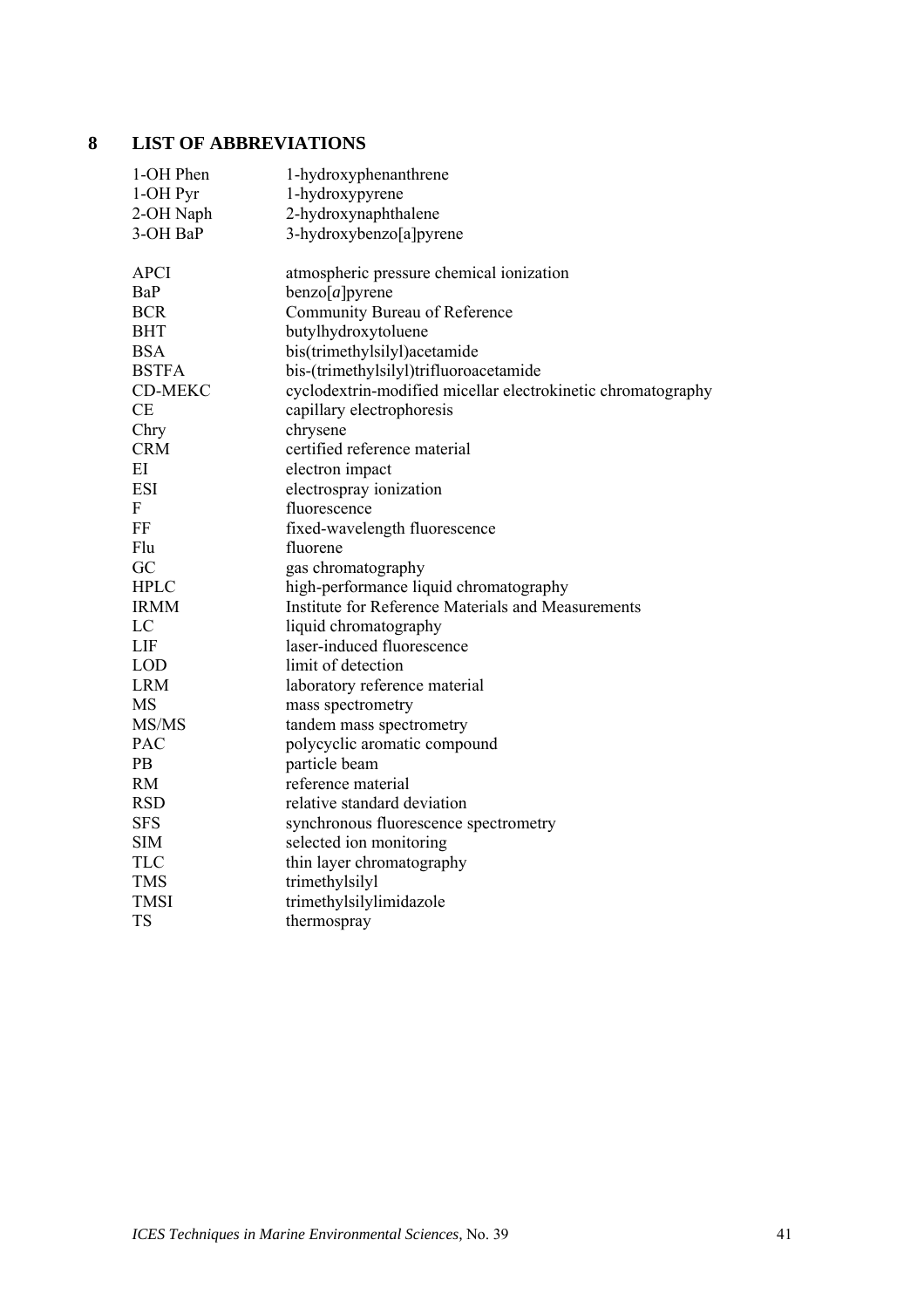#### **ICES Techniques in Marine Environmental Sciences**

- No. 1 Cadmium and lead: Determination in organic matrices with electrothermal furnace atomic absorption spectrophotometry
- No. 2 Trace metals in sea water: Sampling and storage methods
- No. 3 Cadmium in marine sediments: Determination by graphite furnace atomic absorption spectroscopy
- No. 4 Lipophilic organic material: An apparatus for extracting solids used for their concentration from sea water
- No. 5 Primary production: Guidelines for measurement by  ${}^{14}C$  incorporation
- No. 6 Control procedures: Good laboratory practice and quality assurance
- No. 7 Suspended particulate matter: Collection methods for gravimetric and trace metal analysis
- No. 8 Soft bottom macrofauna: Collection and treatment of samples
- No. 9 Sediments and suspended particulate matter: Total and partial methods of digestion (*videotape available*)
- No. 10 Organic halogens: Determination in marine media of adsorbable, volatile, or extractable compound totals
- No. 11 Biological effects of contaminants: Oyster (*Crassostrea gigas*) embryo bioassay
- No. 12 Hydrocarbons: Review of methods for analysis in sea water, biota, and sediments
- No. 13 Biological effects of contaminants: Microplate method for measurement of ethoxyresorufin-O-deethylase (EROD) in fish
- No. 14 Temporal trend monitoring: Introduction to the study of contaminant levels in marine biota
- No. 15 Temporal trend monitoring: Contaminant levels in tissues of Atlantic cod
- No. 16 Benthic communities: Use in monitoring point-source discharges
- No. 17 Nutrients: Practical notes on their determination in sea water
- No. 18 Contaminants in marine organisms: Pooling strategies for monitoring mean concentrations
- No. 19 Common diseases and parasites of fish in the North Atlantic: Training guide for identification
- No. 20 Temporal trend monitoring: Robust method for analysing contaminant trend monitoring data
- No. 21 Chlorobiphenyls in marine sediments: Guidelines for determination
- No. 22 Biological effects of contaminants: Cholinesterase inhibition by organophosphate and carbamate compounds
- No. 23 Biological effects of contaminants: Determination of CYP1A-dependent mono-oxygenase activity in dab by fluorimetric measurement of EROD activity
- No. 24 Biological effects of contaminants: Use of imposex in the dogwhelk (*Nucella lapillus*) as a bioindicator of tributyltin pollution
- No. 25 Biological effects of contaminants: Measurement of DNA adducts in fish by <sup>32</sup>P-postlabelling
- No. 26 Biological effects of contaminants: Quantification of metallothionein (MT) in fish liver tissue
- No. 27 Soft bottom macrofauna: Collection, treatment, and quality assurance of samples
- No. 28 Biological effects of contaminants: *Corophium* sp. sediment bioassay and toxicity test
- No. 29 Biological effects of contaminants: Sediment bioassay using the polychaete *Arenicola marina*
- No. 30 Chlorophyll *a*: Determination by spectroscopic methods
- No. 31 Biological effects of contaminants: Radioimmunoassay (RIA) and enzyme-linked immunosorbent assay (ELISA) techniques for the measurement of marine fish vitellogenins
- No. 32 Biological monitoring: General guidelines for quality assurance
- No. 33 Recruitment studies: Manual on precision and accuracy of tools
- No. 34 Biological effects of contaminants: Quantification of δ-aminolevulinic acid dehydratase (ALA-D) activity in fish blood
- No. 35 Chemical measurements in the Baltic Sea: Guidelines on quality assurance
- No. 36 Biological effects of contaminants: Measurement of lysosomal membrane stability
- No. 37 Biological effects of contaminants: Use of intersex in the periwinkle (*Littorina littorea*) as a biomarker of tributyltin pollution
- No. 38 Biological effects of contaminants: Use of liver pathology of the European flatfish dab (*Limanda limanda*  L.) and flounder (*Platichthys flesus* L.) for monitoring
- No. 39 Review of analytical methods for determining metabolites of polycyclic aromatic compounds (PACs) in fish bile